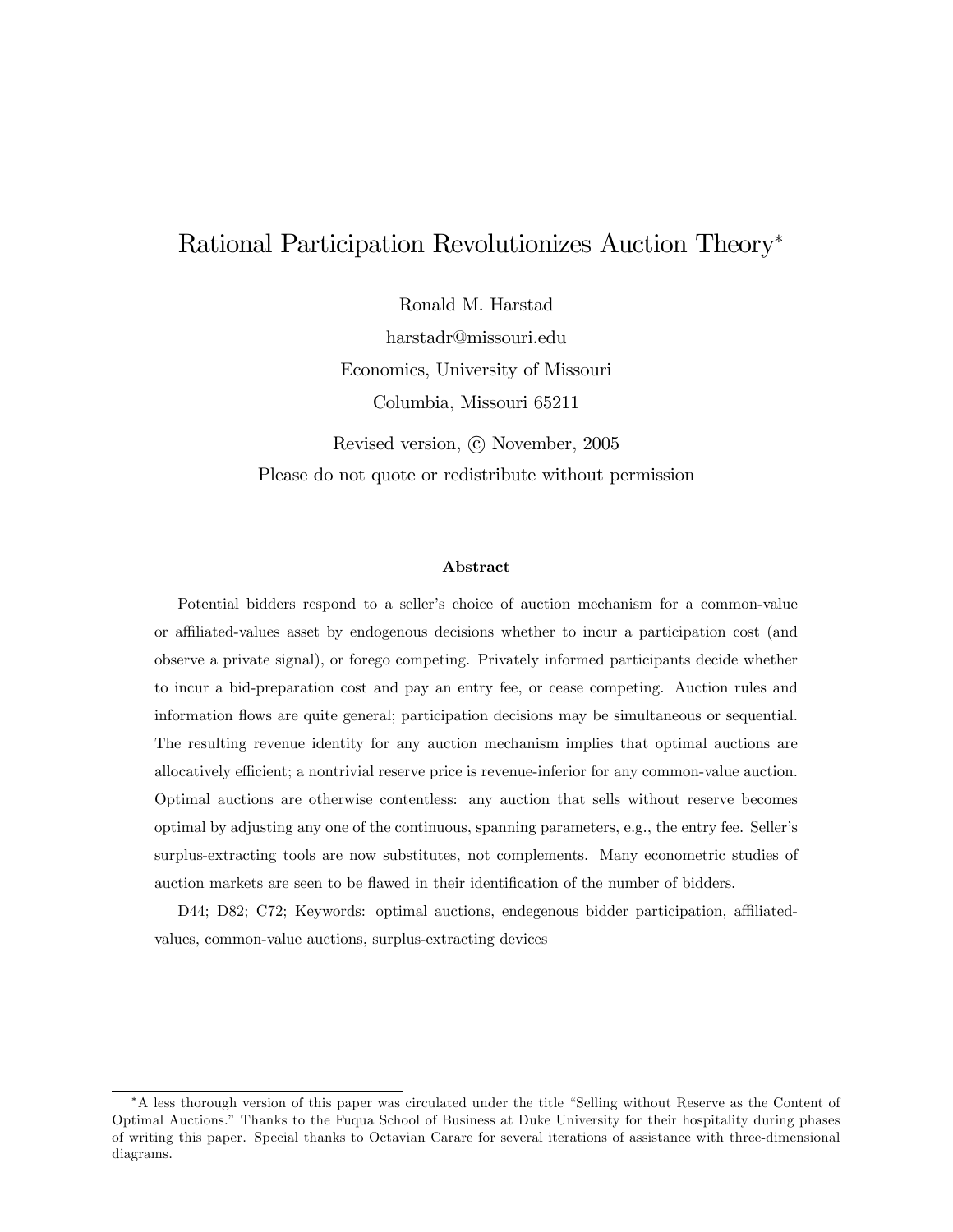## 1 Introduction

How should an owner or auctioneer select a selling procedure when bidders' value estimates for an asset are private information? That fundamental question has for centuries received a variety of answers from experienced auctioneers, who in different markets persist in conducting their business in quite different ways. In contrast, theoretical models of "optimal auctions" with rational riskneutral bidders have tended to provide a unique answer.<sup>1</sup>

While the particular answer provided depends fragilely on the model assumed, optimal auctions in the literature share two common characteristics. First, the optimal auction is inefficient (unless surplus can be fully extracted), primarily due to a nontrivial *reserve price*.<sup>2</sup> Second, the optimal auction is a complicated mechanism. Depending on the particular assumptions, it has involved: distribution- and bidder-specific reserve prices, disjoint sets of prices at which seller refuses to sell, requiring payments from losing bidders that vary with their bids and rivals', requiring bidders to accept lotteries with unboundedly large losses, or to accept lotteries before their terms are specified.<sup>3</sup>

Expected-revenue comparisons across auction forms yield a similar picture: revenue rises as surplus-extracting tools are piled atop one another, since these tools are complements. Again theory suggests a complicated auction mechanism.<sup>4</sup>

Of course, an "optimal" auction may prove suboptimal outside a model's assumptions. Bulow and Klemperer [1996] surprisingly find an optimal auction selling to n bidders reaches lower expected revenue than a basic English auction with  $n+1$  bidders. In a way, this too is a specific prescription: a seller optimizes by a unique tactic, obtaining another bidder.

<sup>&</sup>lt;sup>1</sup>In essence, the models cited in the following footnote each define a very narrow equivalence class of auctions, and show that optimal auctions all fall in a single equivalence class, which serves to characterize nearly all auction forms as necessarily suboptimal, even with adjustments in parameters of that auction form.

<sup>&</sup>lt;sup>2</sup>Myerson [1981], Harris and Raviv [1981] and Riley and Samuelson [1981] derive optimal auctions when bidders<sup>7</sup> private information (their types) are independent. Of these models, Myersonís is most general. All revolve around a nontrivial reseve price (below which the seller prevents the asset from ever being sold); so do more recent papers (see surveys in Klemperer [2000] and Krishna [2002]). The only optimal auctions attaining efficiency are in models that use strong informational assumptions and correlated types to extract full surplus: Crémer and McLean [1985], [1988], McAfee, McMillan and Reny [1989] and McAfee and Reny [1992]. The criticism of these models in Robert [1991], that the weakest form of limited liability or infinitesimal risk aversion renders them discontinuously suboptimal, is similar in spirit to the present effort. Mares and Harstad [2005] provide an accessible treatment of necessary and sufficient conditions for full surplus extraction.

<sup>&</sup>lt;sup>3</sup>Examples of these complications, in order: Harris and Raviv [1981], Myerson [1981], Crémer and McLean [1985], McAfee, McMillan and Reny [1989], McAfee and Reny [1992].

 $^{4}$ Milgrom and Weber [1982] find higher expected revenue in a second-price than in a first-price sealed-bid auction, and higher still in an English (oral ascending-bid) auction. In any of these auctions, seller increases expected revenue by publicly announcing any information he possesses which is a¢ liated with asset value. (Even this prescription is further complicated if a seller has an option to privately provide an appraisal to a subset of bidders; cf. Mares and Harstad [2003].) In most circumstances, entry fees and reserve prices are also complications added to augment revenue. Further results in the same vein are surveyed in Klemperer [2000].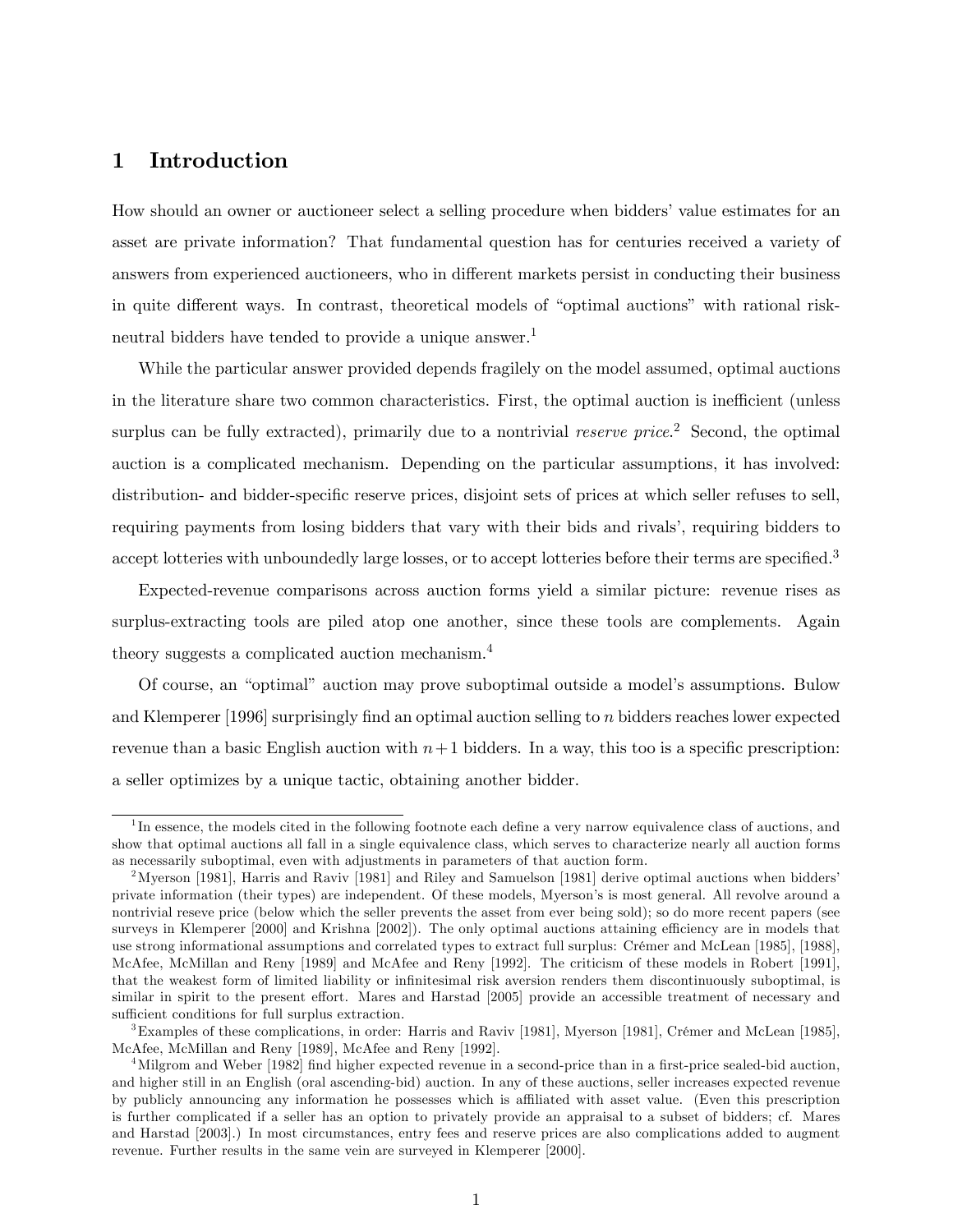All these papers assume rational, risk-neutral bidders. Yet, critically, all analyze too narrow a scope for bidder rationality: none allow for a potential bidder's rational decision to participate.

Most auctions (and markets that can be stylized as auctions) share the characteristics that bidder participation is costly, and is motivated by the expected profitability of competing.<sup>5</sup> Auction theory employing an exogenously fixed number of bidders has been fruitful both in providing tools for analysis and in building our collective intuition about the forces that interact in equilibrium responses to auction rules (indeed, my analysis could not proceed without their building blocks). However, adjusting an auction model to incorporate rational decisions as to whether a potential bidder competes dramatically alters conclusions.

The model developed here analyzes the symmetric equilibrium that results when expected-profit maximizers rationally decide, first, whether to participate in an auction, and second, how to compete if participating.<sup>6</sup> A wide variety of auction forms and informational flows can be incorporated.

Optimal auctions then strike a sharp contrast with the prior literature. When bidder arrival is the result of sufficient expected profitability, drawing in an extra bidder is less attractive than when an additional competitor can exogenously be obtained (Bulow and Klemperer's model). In this model, discouraging potential bidder participation, by adopting an auction form where competition among relatively few bidders already extracts substantial surplus, is always part of optimizing by seller.

Allocative inefficiency no longer plays any role in optimal auctions: a seller's preferences between any two mechanisms now mirror those of an efficient social planner. Both prefer the same interior probabilities of selling the asset, and of selling to the highest-valuing bidder. In particular, ìselling without reserveîcharacterizes optimal common-value auctions: a mechanism incorporating a nontrivial reserve price is strictly revenue-inferior.<sup>7</sup>

The starkest contrast arises in a previously unaddressed issue: the size and definitiveness of the set of optimal auctions. When bidder participation is rationally determined, optimal auctions are no longer a singleton, but now selling without reserve is the entire content of optimal auctions.

<sup>&</sup>lt;sup>5</sup>Headline-grabbing auctions-airwaves licenses, privatization of governmental enterprises, offshore oil leases, museum-quality art, initial public offerings, acquisitions of new, established, and distressed corporations-all fit this mold. So do such mundane markets as used-car auctions, timber sales and routine art auctions. (Buying at auction and selling at retail is a sensible stylization of the art-gallery business.)

 $6$ The model treats situations where a seller offers an asset to potential bidders who decide whether to compete to buy. A corresponding model where a buyer details a contractual obligation, and potential bidders decide whether to compete to supply, has completely corresponding results.

 $^{7}$ In a common-value model, the only efficiency issue is whether the asset is sold; any bidder is an equally efficient purchaser. An efficient social planner will never employ a nontrivial reserve price; below, unlike earlier models, an expected-revenue-maximizing seller shares this preference.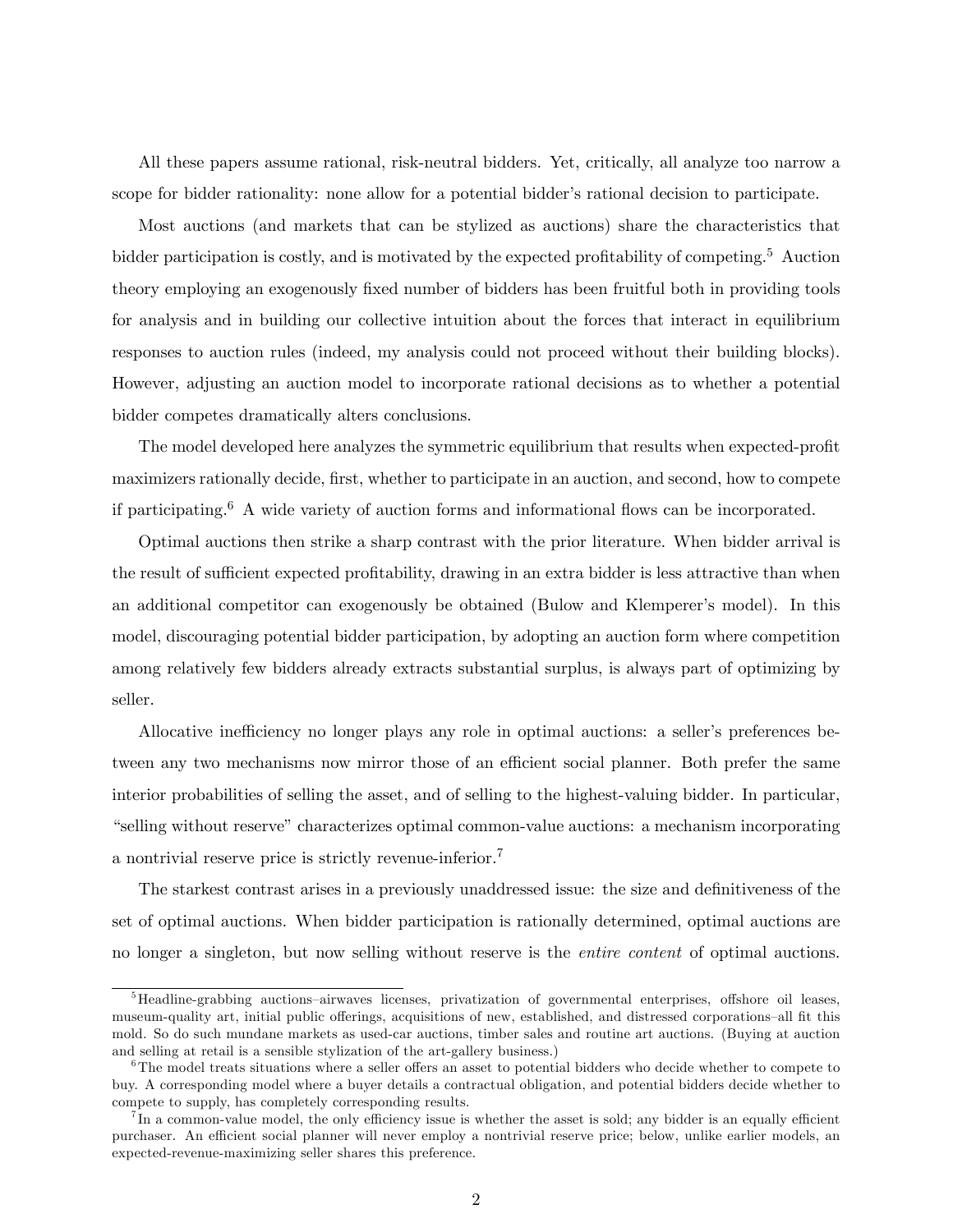The principal result below is that any auction is within the setting of any one continuous, spanning variable of being optimal; a corollary: optimal auctions contain a subset of dimension one less than the dimension of the space of mechanisms with zero reserve prices.

This characterization accords better with the variety of auctions that have repeatedly been used in practice. If an unmodeled aspect favors one auction form over another (e.g., prior practice, or avoidable costs of congregating bidders), there is no reason within the model to overturn this preference.

The principal theorem is simply obtained, and its intuition straightforward. A seller is no longer interested in which surplus-extracting tools he employs, as these tools now acquire their natural role of substitutes, rather than complements. Instead, a seller focuses on the equilibrium participation probability that serves to make potential bidders indi§erent over participating. That is, the new variable added to the traditional models, the probability that a given potential bidder participates, becomes the *only* variable of interest, the sole vehicle through which a seller's mechanism choices affect revenue. From any suboptimal auction (with a zero reserve price), any spanning continuous variable can be adjusted to move the equilibrium participation probability to its optimal level. Hence the starting point (e.g., first-price or English auction) only matters in how large (or small) an entry fee, or other continuously adjustable surplus-extracting device, attains optimality.

The presentation follows a natural order, beginning with an outline of a newly general model of common-value auctions (Appendix C extends nearly all results to general affiliated-values auctions, as modeled in Milgrom and Weber [1982]), and then assumptions. The analysis proceeds from specifying equilibrium mixed-strategy participation decisions by potential bidders to identifying the equilibrium expected revenue formula that characterizes any announcement of mechanism a seller might make. Allocative efficiency is a trivial corollary of the equilibrium revenue identity. Characterizing mechanism choices as capable of attaining any equilibrium participation probability without the use of a nontrivial reserve price implies reserve price inferiority. Comparative statics in section 6 imply that much of the literature empirically studying historical records of auction sales is fundamentally flawed, if bidders are believed to have arrived via equilibrium expected-profitability calculations. The main result, when a reduced-form concavity assumption is added, implies that revenue comparisons from the exogenous-bidders papers (e.g., a preference for English over secondprice auctions) are extended with endogenous bidder participation to a half-space of underlying parameters, but reversed in another half-space. Concluding remarks assess the generality of these results.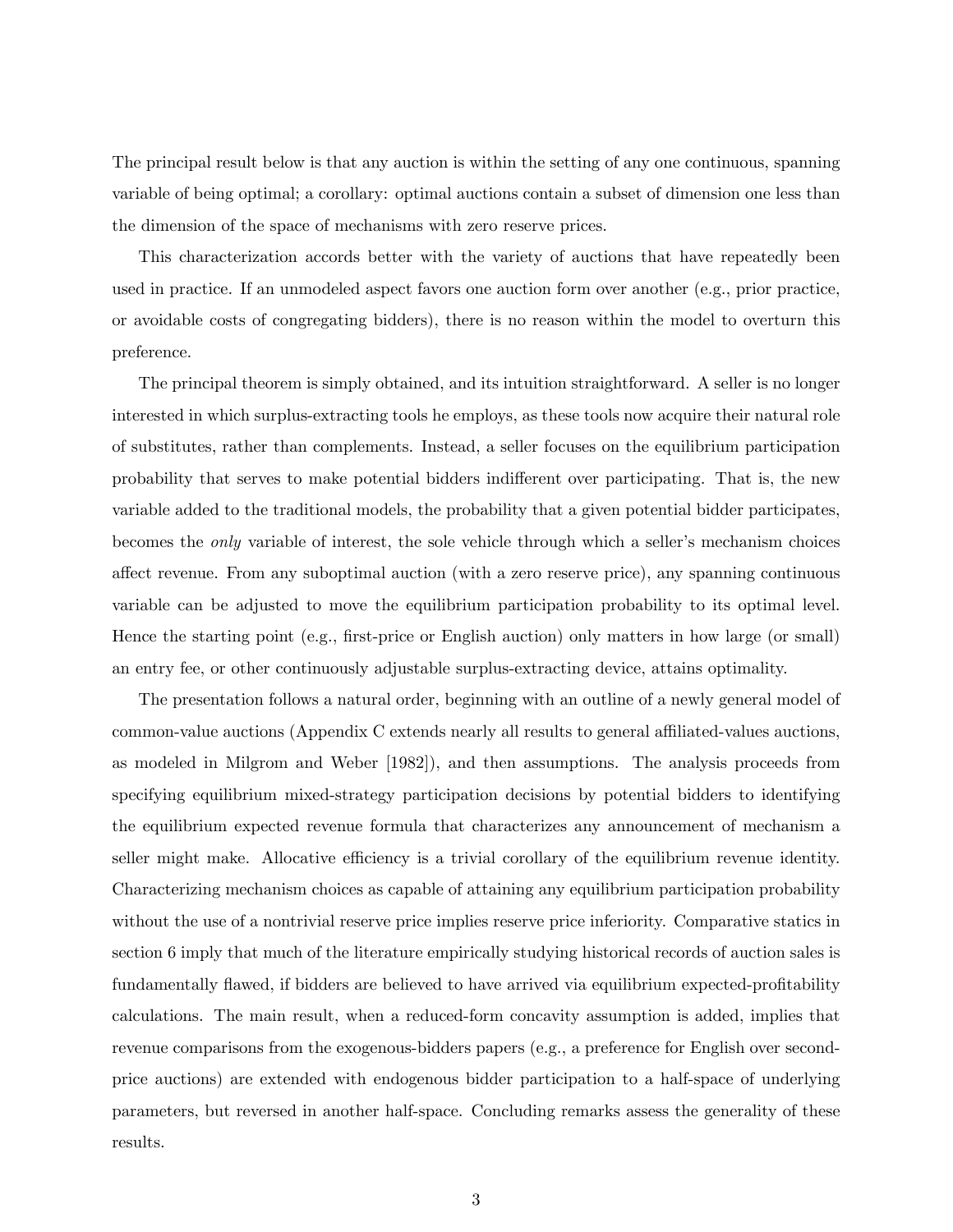The model presented treats potential bidders' decisions to become privately informed as simultaneous. Appendix A develops an alternative model allowing these decisions to be sequential. The principal difference is that symmetry is no longer a sufficient equilibrium selection criterion.

I emphasize at the outset that the model avoids any assumption of monotone equilibrium in common-value auctions, in particular avoiding the assumption of a screening level (a threshold level of private information above which a participant chooses to pay the entry fee). A recent impossibility theorem by Landsberger and Tsirelson [2002] makes this complication critical. This aspect, together with allowing for general affiliated valuations, for resource costs facing potential bidders both before (a participation cost) and after becoming privately informed (a bid-preparation cost), allowing seller the widest variety of surplus-extracting tools, as well as allowing for players either to observe or not observe the number of players still competing at each stage, greatly distinguish the generality of this model from prior auction models which endogenize the number of bidders.<sup>8</sup>

## 2 A General Model with Endogenous Participation

Begin with the notion that potential bidders choose among a variety of auctions, and other uncertain economic opportunities, in which to invest their attention, time and money. Only a segment of the extensive form of such a game, that relating to a particular auction, appears explicitly here. One indivisible asset is sold in the explicit model. A subset of the (exogenously determined) N potential bidders will participate, and a subset of the n participants will become the a actual bidders.

The game segment unfolds as follows, cf. Figure 1. First, seller announces an *auction mechanism*  $M := (m, \varphi, r) \in \mathbb{M} \subset \mathcal{M} \times \Re \times \Re_+,$  where m is an *auction form*,  $\mathcal{M}$  the set of auction forms,  $\varphi$  and entry fee, and  $r$  a reserve price. An auction form  $m$  specifies not just pricing rules, but the entire flow of information and hence the nature of the extensive form continuation. For example,  $m = m_0$ might specify a second-price auction with seller releasing an uncensored independent appraisal to all participants, as well as specifying that neither participants nor active bidders learn their number before bidding. Or  $m = m_1$  might specify an English (oral ascending) auction without any sellerreleased public information, but with an appraisal privately revealed to one actual bidder chosen

<sup>&</sup>lt;sup>8</sup>Harstad [1990] introduces the notion that the number of bidders ought to be considered an endogenous variable, in a simpler model employing monotone equilibrium and with a smaller set of surplus-extracting tools. Levin and Smith [1994] also depend on monotone equilibrium, and critically on assumptions that the seller [i] cannot disclose an appraisal, and [ii] cannot impose an entry fee after bidders have private information, for their result supporting a positive reserve price. Chakraborty and Kosmopoulou [2001] partially specify a simpler model employing monotone equilibrium and with a smaller set of surplus-extracting tools, and argue for a zero entry fee when negative entry fees are impossible.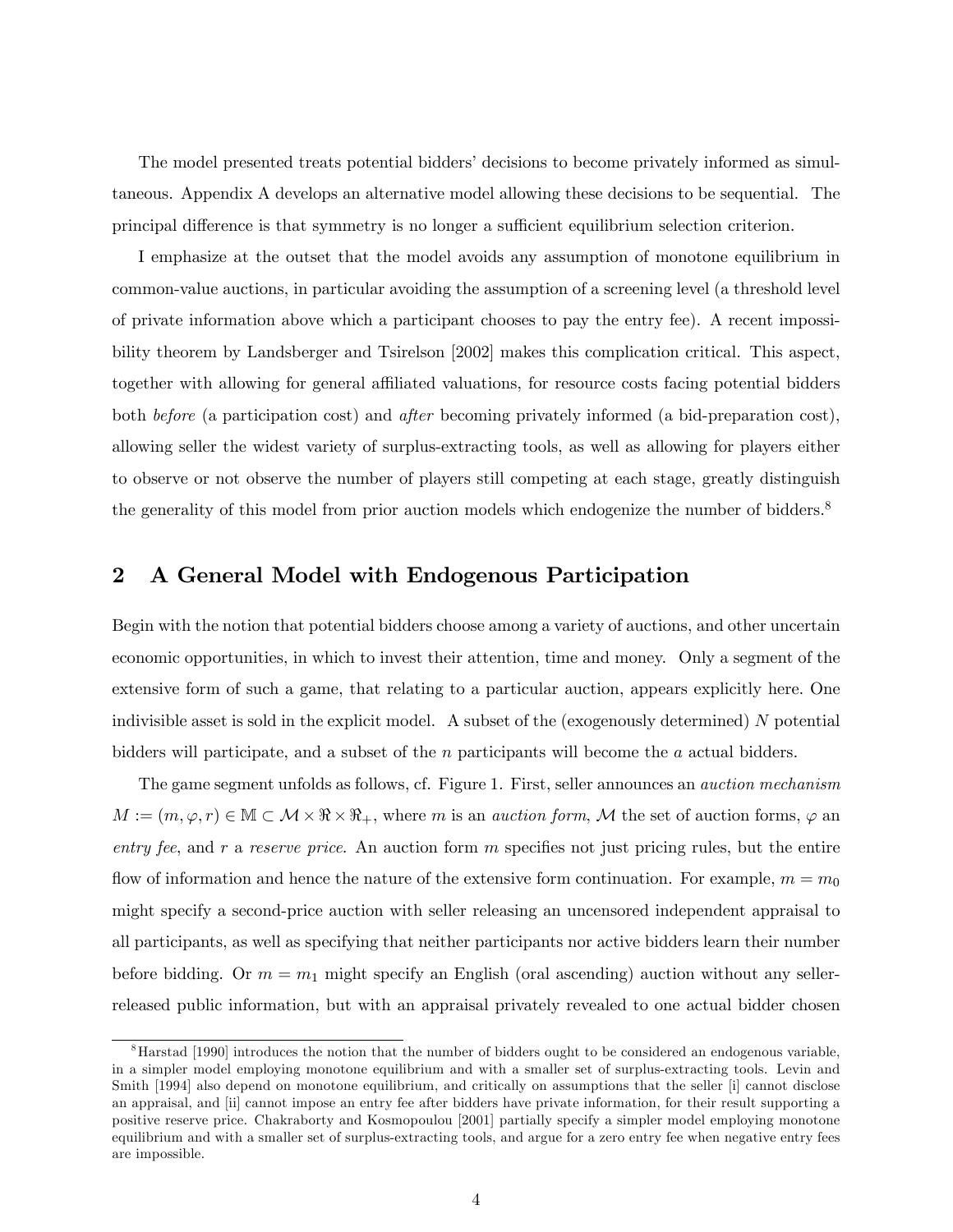

Figure 1: Time Line

at random, in which the number of participants is not learned but the number of actual bidders is, and alternating recognition rules determine the probabilistic revelation of bidders' exit prices to remaining bidders.<sup>9</sup> A particular seller in a particular situation may face additional constraints: he may, for example, find credibly imposing a nontrivial reserve price impossible, or may be unable to inform participants of the number of competitors who acquired private information, or may not have a reputation that would allow using a second-price auction without bidders assuming he could well insert a fake bid just below the highest bid;<sup>10</sup> all such constraints are treated via making  $M$  the feasible set of auction mechanisms for a particular auction. Note that when a seller has the option of credibly announcing how many participants are still competing (or how many actual bidders) before continuing, or of preventing the participants (or actual bidders) from knowing n (or a), seller's choice is simply modeled as a choice between two (otherwise identical) auction forms, just as if it were a choice between first- and second-price auction rules.

Second, a pool of potential bidders  $\mathbb{N} := \{1, \ldots, N\}$  simultaneously select probabilities  $\pi_i$  of becoming a *participant* in this auction, basing those decisions on  $M$ .<sup>11</sup> Participation has two consequences: each participant j obtains some private information  $X_j \in \mathcal{X} \subset \mathbb{R}$  about the asset's value to him (call this j's signal), and each incurs a participation cost,  $c > 0$ . The participation cost is exogenously specified, and does not generate revenue for seller; it represents foregone profitable opportunities (e.g., inability to participate in another auction occurring elsewhere).<sup>12</sup> This cost is

<sup>&</sup>lt;sup>9</sup>The impact of privately revealed information is considered in Mares and Harstad [2002]; alternating recognition rules for English auctions are analyzed in Harstad and Rothkopf [2000].

 $^{10}$ Impacts of such bidtaker cheating are considered in Rothkopf and Harstad [1995].

<sup>&</sup>lt;sup>11</sup>An alternative model, in which bidders sequentially decide whether to participate, is outlined in Appendix A. Similar results to those in the main text depend on an equilibrium selection favorable to seller.

 $12$ This consideration is missed if a view of substitute auctions is not at least implicitly present. Unwillingness of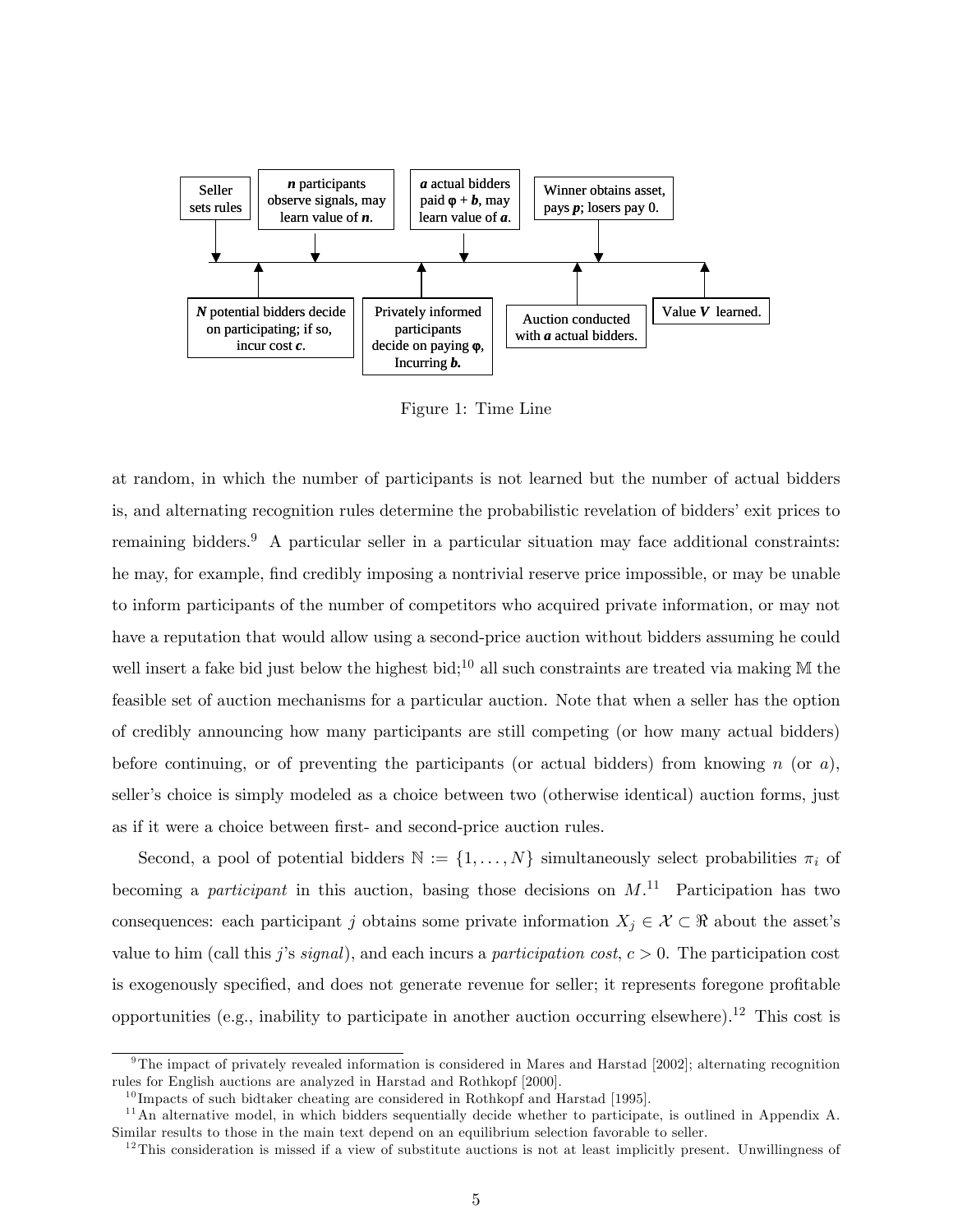likely to vary across auctions, but c is the same for all potential bidders in a given auction, and invariant to the mechanism by which the auction is run. The payoff of a potential bidder who does not participate is normalized to 0.

Third, each participant  $j = 1, \ldots, n$  decides whether or not to incur a bid-preparation cost  $b \ge 0$  (which does not accrue to seller),<sup>13</sup> plus pay the entry fee  $\varphi$  to seller and thereby become an actual bidder, based on information available at the time. This information includes the auction mechanism M, and participant j's private signal  $X_i$ . If the component m of M characterizing the auction form specifies that participants are informed of the number  $n$  of participants, then  $n$ is taken into account. If n is not known, then the vector  $(\pi_1, \ldots, \pi_N)$  of rational participation probabilities of potential bidders is taken into account. A participant who chooses not to continue attains a payoff of  $-c$ .

Fourth, each actual bidder  $k = 1, \ldots, a$  selects a bidding strategy for the auction form m with reserve price r. In addition to M and  $X_k$ , n if known, and  $(\pi_1, \ldots, \pi_N)$  if n is not known, this decision takes into account the number  $a$  of actual bidders if the auction form  $m$  releases this information. If not, the bidding decision takes into account the functional structure of participants' decisions on whether to pay the entry fee, and includes strategizing to learn about a (and perhaps useful inferences about rivals' private information) as soon as information flows permit.

The winning bidder pays a price  $p$  for the asset, if this price is no less than the reserve price  $r$ ; otherwise the asset goes unsold, which implies that all actual bidders would then be losers.<sup>14</sup> Losing actual bidders attain a payoff of  $-\varphi - b - c$ .

I present and analyze in the main text the special case in which the ultimate value of the asset is common across potential bidders, represented by a random variable  $V$ . Appendix C indicates how nearly all results can be extended to an affiliated-values auction model (the "General Symmetric Model" of Milgrom and Weber  $[1982]$ , in which V is the "underlying asset value" and the value to any particular participant is a function  $t(V, X_i)$  of underlying asset value and his own signal. That extension is interesting in that both failing to sell the asset and selling to an actual bidder

an additional potential bidder to participate need not imply zero (gross) expected profit.

 $13$ The bid-preparation cost is treated as the same no matter what auction mechanism is employed. This assumption is not innocuous; I return to it in Concluding Remarks.

 $14$ Notation that is already more cumbersome than might be hoped for would find significant additional complication if the seller were allowed to announce a vector of reserve prices  $r_a$ , with the  $r_a$  that corresponded to the number a of bids actually submitted enforced after bids were submitted. That complication would not affect any of the results below. In particular, the result in Levin and Smith [1994] that a nontrivial reserve price would be employed at least in the case where only 1 actual bidder showed up is still seen to depend on their assumptions that the seller cannot utilize an entry fee, and cannot publicly reveal such information as an appraisal.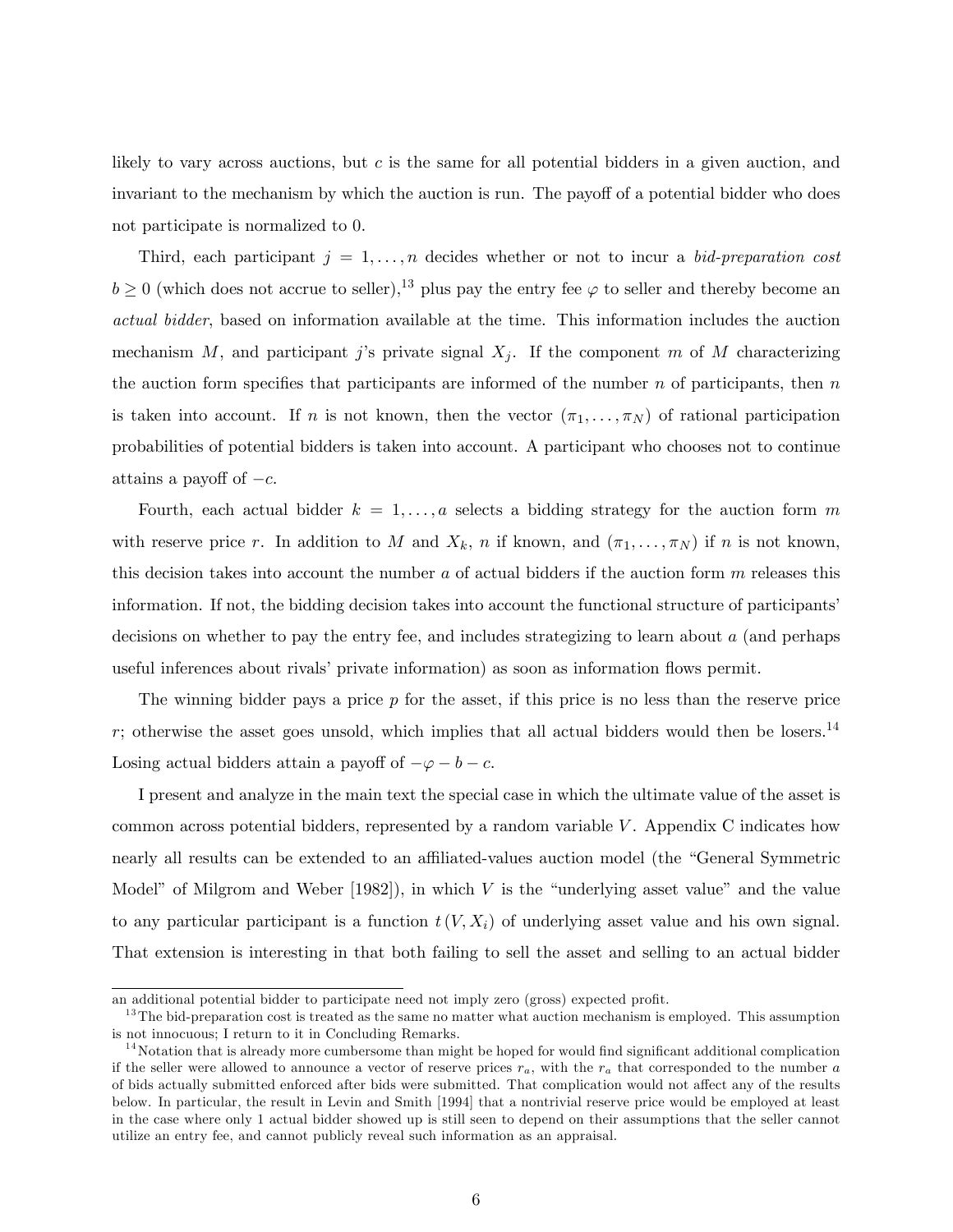who values the asset less highly than some other participant are possible inefficiencies.

A sale yields the winning bidder a payoff of  $V - p - \varphi - b - c$ . Seller's payoff is

$$
uS = \begin{cases} 0, & \text{if } a = 0 \text{ or } p < r, \\ p + a\varphi, & \text{if } a \ge 1 \text{ and } p \ge r. \end{cases}
$$

#### 2.1 Assumptions: Auction Environment

A.1. The infinite sequence  $\{X_1, X_2, \ldots\}$  from which participants will observe signals is a sequence of exchangeable, positively affiliated, real-valued random variables with nonatomic measure  $\mathfrak{B}$ , and marginal  $\mathfrak{B}_1$  onto support  $\mathcal{X}$ .

Affiliation is defined and characterized in Milgrom and Weber [1982], pp. 1098-1100 and 1118-1121; it is referred to as the MLRP (monotone likelihood ratio property) in several auction models. Roughly, affiliation means that higher realizations for any subset of the variables  $\{X_1, X_2, \ldots\}$ make higher realizations for any disjoint subset more likely. Exchangeability means that the joint distribution is unaffected by any finite permutation of the indices. Let  $\mathbf{X}_n = \{X_1, \ldots, X_n\}$ , and  $V_z = \left(\frac{1}{z}\right)$  $\frac{1}{z}$ )  $\sum_{i=1}^{z} X_i$ .

A.2. Asset value  $V = \lim_{z \to \infty} V_z$ ;  $c + b < E|V| < \infty$ .

A variant of DiFinetti's Theorem justifies the use of a limit in  $A.2$ :

**Theorem 1** (Kingman [1980]) Given A.1, the sequence  $\{V_1, V_2, \ldots\}$  almost surely converges pointwise. Moreover, conditional on V, the  $\{X_i\}$  are mutually independent.

Letting the common value equal the asymptotic mean is without loss of generality (Milgrom and Weber [1986]).

#### 2.2 Assumptions: Auction Rules

 $\mathcal{A}.3.$  The price paid is an anonymous, nondecreasing, continuous function of the profile of actual bids submitted.<sup>16</sup>

 $15$ Considering the value to seller of an unsold asset to be 0 is, as usual, a harmless normalization. It bears emphasis, however, that failing to meet the reserve price implies that the seller is irrevocably constrained from ever offering this asset to this set of potential bidders in the future (this assumption is nearly ubiquitous in auction theory, though seldom mentioned). I return to this consideration in Concluding Remarks.

 $16$ The sort of revenue-maximizing, non-capricious discriminaton across bidders in Myerson [1981] has already been ruled out by exchangeability (in  $A.1$ ). The sort of capricious discriminaton contemplated in McAfee, McMillan and Reny [1989] is ruled out here, solely for notational ease. Footnote 27 below explains how their mechanism, which extracts full surplus whenever the exogenous number of bidders is at least two, becomes revenue-inferior with endogenous bidder participation.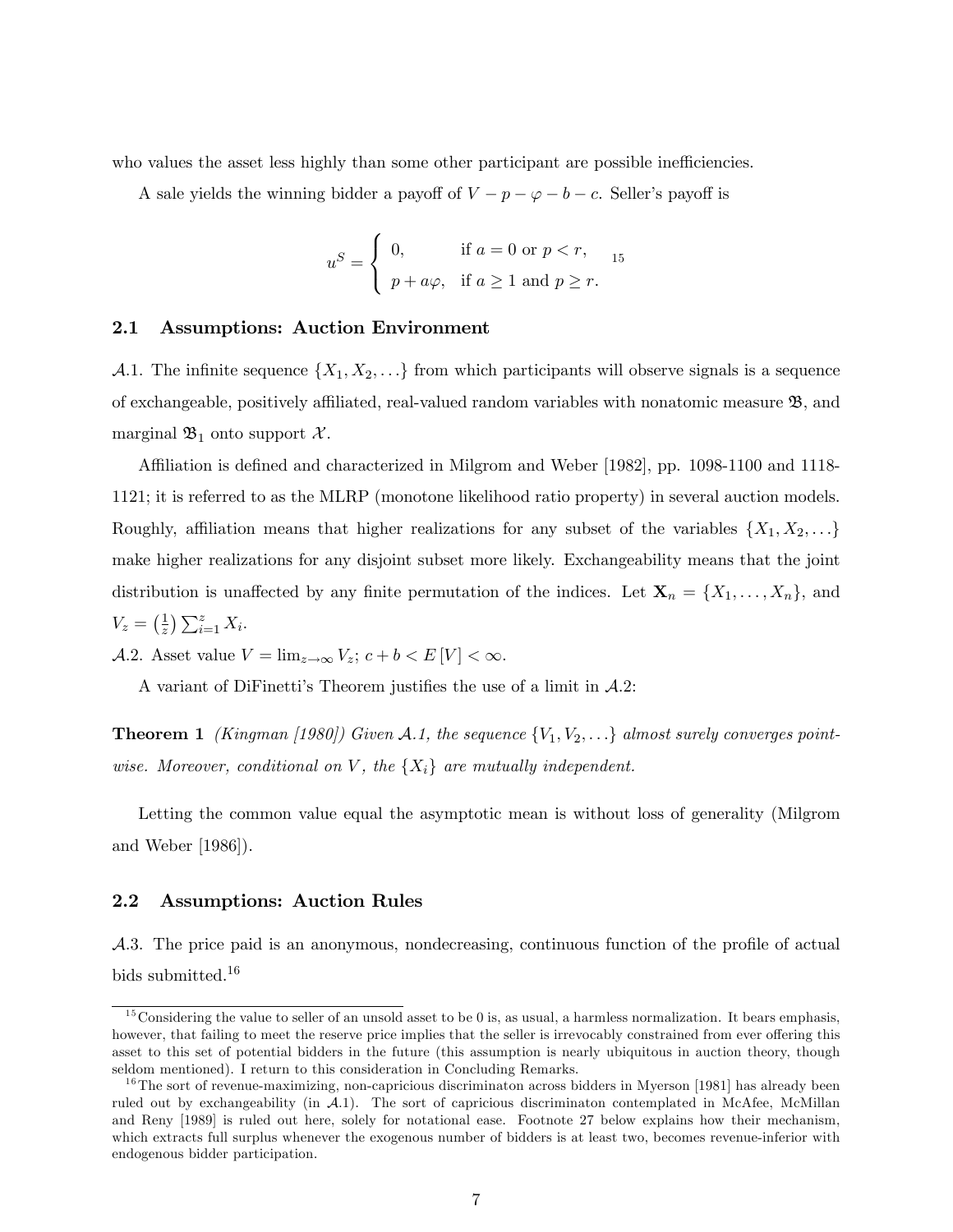A.4. Each auction form m determines a winning bidder,<sup>17</sup> and attains a unique symmetric equilibrium continuation for any exogenously specified binomial distribution of the number of actual bidders (including degenerate).

Allowing for payments to or from losing bidders greatly complicates the notation, but would not change any results below. Uniqueness of the symmetric equilibrium continuation is critical to being able to predict the profitability of participating and actually bidding; it is satisfied for a wide variety of auction forms.<sup>18</sup>

#### 2.3 Assumptions: Behavior

A.5. All  $N \geq 2$  potential bidders are risk-neutral.

A.6. Symmetric behavior: each potential bidder selects the same probability  $\pi$  of participating, each participant selects the same function of known and inferred information to determine whether to actually bid, and each actual bidder selects the same bid function. These selections constitute a Bayesian equilibrium continuation.

If, in addition, seller selects the mechanism  $M$  to maximize expected revenue given the assumed behavior of bidders, a full Bayesian equilibrium is attained. As our focus is on the behavior that various announcements of  $M$  will induce, and thus upon the expected revenue attained, equilibrium continuation is the key assumption.<sup>19</sup>

## 3 The Participation Decision

In this model, the equilibrium expected number of bidders is not invariant to seller's choice of auction mechanism. Rather, it adjusts to the auction mechanism  $M$  so that expected profit equals participation cost. The straightforward logic is, ultimately, independent of many details of the mechanism.

A fair bit of notation is needed, and some equations in this section may appear untidy. However, Conclusion 2 ending this section is conceptually easy, and the general revenue formulation in the next section will be strikingly simple. Recall that  $N$  is the exogenous number of potential bidders,

 $17$ Though it may be natural, nothing depends on this being the highest bidder.

<sup>&</sup>lt;sup>18</sup>Cf. Levin and Harstad [1986], Bikhchandani and Riley [1991], Pesendorfer and Swinkels [1997], Harstad and Rothkopf [2000], and Maskin and Riley [2000].

<sup>&</sup>lt;sup>19</sup>Note that there exist Nash equilibria in which seller selects an otherwise inferior  $M'$  because, for example, all N potential bidders respond to any  $M \neq M'$  by not participating, or otherwise punishing seller. These equilibria fail to be subgame-perfect; in ignoring them, I follow a standard but usually implicit practice.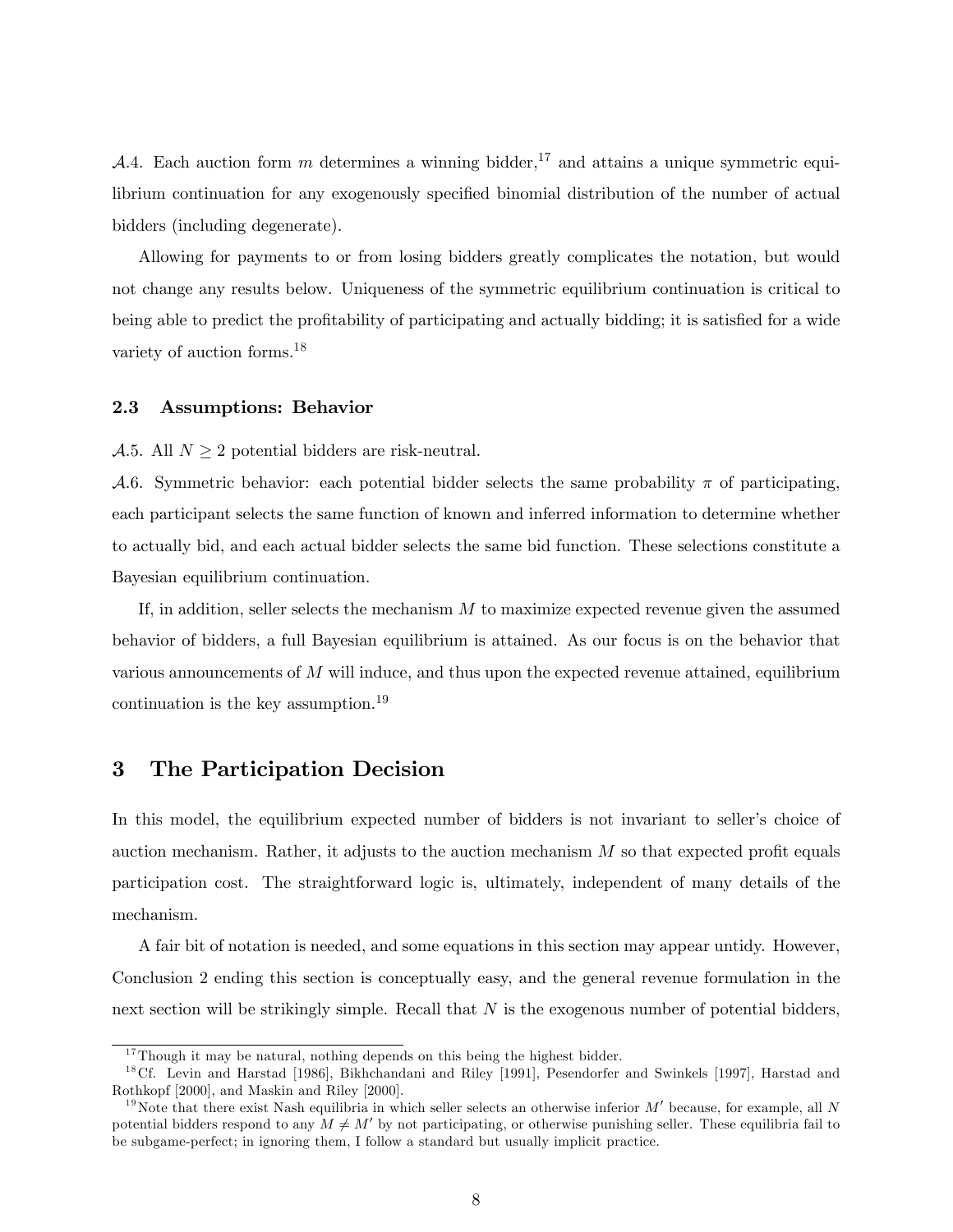$\pi(M)$  the symmetric equilibrium probability of participating given mechanism M, and n and a numbers of participants and of actual bidders. Throughout, the usual binomial formula for the probability of z successes in Z trials, each with independent success probability  $\zeta$  is denoted

$$
\beta(z, Z, \varsigma) = \binom{Z}{z} \varsigma^{z} (1 - \varsigma)^{Z - z}
$$

:

Thus, if N potential bidders each participate with probability  $\pi$ , the probability of n participants is  $\beta(n, N, \pi)$ . A potential bidder analyzing the consequences of proceeding to the next step of the game (participating or actually bidding) rationally evaluates the likelihood of different numbers of rival participants according to  $\beta (n-1, N-1, \pi)$ , which accounts for the presumption that he (the analyzing potential bidder) proceeds–even if this is not a certainty, all behavior is otherwise payoffirrelevant.<sup>20</sup> When context makes clear, I will shorten  $\beta(n, N, \pi)$  to  $\beta_n$  and  $\beta(n-1, N-1, \pi)$ to  $\beta_{n-1}$ . When an arbitrary potential bidder *i* becomes a participant, I will harmlessly treat the renumbering function  $ren(i, n, N)$  that would provide his position in the numerically ordered set of participants as if it were the identity function, and refer to the continuing roles of the player who begins as potential bidder  $i$  as if he becomes participant  $i$  if he participates, and actual bidder i if he pays the entry fee. Symmetry attained through  $A.1$  and  $A.6$  allow a focus throughout on potential bidder 1, participant 1, and actual bidder 1.

At the point that the decision to become an actual bidder (to incur the bid-preparation cost b and pay the entry fee  $\varphi$ ) is made, participant 1 has observed signal  $X_1 = x$ . Two cases must be developed. The first arises when the auction form  $m$  specifies that participants know (perhaps because the seller informed them, perhaps because the seller could not prevent their knowing) the number of participants,  $n$ , before deciding whether to pay the entry fee. This case is identified with  $M \in \mathbb{M}^K$ . Let  $\xi^K(M, n, x)$  be the expected profitability (gross of bid-preparation cost and entry fee, but net of participation cost) of actually bidding in auction  $M$ , when there are n participants, and participant 1 observes  $X_1 = x$ . Define

$$
\Xi^K(M, n, \varphi) = \left\{ x \in \mathcal{X} | \xi^K(M, n, x) \ge \varphi + b \right\}, \text{ and}
$$
\n
$$
\alpha^K(M, n) = \int_{\Xi^K(M, n, \varphi)} d\mathfrak{B}_1(x).
$$
\n(1)

<sup>&</sup>lt;sup>20</sup>This insight is originally due to Matthews [1987] (who is credited in McAfee and McMillan [1987a]), and is employed in Harstad, Kagel and Levin [1990]. In all three papers, the uncertain number of bidders follows an exogenous distribution.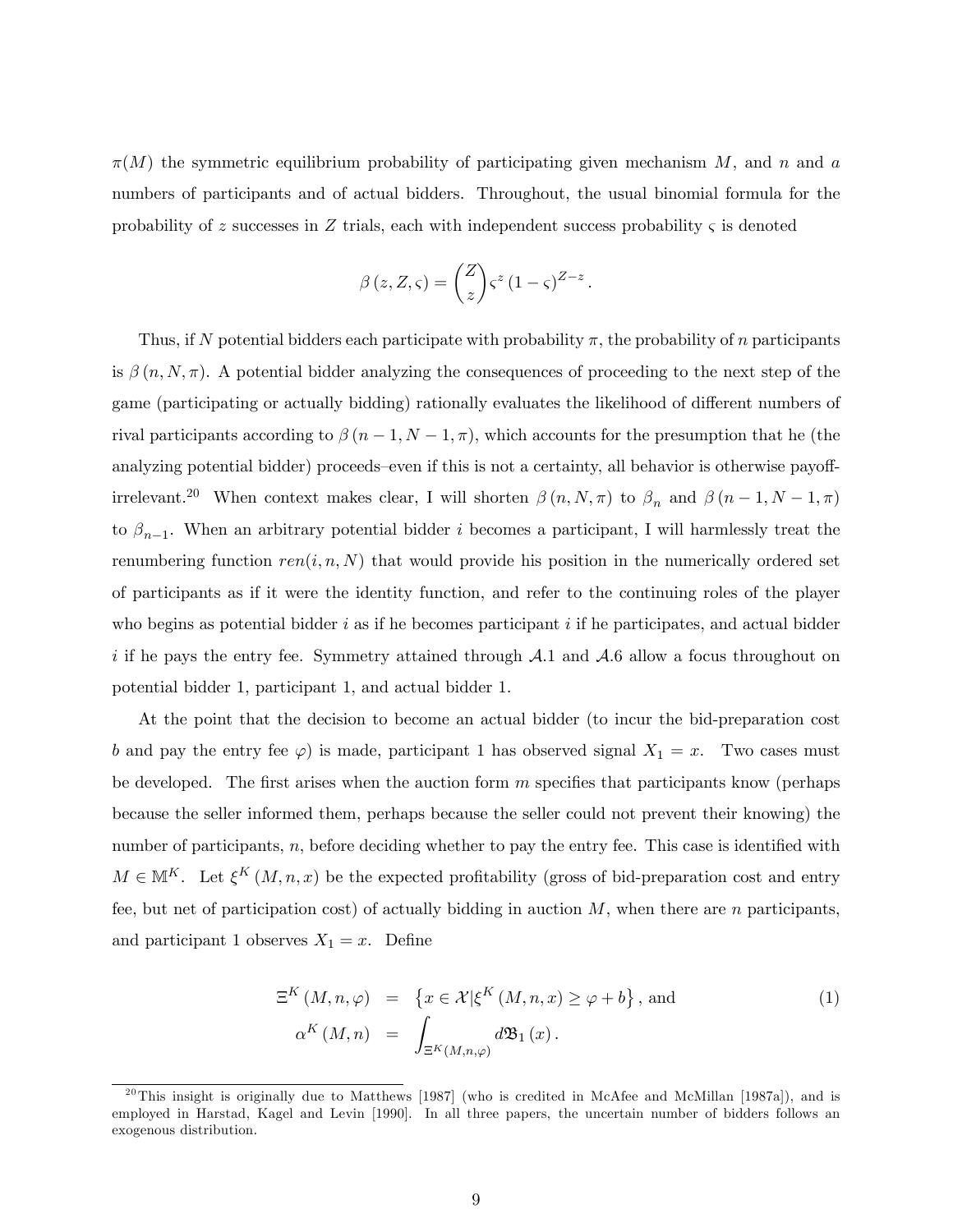Here,  $\Xi^K(M,n,\varphi)$  is the subset of X consisting of those signals with a sufficiently high interim expected profitability to justify continuing to compete in auction  $M$  with  $n-1$  rival participants, and  $\alpha^{K}(M,n)$  is the ex-ante probability that a potential bidder whose action is to participate will end up becoming an actual bidder.

Continuing with the first case,  $M \in \mathbb{M}^K$ , define, for  $n = 1, \ldots, N$ ,  $i = 1, \ldots, n$ , the event that participants  $1, \ldots, i$  observe signals leading them to continue, while participants  $i+1, \ldots, n$  observe signals leading them to cease competing:

$$
\Gamma^K(M, i, n) = \left[ \left\{ X_j \in \Xi^K(M, n, \varphi) \right\} \Leftrightarrow \left\{ j \leq i \right\}, j = 1, \ldots, n \right].
$$

Let

$$
\mu^K(M, i, n) = \Pr\left[\mathbf{X}_n \in \Gamma^K(M, i, n)\right], \text{ and}
$$

$$
\lambda^K(M, i, n) = \Pr\left[\mathbf{X}_n \in \Gamma^K(M, i, n) | X_1 \in \Xi^K(M, n, \varphi)\right]
$$

denote the probability of this event, and its probability conditional on participant 1 observing a signal leading to continued competition. By Bayes' Formula, for  $n = 1, \ldots, N, i = 1, \ldots, n$ ,

$$
\mu^K(M, i, n) = \lambda^K(M, i, n) \alpha^K(M, n).
$$
\n(2)

The other case, when the auction form  $m$  specifies that the number of participants is unknown when deciding whether to pay the entry fee, is identified with  $M \in \mathbb{M}^U = \mathbb{M} \backslash \mathbb{M}^K$ . Let  $\xi^U(M, \pi, x)$ be the expected profitability (again, gross of bid-preparation cost and entry fee, but net of participation cost) of actually bidding in auction  $M$ , when  $N$  potential bidders each participate with probability  $\pi$ , and participant 1 observed  $X_1 = x$ . Define, correspondingly,

$$
\Xi^{U}(M,\pi,\varphi) = \{x \in \mathcal{X} | \xi^{U}(M,\pi,x) \ge \varphi + b\}, \text{ and}
$$
  

$$
\alpha^{U}(M,\pi) = \int_{\Xi^{U}(M,\pi,\varphi)} d\mathfrak{B}_{1}(x).
$$

Continuing as in the first case, define the event that participants  $1, \ldots, i$  actually bid, and  $i+1,\ldots,n$  cease competing:

$$
\Gamma^U(M,\pi,i,n) = \left[ \left\{ X_j \in \Xi^U(M,\pi,\varphi) \right\} \Leftrightarrow \left\{ j \leq i \right\}, j = 1,\ldots,n \right],
$$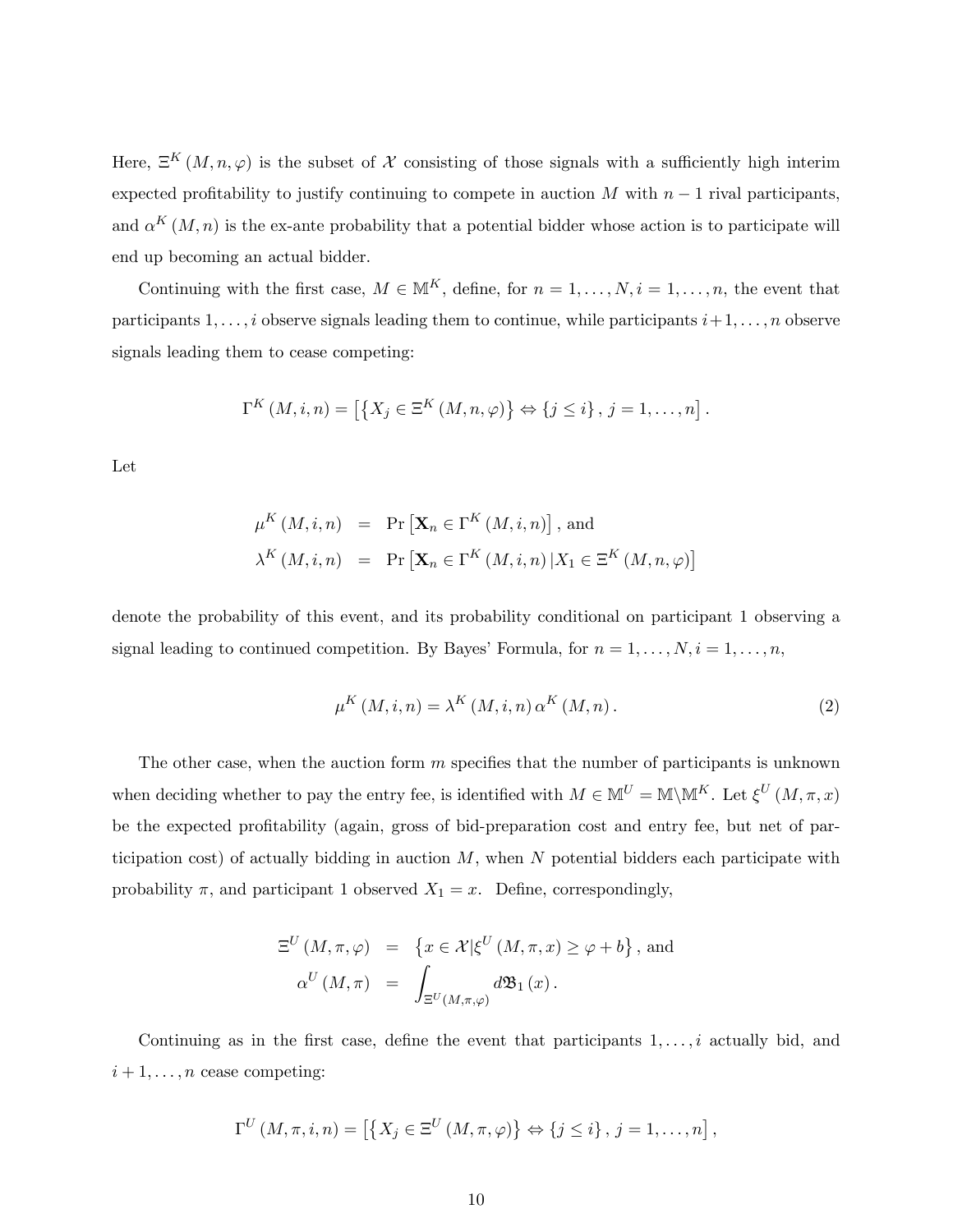which is well-defined although the participants are unaware that they number  $n$ . The probability of the first i participants becoming the only actual bidders, given that  $N$  potential bidders each become a participant with probability  $\pi$ , must take the probabilities of events  $\Gamma^{U}(M,\pi,i,n)$  and weight them according to their likelihood:

$$
\mu^{U}(M,\pi,i) = \sum_{n=1}^{N} \beta(n,N,\pi) \Pr[\mathbf{X}_{n} \in \Gamma^{U}(M,\pi,i,n)], \text{ and}
$$

$$
\lambda^{U}(M,\pi,i) = \sum_{n=1}^{N} \beta(n,N,\pi) \Pr[\mathbf{X}_{n} \in \Gamma^{U}(M,\pi,i,n) | X_{1} \in \Xi^{U}(M,\pi,\varphi)]
$$

is the conditional probability given that participant 1 observes a signal leading to continued competition. As before,

$$
\mu^{U}\left(M,\pi,i\right) = \lambda^{U}\left(M,\pi,i\right)\alpha^{U}\left(M,\pi\right). \tag{3}
$$

To combine the two cases, define

$$
\alpha(M,\pi,n) = \begin{cases}\n\alpha^{K}(M,n), & M \in \mathbb{M}^{K}, \\
\alpha^{U}(M,\pi), & M \in \mathbb{M}^{U},\n\end{cases}
$$
\n
$$
\mu_{i}(M,\pi,n) = \begin{cases}\n\mu^{K}(M,i,n), & M \in \mathbb{M}^{K}, \\
\mu^{U}(M,\pi,i), & M \in \mathbb{M}^{U}, \\
\lambda_{i}(M,\pi,n) = \begin{cases}\n\lambda^{K}(M,i,n), & M \in \mathbb{M}^{K}, \\
\lambda^{U}(M,\pi,i), & M \in \mathbb{M}^{U},\n\end{cases}
$$

with, for any M, each of  $\alpha, \mu_i, \lambda_i$  degenerate in one of its last two variables. Thus,  $\alpha(M, \pi, n)$ takes an *ex-ante* view, from the viewpoint of a potential bidder: it is the probability, should he participate, that he will go on to become an actual bidder, evaluated *before* the signal x is observed. Similarly,  $\lambda_a(M,\pi,n)$  is the ex-ante probability, should he become an actual bidder, that a potential bidder will find himself to be one of the set  $\{1, \ldots, a\}$  actual bidders, and  $\mu_a(M, \pi, n)$ is the (unconditional) ex-ante probability of  $\{1, \ldots, a\}$  being the set of actual bidders.

Note that prior models of endogenous participation have, explicitly or implicitly, assumed a screening level: some  $\widetilde{x}(M,n,\varphi) \in \mathcal{X}$  such that  $\{x \in \Xi^K(M,n,\varphi)\} \Leftrightarrow \{x \geq \widetilde{x}(M,n,\varphi)\}$ . Landsberger and Tsirelson [2002] demonstrate that this is impossible in a common-value auction, for large numbers of potential bidders, under mild assumptions, satisfied by this and most prior models. This paper is careful to allow for the fact that  $\Xi^K(M,n,\varphi)$  and  $\Xi^U(M,\pi,\varphi)$  may not be upper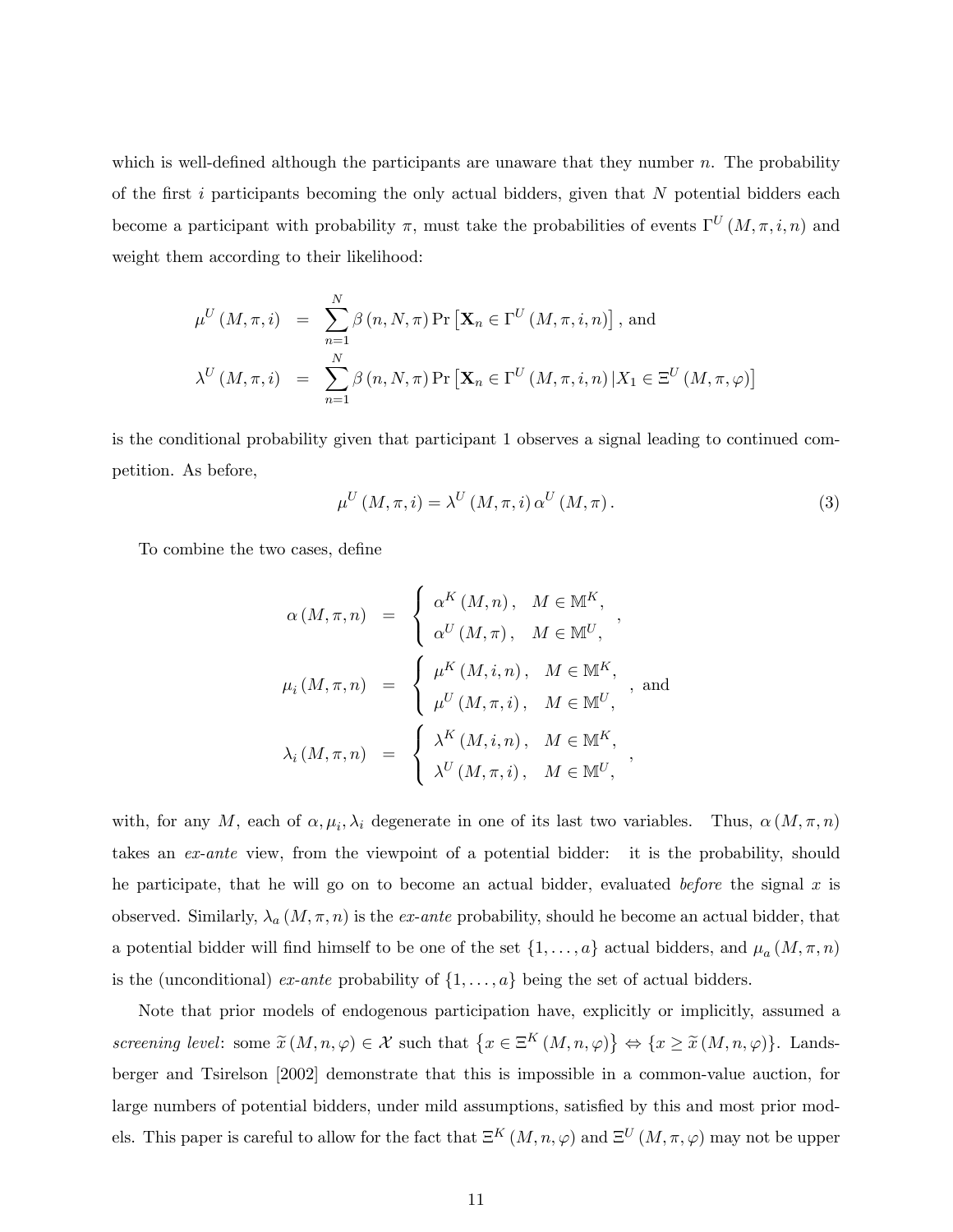contours of  $\mathcal{X}$ .

Two cases are also distinguished with respect to actual bidders. An auction form  $m \in M^{K'}$ if the number a of actual bidders becomes known before bidding strategies are selected; let the probability of a sale be  $s^{K'}(M, a)$ , which is the probability that at least one of a actual bidders is willing to pay the reserve price r. For  $m \in M^{U'} = M \setminus M^{K'}$ , the number of actual bidders is unknown when bidding; let  $s^{U'}(M,\pi,n)$  be the probability that at least one actual bidder is willing to pay the reserve price r when either [a] each of n participants becomes an actual bidder iff  $X_j \in \Xi^K(M,n,\varphi)$ , if  $m \in \mathbb{M}^K$  (degenerate in  $\pi$ ), or [b] if  $m \in \mathbb{M}^U$ , each of N potential bidders becomes a participant with probability  $\pi$ , and if a participant, becomes an actual bidder iff  $X_j \in \Xi^U(M, \pi, \varphi)$  (degenerate in n). Again, combine these cases via

$$
s(M, a, \pi, n) = \begin{cases} s^{K'}(M, a), & M \in \mathbb{M}^{K'}, \\ s^{U'}(M, \pi, n), & M \in \mathbb{M}^{U'} . \end{cases}
$$
(4)

Notation will be slightly abused when context makes clear by representing this probability as  $s_r$ (the reserve price  $r$  is the principal component of  $M$  affecting this probability).

Getting closer to a characterization: Relying on A.4, let  $p(M, a, \pi, n, v)$  be a function indicating the expected price paid by the winning bidder, given auction M, a actual bidders,  $\pi$  probability of participating, n participants, and conditional on a realization  $v$  of asset value V. Depending on which cases above apply,  $p(\cdot)$  will typically be degenerate in at least one variable. It bears emphasis that  $p(\cdot)$  is an ex-ante calculation, and thus is symmetric across potential bidders.

Momentarily assume a potential bidder is one of n participants and one of  $a \leq n$  actual bidders; his  $ex$ -ante expected payoff is

$$
\frac{s\left(M,a,\pi,n\right)}{a}E\left\{V-E\left[p\left(M,a,\pi,n,\cdot\right)|V\right]\right\}-\varphi-b-c.\tag{5}
$$

In essence, conditioning the price on asset value (the inner expectation) makes the outer expectation simply the expected difference between what the winner gets and what he pays for it. The probability that the winner obtains this difference is simply the probability of a sale  $(s)$ . Ex ante, given a winner, the probability that any one of the a actual bidders is the winner is  $1/a$ , by A.1 and A.6. For an actual bidder, the bid-preparation cost b, entry fee  $\varphi$  and participation cost c are subtracted with certainty. (Note that this calculation need not require that the actual bidder know the value of  $n \text{ or } a$ .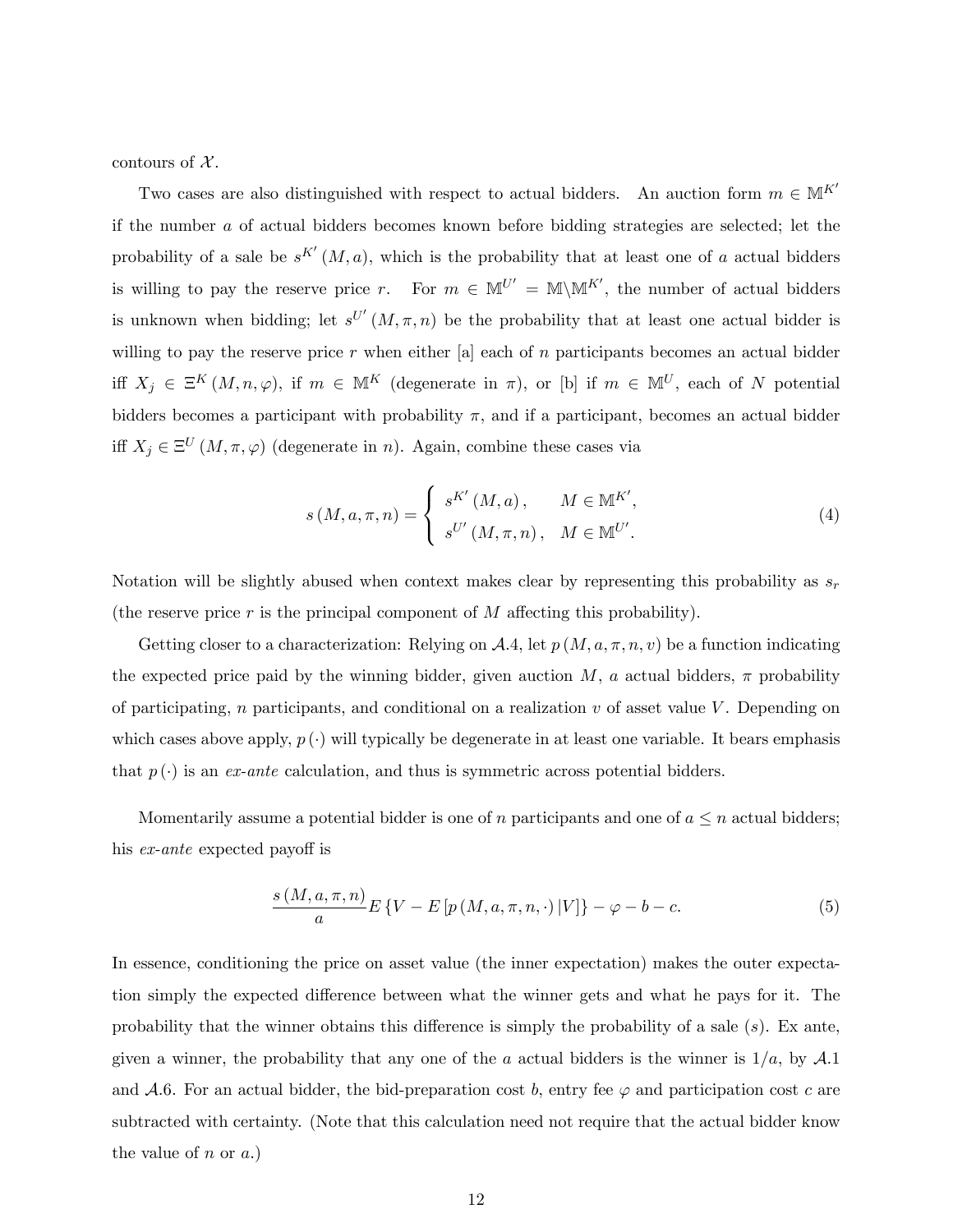Continuing to assume n participants, the  $ex$ -ante probability of being an actual bidder is  $\alpha(M,\pi,n)$ , and of any particular formula (5) being the relevant calculation for an assumed actual bidder is  $\binom{n-1}{a-1}$  $a-1$  $\big) \lambda_a \left( M, \pi, n \right)$ , since there are  $\binom{n-1}{a-1}$  $a-1$ ) ways in which actual bidder 1 could face  $a-1$ remaining rivals. Now to step back, assume only that a potential bidder is one of n participants. His expected profit, for  $n = 1, \ldots, N$ , is

$$
w(M,n) = \alpha(M,\pi,n) \left( \sum_{a} \left[ \frac{s_r}{a} E\left\{V - E\left[p\left(M,\cdot\right)|V\right]\right\} - \varphi - b - c \right] \binom{n-1}{a-1} \lambda_a\left(M,\pi,n\right) \right). \tag{6}
$$

Throughout,  $\sum_a$  and  $\sum_n$  are to be taken as abbreviated forms of  $\sum_{a=1}^n$  and  $\sum_{n=1}^N$ . Each formula (6), for different n, is relevant (assuming participation) with probability  $\beta_{n-1} = \beta [n-1, N-1, \pi (M)].$ Thus,

**Conclusion 2** Equilibrium participation is that  $\pi \in (0,1)$  characterized by

$$
0 = \sum_{n} \beta_{n-1} w(M, n)
$$
  
=  $\sum_{n} \beta_{n-1} \left\{ \alpha(M, \pi, n) \sum_{a} \left[ \frac{s_r}{a} E \{ V - E [p(M, \cdot) | V] \} - \varphi - b - c \right] \binom{n-1}{a-1} \lambda_a(M, \pi, n) \right\}$  (7)

equating the payoff from nonparticipation to the net expected benefits.

The right-hand side of (7) can be lowered by increasing  $\pi$ . If  $\pi = 1$  is allowed as an equilibrium possibility,  $0 = r.h.s.(7)$  must be replaced by  $[r.h.s.(7)] \leq 0 = (\pi - 1) [r.h.s.(7)]$ . Equation (7), by implicitly defining the symmetric participation probability function  $\pi(M)$ , together with equilibrium continuation, provides a complete characterization of potential bidders' behavior.<sup>21</sup>

### 4 General Revenue Formulation

Begin, analogous to the participation analysis, with a specification of seller's expected revenue, conditional on assuming  $a \ge 1$  actual bidders and  $n \ge a$  participants:

$$
s_r E [p (M, a, \pi, n, \cdot)] + a\varphi
$$
  
=  $(s_r E \{E [p (M, a, \pi, n, \cdot) |V]\} + a\varphi),$ 

 $^{21}$ A corresponding equation is asserted by French and McCormick [1984], and found in simpler models by Harstad [1990] and Levin and Smith [1994]. The current development is original in avoiding a monotonicity assumption and allowing for the full variety of information flows.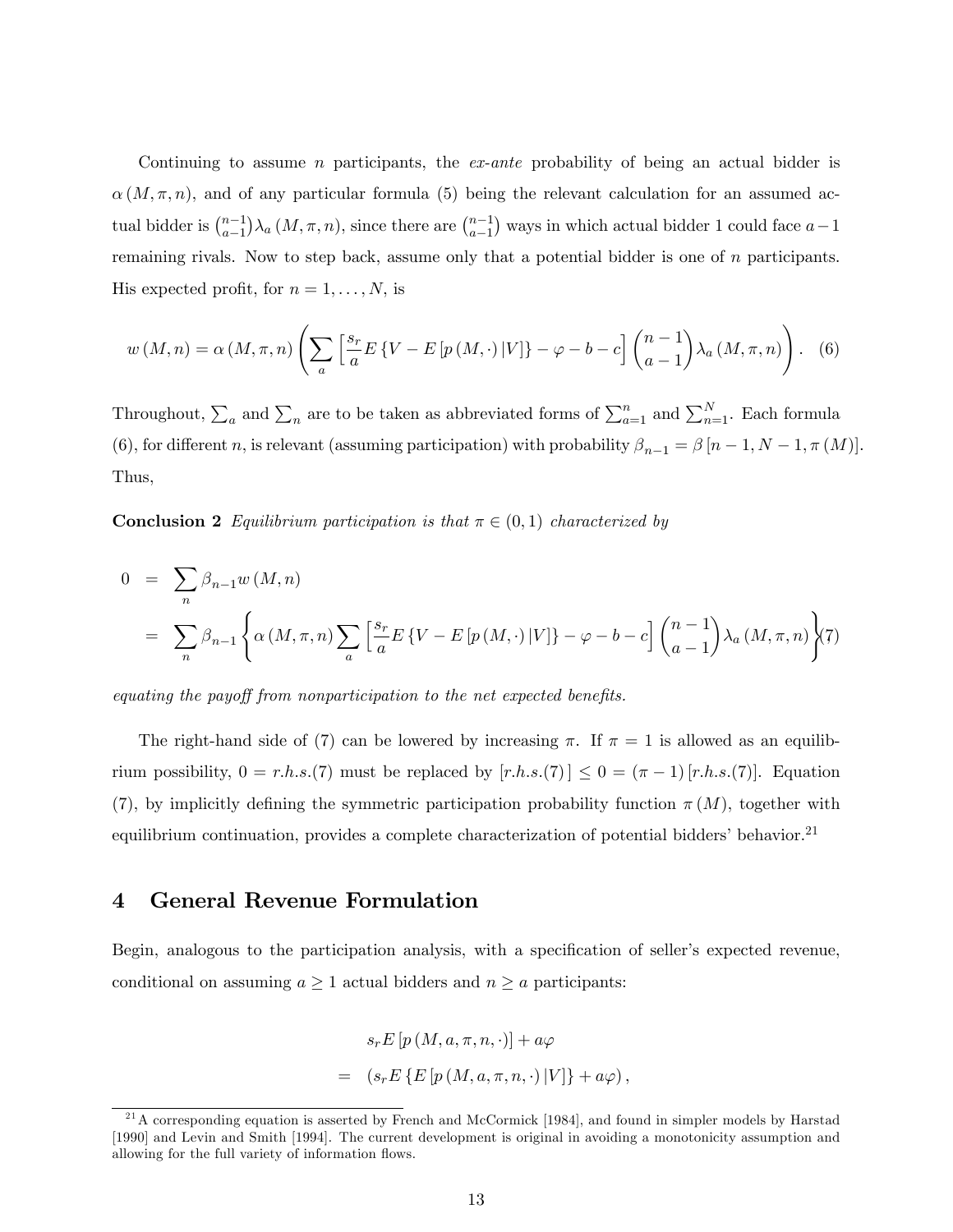which simply sums the price paid by the winner (multiplied by the probability of a sale), and entry fees paid by all actual bidders. It is harmless to condition on the asset's expected value.

Stepping back by replacing an assumed number of actual bidders and then of participants with probabilities gives our specification of expected revenue:

$$
\mathcal{R}(M,n) = \sum_{a} \left( s_r E \left\{ E \left[ p \left( M, a, \pi, n, \cdot \right) | V \right] \right\} + a\varphi \right) {n \choose a} \mu_a(M, \pi, n).
$$
\n(8)\n
$$
R(M) = \sum_{a} \mathcal{R}(M,n) \beta \left[ n, N, \pi(M) \right]
$$

$$
= \sum_{n}^{n} \left\{ \sum_{a} \left( s_r E \left\{ E \left[ p \left( \cdot \right) | V \right] \right\} + a\varphi \right) {n \choose a} \mu_a \left( M, \pi, n \right) \right\} \beta_n. \tag{9}
$$

Equation (9) is still a simple sum of the price paid and entry fees, itself summed over the objective probabilities of a actual bidders and n participants (there are  $\binom{n}{a}$  $\binom{n}{a}$  ways that  $\mu_a(M, \pi, n)$  might correctly predict the number of actual bidders). The summation harmlessly ignores the events of 0 participants and 0 actual bidders, which contribute 0 revenue. To interpret expected revenue, natural definitions of the expected value transferred, expected number of participants, and expected number of actual bidders, are invoked:

$$
\overline{V}(M) = \sum_{n} \sum_{a} s(M, a, \pi(M), n) E[V] \binom{n}{a} \mu_a(M, \pi, n) \beta_n,
$$
  

$$
\overline{n}(M) = \sum_{n} n \beta_n = N\pi(M)
$$
  

$$
\overline{a}(M) = \sum_{n} \left\{ \sum_{a} a \binom{n}{a} \mu_a(M, \pi, n) \right\} \beta_n.
$$

These summations also harmlessly ignore the cases  $n = 0$ ,  $a = 0$ . Note that these definitions depend on the mechanism; in particular,  $\overline{V}(M)$  treats as a zero transfer an asset that does not sell. (Expected value transferred will retain the same natural economic meaning in Appendix C when that value will also come to depend on private-values components of asset value, but will have a more complicated definition.)

**Theorem 3** (The Fundamental Revenue Identity): In symmetric equilibrium continuation with endogenous bidder participation, for any  $M \in \mathbb{M}$ ,

$$
R(M) = \overline{V}(M) - b\overline{a}(M) - c\overline{n}(M). \qquad (10)
$$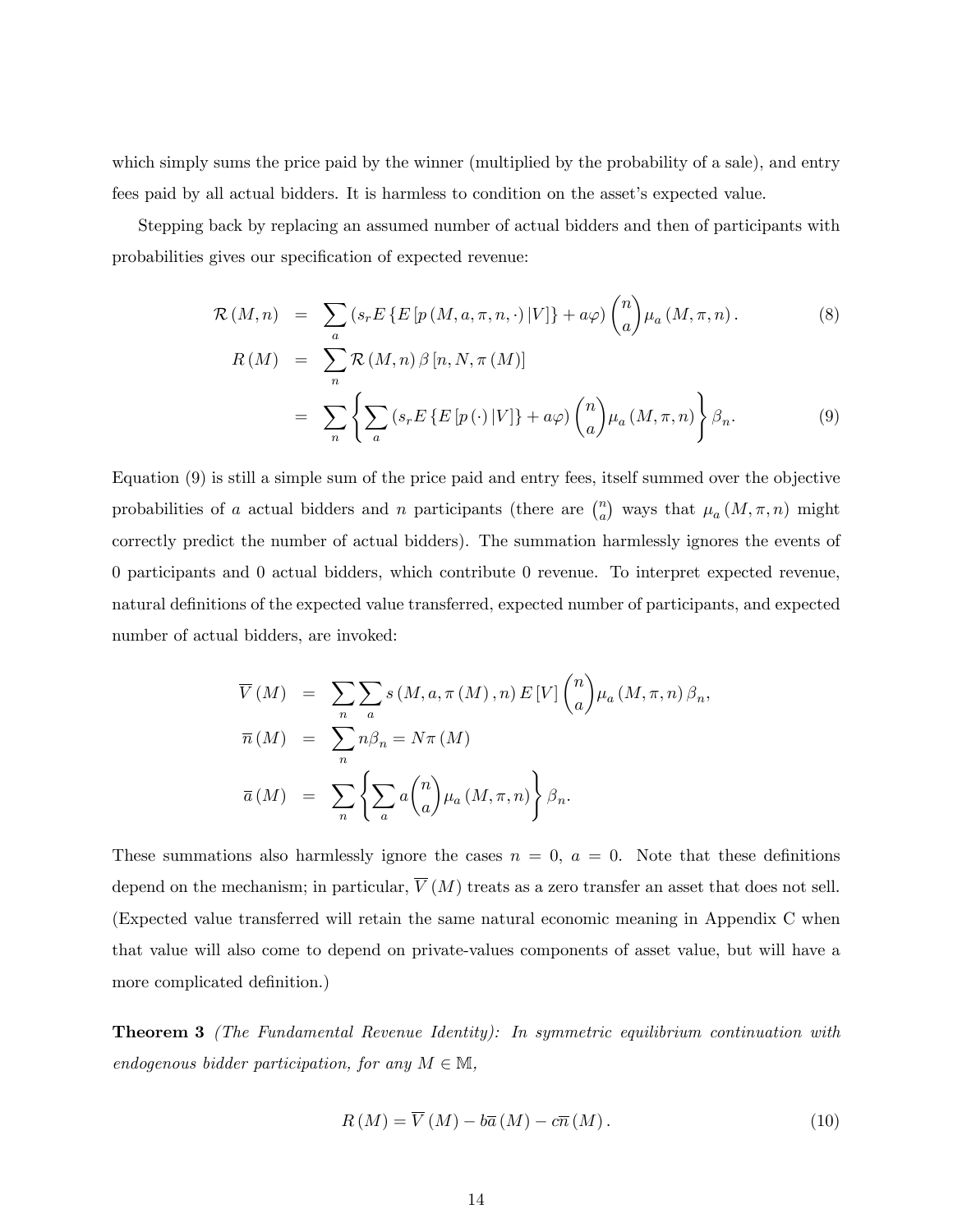Theorem 3 is proven simply by separating out terms in (9) that are zero by equilibrium participation (eq. (7)). The notationally cumbersome details have been moved to Appendix B, and extended to affiliated-values auctions in Appendix C.

In simple language, the Identity says that revenue in symmetric equilibrium continuation is equal in expectation to the expected value transferred less aggregate participation and bid-preparation costs.<sup>22</sup> It is particularly important that this identity provides a simple formula for revenue for all  $M$ ; there is no need for separate formulas for first-price, second-price, and English auctions, or for different information-revealing policies (except to determine  $\pi |M|$ ), and the entry fee does not directly enter the calculation. The reserve price enters only through the probability of a sale.

Viewing efficiency as the sum of expected surplus of seller and all  $N$  potential bidders, Theorem 3 yields a general and striking contrast to prior optimal auctions models, in which revenue is maximized by enforcing allocative inefficiencies:

Corollary 4 The Bayesian equilibrium in which seller maximizes expected revenue is allocatively  $e$ fficient. Indeed, seller's preferences over any set of auction mechanisms match those of an efficient social planner.

**Proof.** The right-hand-side of  $(10)$  is an efficiency measure, and in equilibrium continuation is also seller's objective.  $\blacksquare$ 

As presented here, inefficiencies arise solely through failures to sell: with a common-value asset, any successful bidder is an efficient recipient. However, in Appendix C, this result is extended to a¢ liated-values auctions. There, a seller optimally attains a non-zero probability of no sale, and a non-zero probability of selling to an actual bidder who values the asset less than some other participant; these accord exactly with the preferences of an efficient social planner.<sup>23</sup>

 $^{22}$ No result approaching comparable generality is in the literature, but this Theorem has many antecedents. Relative to Levin and Smith [1994], for example, it is original in its allowance for costs incurred both before and after bidders observe private information, in allowance for numbers of participants and actual bidders to be either learned or inferred, in the number and variety of surplus-extracting devices allowed for, and in dealing with the impossibility of a screening level. Moreover, Appendix C obtains the corresponding revenue identity for affiliated-values settings combining common-value and private-values elements.

In special cases, a corresponding result is found by Samuelson [1985] and Hausch and Li [1990], can be calculated in the example of Theorem 5.2 in Milgrom [1981], and found as an asymptotic approximation in Matthews [1984] (where the number of bidders is not necessarily an equilibrium level, but the participation costs are). Theorem 3 verifies shortcuts taken, but not justified explicitly, in equations  $(2)$  and  $(3)$  in Harstad [1990]. French and McCormick [1984] discuss a similar heuristic feature of first-price, common-value auctions, but do not provide a complete model or equilibrium characterization. McAfee and McMillan [1987b] assert the corresponding equation for a nonstochastic but supposedly endogenous  $n$ , without justification either for the equation or the source of  $n$ , and proceed incorrectly to dismiss the possibility that seller could enhance expected revenue via a positive entry fee.

 $^{23}$ Indeed, with some additional notation, one can readily build an extension of this model (including affiliated-values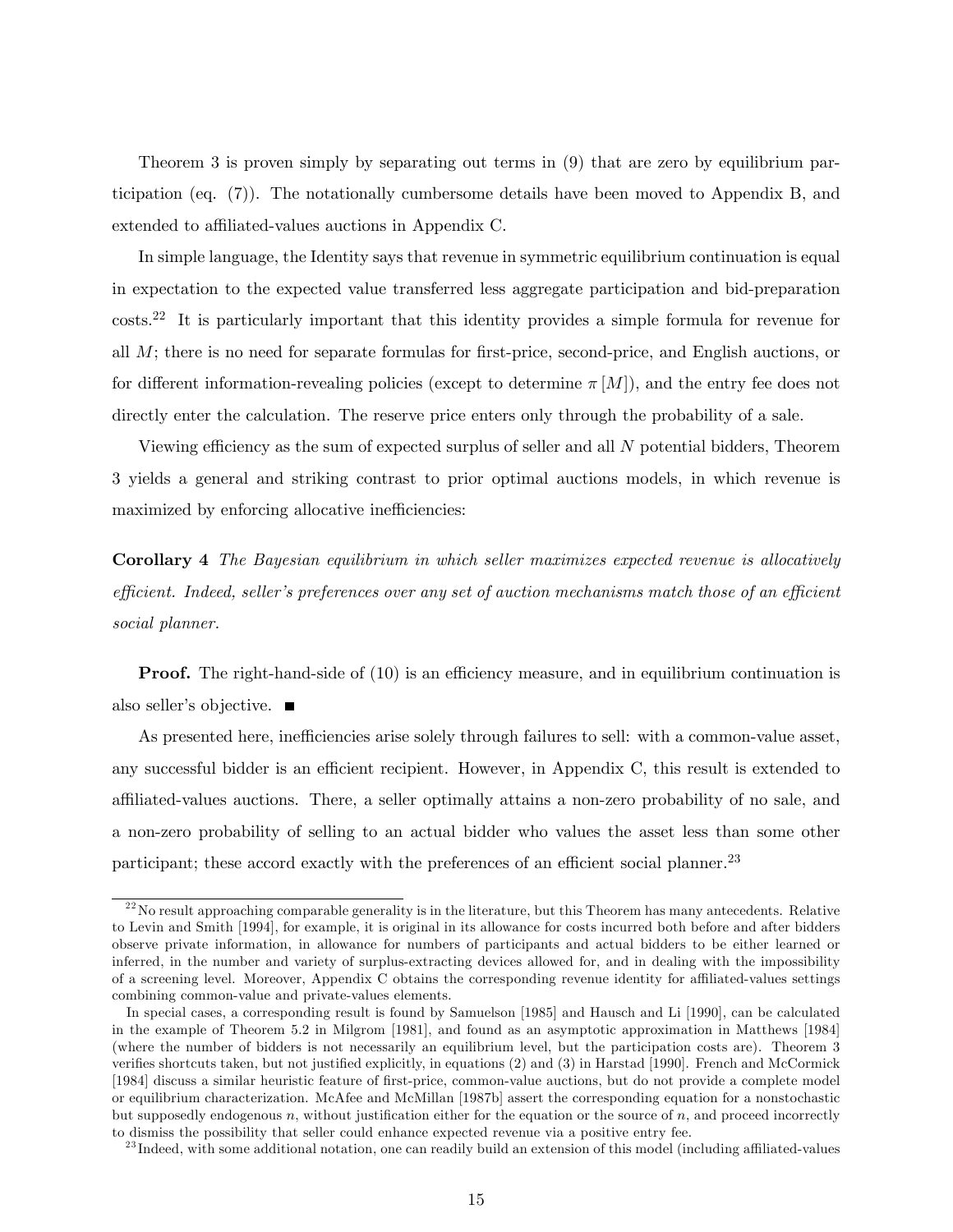## 5 Inferiority of a Nontrivial Reserve Price

A seller can attain the entire interval of equilibrium participation probabilities, 0 through 1; this result is shown below for a second-price auction, chosen purely for convenience. The range of equilibrium values of  $\pi$  is attained by varying only the entry fee  $\varphi$  (including possibly  $\varphi < 0$ , reimbursing a fraction of participation and bid-preparation costs), while keeping the reserve price fixed at  $r = 0$ . Let  $M_{\varphi} = (\overline{m}, \varphi, 0)$ , where  $\overline{m}$  is a "vanilla" second-price auction with no disclosure of seller's information, and with n and a revealed to bidders;  $\overline{M}_{\varphi}$  sells "without reserve."

**Theorem 5** For any  $\pi_0 \in [0, 1]$ , there exists an entry fee  $\varphi_0$  such that  $\pi(\overline{M}_{\varphi_0}) = \pi_0$ .

**Proof.** Setting  $\varphi = E[V]$  generates  $\pi = 0$ ;  $\varphi = -c - b$  generates  $\pi = 1$ . Interim expected

profitability  $\xi(\overline{M_{\varphi}}, n, x)$  is degenerate in  $\varphi$ , so the mapping  $\varphi \mapsto \Xi^{K}(\overline{M}_{\varphi}, n, \varphi)$  [(1)] is continuous. Smoothness of  $\mathcal{B}_1$  (from  $\mathcal{A}.1$ ) implies that  $\alpha^K(\overline{M}_{\varphi}, n)$  and  $\lambda^K(\overline{M}_{\varphi}, a, n)$  are continuous in  $\varphi$ . Since, for  $\overline{m}$ , the price function  $p(\cdot)$  is degenerate in  $\varphi$ , it follows that the  $\pi\left(\overline{M}_{\varphi}\right)$  function implicitly defined in (7) is continuous in  $\varphi$ . The Intermediate Value Theorem yields the conclusion.

A reserve price r is nontrivial if at least one actual bidder does not guarantee a sale, that is, if there is an  $a > 0$  such that  $s(M, a, \pi, n) < 1$ ,  $\mu_a(M, \pi, n) > 0$ .

**Corollary 6** Any auction mechanism M with a nontrivial reserve price, yielding  $\pi(M) \in (0,1)$ , is an expected-revenue-inferior mechanism for seller to adopt.

**Proof.** Consider any  $M = (m, \varphi, r)$  such that  $\pi(M) = \hat{\pi} \in (0, 1)$ , with r nontrivial. By Theorem 5, there exists  $\overline{M}_{\hat{\varphi}} = (\overline{m}, \hat{\varphi}, 0)$  so that  $\pi(\overline{M}_{\hat{\varphi}}) = \hat{\pi}$ . Expected revenue,  $R(M)$ , with r nontrivial, is

$$
\sum_{n} \left[ \sum_{a} \left( E\left[V\right] - ab \right) \left\{ s \left( M, a, \hat{\pi}, n \right) \binom{n}{a} \mu_a \left( M, \pi, n \right) \right\} \right] \beta_n - c \hat{\pi} N
$$
\n
$$
< \sum_{n} \left[ \sum_{a} \left( E\left[V\right] - ab \right) \left\{ s \left( \overline{M}_{\hat{\varphi}}, a, \hat{\pi}, n \right) \binom{n}{a} \mu_a \left( \overline{M}_{\hat{\varphi}}, \pi, n \right) \right\} \right] \beta_n - c \hat{\pi} N, \tag{11}
$$

aspects considered in Appendix C) featuring a number  $N_L$  of potential bidders who face participation costs  $c_L$  and  $N_H$  who face costs  $c_H > c_L$ . For such a model, it is straightforward to show that a seller will prefer an auction mechanism  $M_1$  for which the high-cost potential bidders participate with positive probability (in which case, all low-cost potential bidders strictly prefer to participate) to a mechanism  $M_2$  for which the high-cost potential bidders do not participate iff an efficient social planner prefers  $M_1$  to  $M_2$ .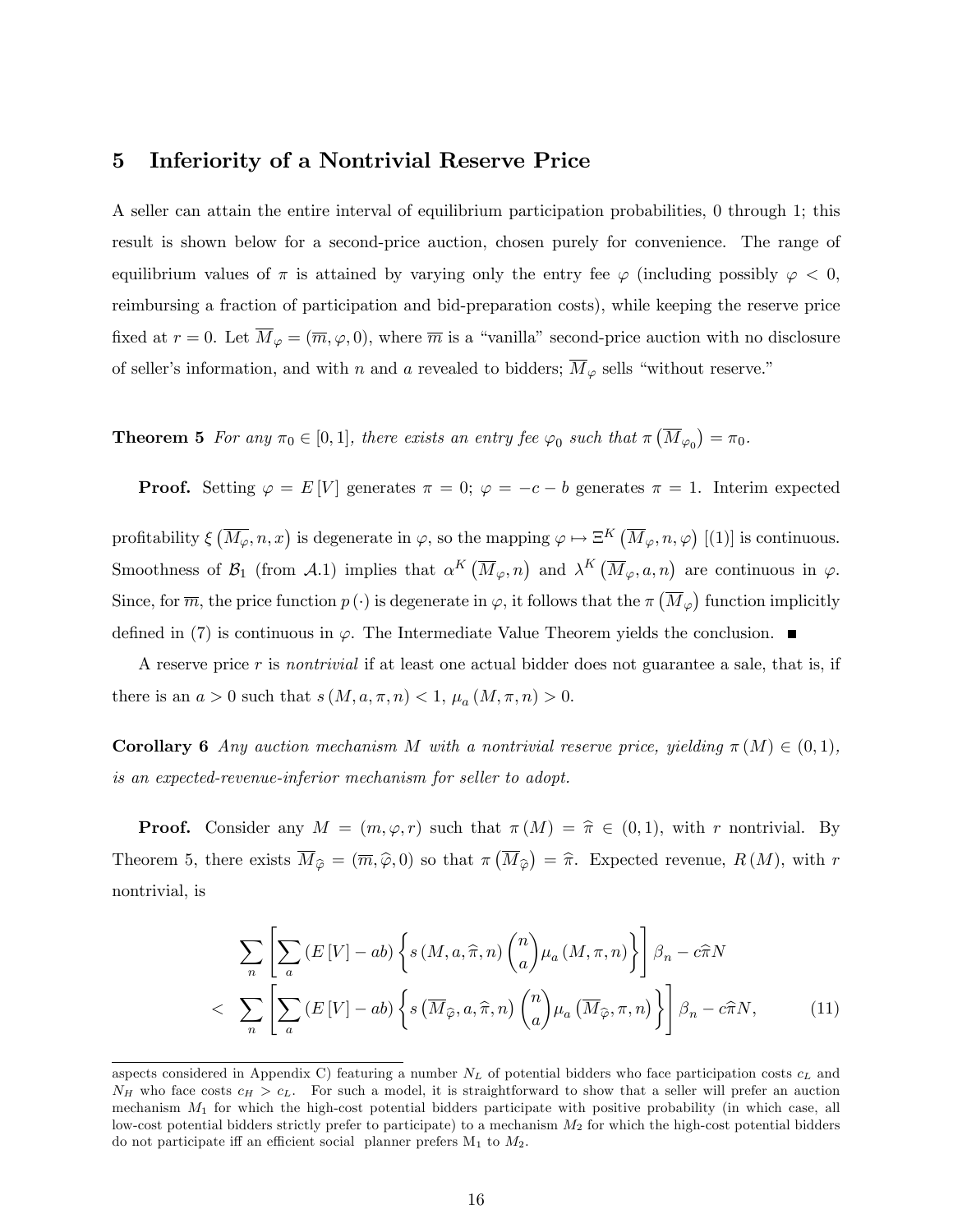which is  $R(\overline{M}_{\widehat{\varphi}})$ . Naturally, the probability that a given participant pays the reserve price is strictly less than the probability that he wins, while the probability that he pays the entry fee is strictly greater than the probability that he wins. Hence, with both mechanisms attaining participation probability  $\hat{\pi}, \hat{\varphi} < \varphi + r$ . The inequality then results from the terms in  $\{\cdot\}$  on the left-hand side of  $(11)$  summing to less than the corresponding terms on the right-hand side.

Corollary 6 is quite intuitive. There is an unavoidable imperfection in this model, whenever  $\pi$  < 1. That is, with probability  $(1 - \pi)^N$ , the independent mixed-strategy decisions lead to no potential bidder participating, which is a cost that both seller and a social planner would take into account. (Appendix A considers an alternative model avoiding this imperfection.)

Should a nontrivial reserve price be used, a further imperfection that is an inefficiency is introduced: not only is there no sale with probability  $(1 - \pi)^N$ , there is also a probability

$$
\sum_{n} \sum_{a=0}^{n} \left[1 - s\left(M, a, \pi\left(M\right), n\right)\right] \binom{n}{a} \mu_a \left(M, \pi, n\right) \beta_n \tag{12}
$$

that one or more potential bidders participate, but none of them are willing to pay the reserve price.

When the number of bidders responds endogenously to the profitability of competing, there is no counterbalance to make up for the loss of a sale due to a nontrivial reserve price. Occasionally, a reserve price would have, for example, fallen between the highest and second-highest bids in a second-price auction, or prevented a single participant from obtaining the asset for merely the entry fee, but the increased revenue such events create will have been taken into account in biddersí calculations of the probability with which to participate. Levin and Smith [1994] find that a nontrivial reserve price enhances revenue in common-value auctions with entry; their result is entirely due to disallowing entry fees, disclosure of seller's information, and other surplus-extracting devices that shed the revenue losses in  $(12).^{24}$ 

 $24$  Levin and Smith [1994] have a more primitive device in their model that they call an entry fee, but it is an information fee, in that it must be paid before bidders learn their signals; it in essence allows seller to employ a lumpsum tax on participants before they become privately informed. They obtain the result that a nontrivial reserve price is called for when they assume this information fee has to be set to zero. This paper follows a tradition in the literature, led by Cassady [1967], Milgrom and Weber [1982] and Samuelson [1985] in the normal usage of the term entry fee (as a fee incurred after participants become privately informed).

It also follows the tradition in the optimal auctions literature, and indeed in auction theory more generally (the only other exception I know of is McAfee and Reny [1992]), of assuming that any surplus-extracting device is potentially distortive, and thus ruling out devices that are in essence lump-sum taxes. I thank Jeroen Swinkels for emphasizing this issue, and for pointing out that a limit to the generality of this paperís results is that they apply only after a seller has exhausted usage of devices that are essentially lump-sum taxes.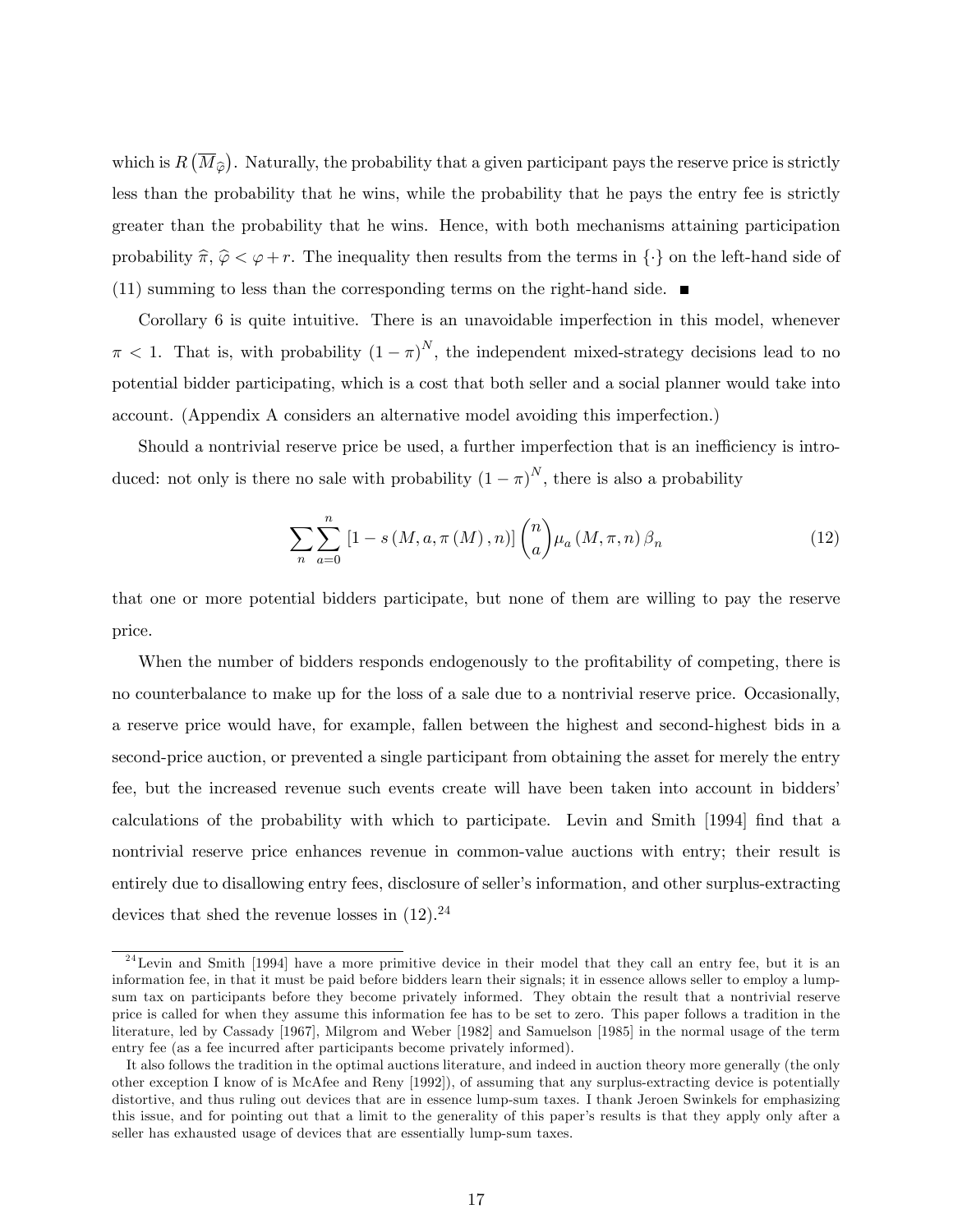Via Corollary 6, endogenizing bidder participation turns much of standard auction theory on its head. A reserve price (or bidder-specific reserve prices if bidders draw types asymmetrically) is the focus of Myerson's [1981] original "Optimal Auction Design" paper, and of much of the optimal auctions and mechanism design literature since (see, for examples, surveys in Klemperer [2000] and Krishna [2002]). Indeed, auction policy papers also focus on the reserve price as if it were a key variable (Klemperer [2002]). Yet when the number of bidders becomes an endogenous variable, the reserve price becomes a uniquely inferior tool for extracting surplus from bidders; a rational seller does not use it, and an efficient social planner is glad he doesn't.

### 6 Revenue and Participation

In view of Corollary 6, the remainder of the text limits mechanisms to  $M \in \mathbb{M}^Z = \{M \subset \mathbb{M} \mid r = 0\},\$ zero-reserve-price auctions. This section shows that seller's announcement of  $M$  affects expected revenue solely through its effects on the participation probability  $\pi$ . To develop and understand this result, I begin with some natural comparative statics: two auction mechanisms with the same  $\pi$ have the same expected revenue, and a change in mechanism which would lead to a higher expected revenue for any exogenously given number of bidders will lead to a lower  $\pi$ . Formally,

**Proposition 7** For any  $\{M, M'\} \subset \mathbb{M}^Z$ ,  $[i]: \{\pi (M) = \pi (M')\} \Rightarrow \{R (M) = R (M')\};$ [ii]:  $\{\pi(M) = \pi(M')\} \Rightarrow \{\overline{V}(M) - b\overline{a}(M) = \overline{V}(M') - b\overline{a}(M')\};$ [iii]:  $\{\mathcal{R}(M,n) \geq \mathcal{R}(M',n) \forall n \in \mathbb{N}\}\Rightarrow \{\pi(M) \leq \pi(M')\}.$ 

The proof is in Appendix B.<sup>25</sup>

Proposition 7 iii) contrasts with an antecedent argument that the number of bidders may outweigh more direct aspects of auction design. Bulow and Klemperer [1996] find that an English auction with a zero reserve price and an exogenously given  $N + 1$  bidders attains higher expected revenue than any standard auction with an optimal reserve price and N bidders. While, once

Levin and Smith criticize Samuelson [1985] for considering the impact of entry fees in a model where the total expenditures on becoming privately informed are exogenous. The current model withstands that criticism.

Chakraborty and Kosmopoulou [2001] report a similar characterization to Corollary 6, that with entry, an auction with a nontrivial reserve price is revenue-inferior to some auction with a lower reserve and an entry fee. It is not clear what model of entry yields the nonstochastic number of participants in their paper, which depends on a screening level.

<sup>&</sup>lt;sup>25</sup> Proposition 7 applies only when  $\pi(M)$  is a function. The only auction mechanism this appears to rule out is the McAfee, McMillan and Reny [1989] mechanism that extracts full surplus if  $n \geq 2$  bidders are exogenously given. I cover the details of comparison with that mechanism in footnote 27.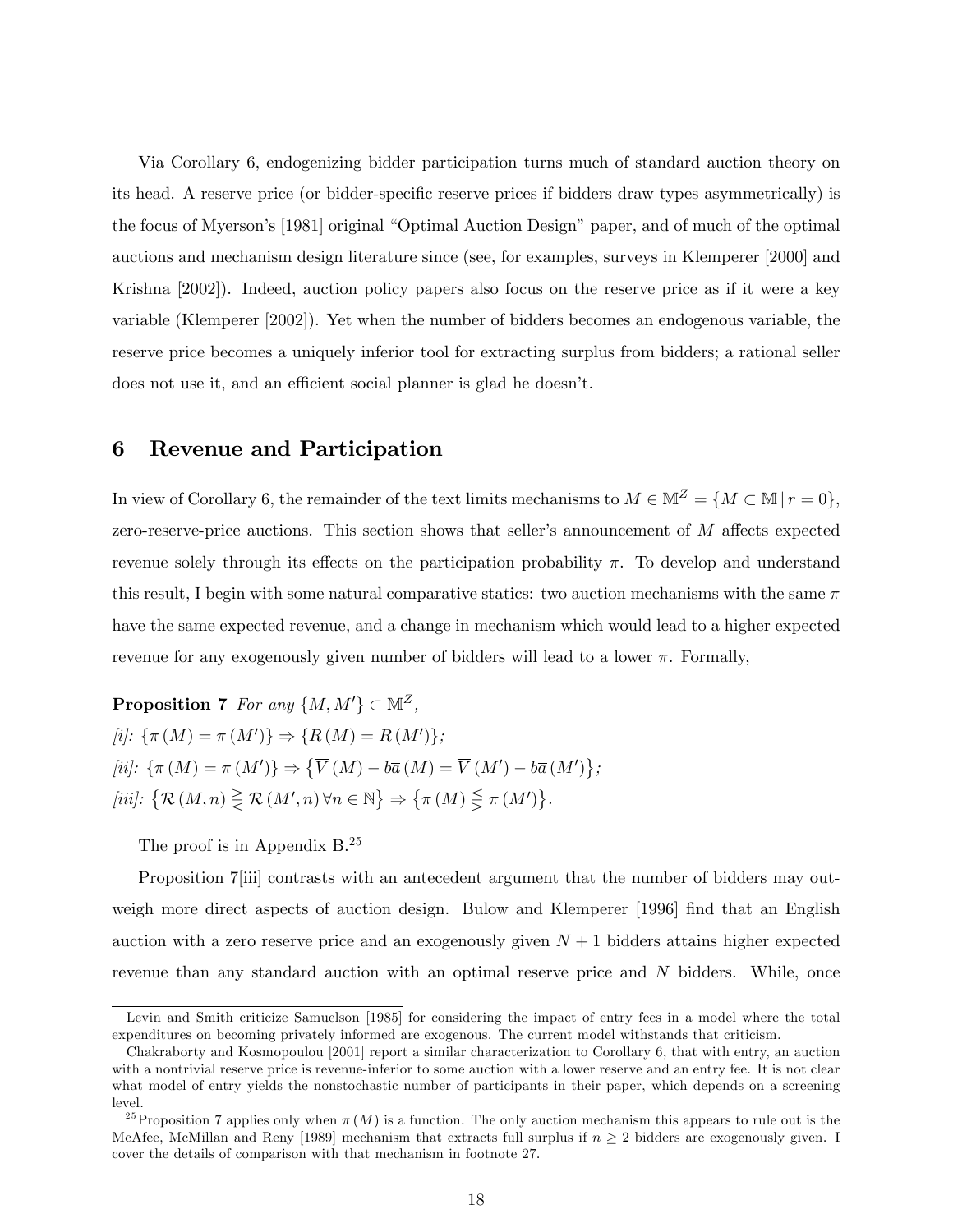present, the  $(N + 1)$ <sup>st</sup> bidder is assumed to behave rationally, no rational reason is given for his being there. They advise seller, rather than worrying about how to design the auction for the first  $N$  bidders, to "somehow" find another bidder; how is unaddressed. Indeed, since their methods depend upon the potential bidder with the highest signal becoming the winning bidder, a model of costly entry with many potential bidders that could be consistent with their results faces serious problems.

Instead, Proposition 7 implies that revenue consequences of an increased number of bidders are necessarily less rosy when the extra bidders arrive via a rational participation calculation:

**Remark 1** Suppose a seller can switch to an auction mechanism that increases equilibrium participation. Then each participant has a lower chance of winning, and so in equilibrium requires a higher expected profit in the event of winning. The winner's higher expected profit means an expected revenue further below expected value transferred.

A host of econometric studies of auction markets are not sensible in this context, cases where revenue, the high bid, or some similar variable is estimated using the number of bidders as an exogenous explanatory variable. If ten potential bidders decided to participate expecting about three participants, but mixed strategy participation decisions happened to lead to six showing up, no wonder the extra bidders led to higher revenue: the auction rules were sufficiently extractive of biddersísurplus that no one wanted to be a fourth bidder. It would be interesting to discover the circumstances under which a higher expected number of bidders was associated with a higher expected price, but the historical record of auctions (outside carefully designed laboratory experiments) does not include data on the expected number of bidders. The actual number of bidders is no substitute. That revenue is higher when the realized number of bidders is higher does not imply that a seller prefers to take steps to increase the expected number of bidders.

If a historical series of auctions arguably results from the same equilibrium for each auction, then the binomial distribution that is the number of participants can be estimated from the series. Many empirical auction databases, however, arise from situations far enough from ex-ante symmetry to warn against direct application of this model. Nonetheless, observed data on the number of bidders may incorporate entry decisions based on which rivals were expected to take part with what probabilities. If the identities of participants are recorded in the database, a separate binomial distribution representing participation of each potential bidder could be estimated.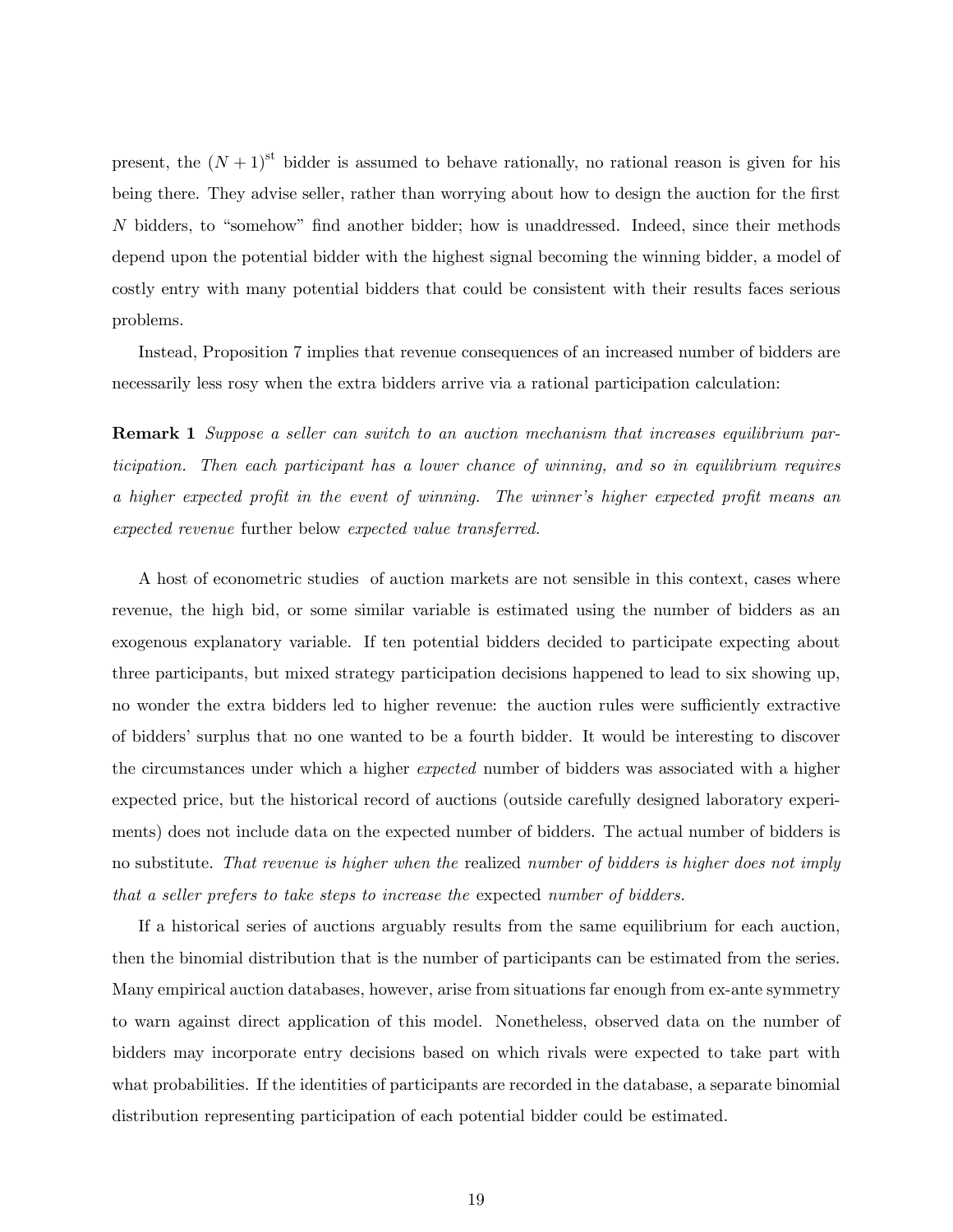For many empirical studies, especially merger-and-acquisition studies, it remains a problem that the record does not indicate the number of participants, but at most the number of actual bidders. Hence, the size of a winner's curse adjustment a bidder ought rationally to make depends on a variable (or inferences about that variable) unavailable to the empirical analyst.

Proposition 7.[ii] finds the difference  $\overline{V}(M)-b\overline{a}(M)$  takes on the same value for any mechanisms M, M' that attain the same  $\pi$ ; let  $W(\pi)$  denote this difference. Then let a simple function R on the entire unit interval be defined by

$$
R(\pi) = W(\pi) - c\pi N.
$$
\n(13)

Corollary 8  $R(M) = R[\pi(M)]$  for all  $M \in M^Z$ ; that is,  $R(M)$  can be projected onto [0,1] to yield  $R(\pi)$ .

**Proof.** Proposition 7 implies that M influences  $R(M)$  only through its influence on  $\pi(M)$ . Theorem 5 shows that the entire interval [0, 1] can be reached.  $\blacksquare$ 

**Remark 2** Corollary 8 finally changes auction theory's view of the comparative roles of the various surplus-extracting devices available to a seller, from complements (their role in exogenous-numberof-bidders models in the tradition of Milgrom and Weber [1982]) into their common-sense role of substitutes. With exogenous n, a seller who had introduced some subset of: switching to an English auction, releasing public information, setting an entry fee, and adding a nontrival reserve price, would still gain by incorporating the remaining surplus-extracting devices. With endogenous participation, it is (solely) the equilibrium probability  $\pi$  that interests seller, and alternative methods of accomplishing an improvement in this variable are substitutes for each other.

## 7 The Content of Optimal Auctions

Theorem 5 and Corollary 8 imply that  $R(\pi)$  in (13) is continuous. As its range is obviously bounded, it attains a maximum. Let  $R^* > 0$  be the maximum attainable level of revenue. Since a screening level is impossible, it is unsurprising that I have not been able to demonstrate strict concavity of  $R(\pi)$ . Accordingly, there may be multiple values of  $\pi$  attaining  $R^*$ ; let  $A = \{ \pi \in [0, 1] \mid R(\pi) = R^* \}.$  By continuity, A contains a minimal and a maximal element,  $\pi_0^*$ and  $\pi_1^*$  (not necessarily different). As  $R(0) = 0$ ,  $\pi_0^* > 0$ .

Proposition 9  $\pi_1^*$  < 1.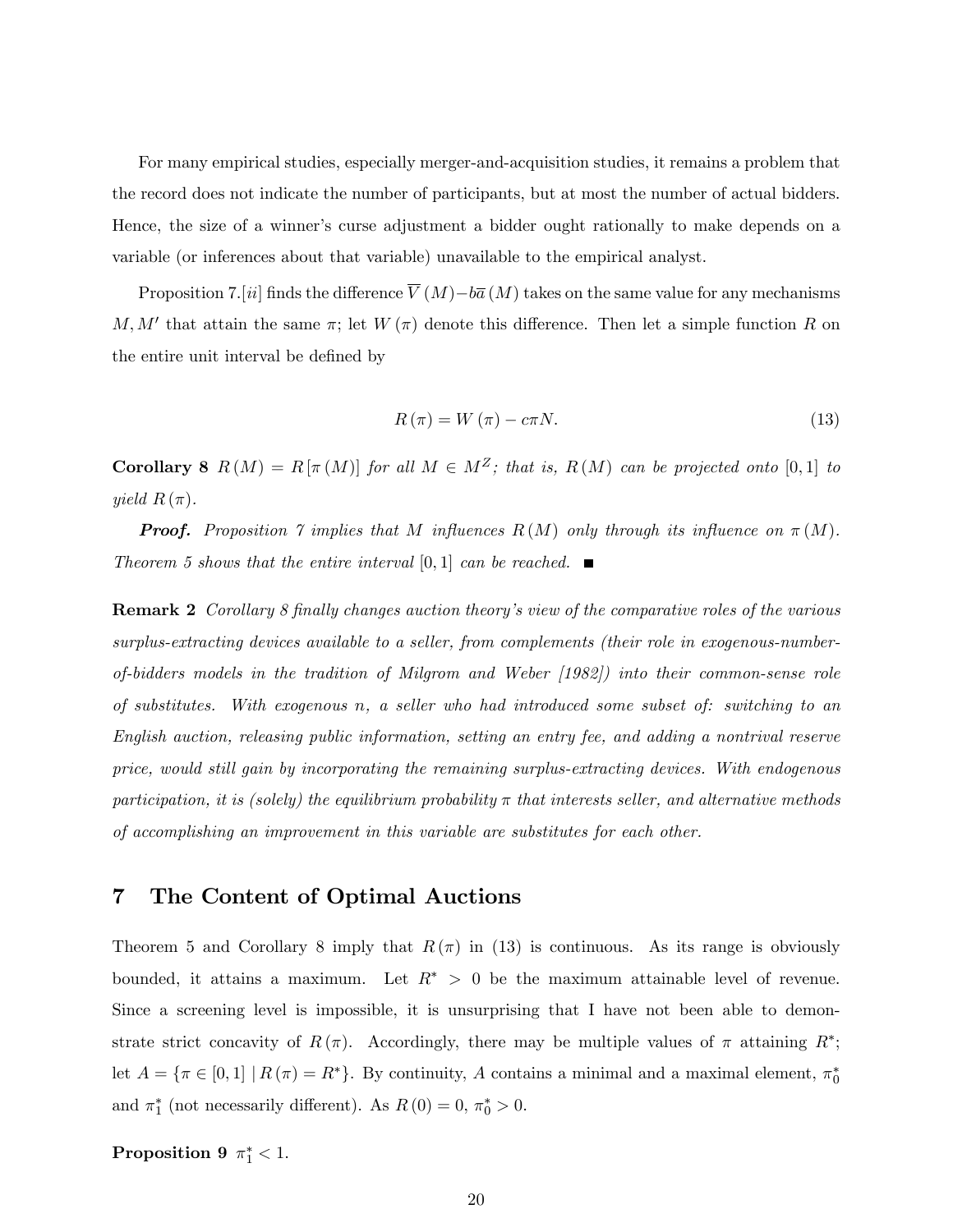**Proof.** Evaluation of (13) as  $\pi$  decreases from 1 to  $1 - \Delta \pi$  shows a revenue gain from decreased participation costs that is linear in  $\Delta \pi$ , and a revenue loss from a probability of 0 participants that is of the order  $(\triangle \pi)^N$ .

Proposition 9 heightens the contrast with Bulow and Klemperer [1996]. They recommend obtaining an  $(N+1)$ <sup>st</sup> bidder (in a setting where there are otherwise N exogenously specified bidders) as the most important revenue-enhancing decision a seller can make. Far from seeking another bidder, when any bidder, including the  $(N+1)$ <sup>st</sup>, arrives via a rational, expect-profitseeking decision, a seller is instead always attempting at least some degree of potential bidder discouragement. Stated differently, a seller might benefit from extra competition, but does not wish to give an extra potential competitor an expectation of being able to enter the fray profitably.

Indeed, Proposition 9 (like all other results) applies to  $N = 2$  potential bidders. In that case, it is revenue-inferior to adopt an auction that leads to both bidders participating with probability one. The seller will have some revenue-superior alternative which will lead potential bidder 1 to be indifferent over participating even when he infers that there will be at least a  $(1 - \pi_1^*) > 0$ probability of facing no competition.

A little structure enables characterizing the size of the set of optimal auctions. Let  $\mathcal{M}^C$  be the set of auction forms m for which some variable (explicit, or implicit in m) continuously alters  $\pi$ and spans [0, 1]. Theorem 5 above shows that the entry fee  $\varphi$  makes the second-price auction form an element of  $\mathcal{M}^C$ ; the continuity used in that proof is known to hold for the English and firstprice auctions. Moreover, there are other modeling options (examples are below in this section) that may render many auction forms elements of  $\mathcal{M}^C$ . Next, define a set of auction mechanisms  $\underline{\mathbb{M}} = \{ M \in \mathbb{M} | m \in \mathcal{M}^C, r = 0 \};$  this is the set of mechanisms selling without reserve for which the auction form exhibits continuity and spanning in some variable. I treat  $M$  as the domain of choice for seller, in light of Corollary 6; let d denote the (nontrivial) dimensionality of  $\underline{\mathbb{M}}$ .<sup>26</sup> Without loss of generality,  $\underline{\mathbb{M}}$  can be treated as embedded in  $\mathbb{R}^d$ , and the coordinates of  $\mathbb{R}^d$  can be ordered so that coordinate  $i \in \Delta = \{1, ..., d^*\}$   $(0 < d^* < d)$  denotes a spanning, continuous variable. Let  $\mathbb{M}^* = \{M \subset \mathbb{M} \mid \pi(M) \in A\}$ , a collection of optimal auctions. Then,<sup>27</sup>

 $26$ The exact dimensionality depends on modeling choices (as to what constitute the variables) that otherwise distract from the paper. The entry fee is one dimension. Whether  $n$  and  $a$  are revealed generates two more. At least one dimension could be generated by whether the auction is dynamic (if the degree of information dispersal during the course of the auction is an issue, more than one dimension), and still first-price and second-price auctions have not been distinguished. Mares and Harstad [2002] show that seller's information disclosure options cannot be summed up in a single dimension. Note that there is no problem to having dimensions consisting of discrete elements.

 $27$  Some readers may question how these optimal auction mechanisms compare to the mechanism which extracts full surplus in McAfee, McMillan and Reny [1989]. For their mechanism, call it  $M^{MMR}$ , the unique equilibrium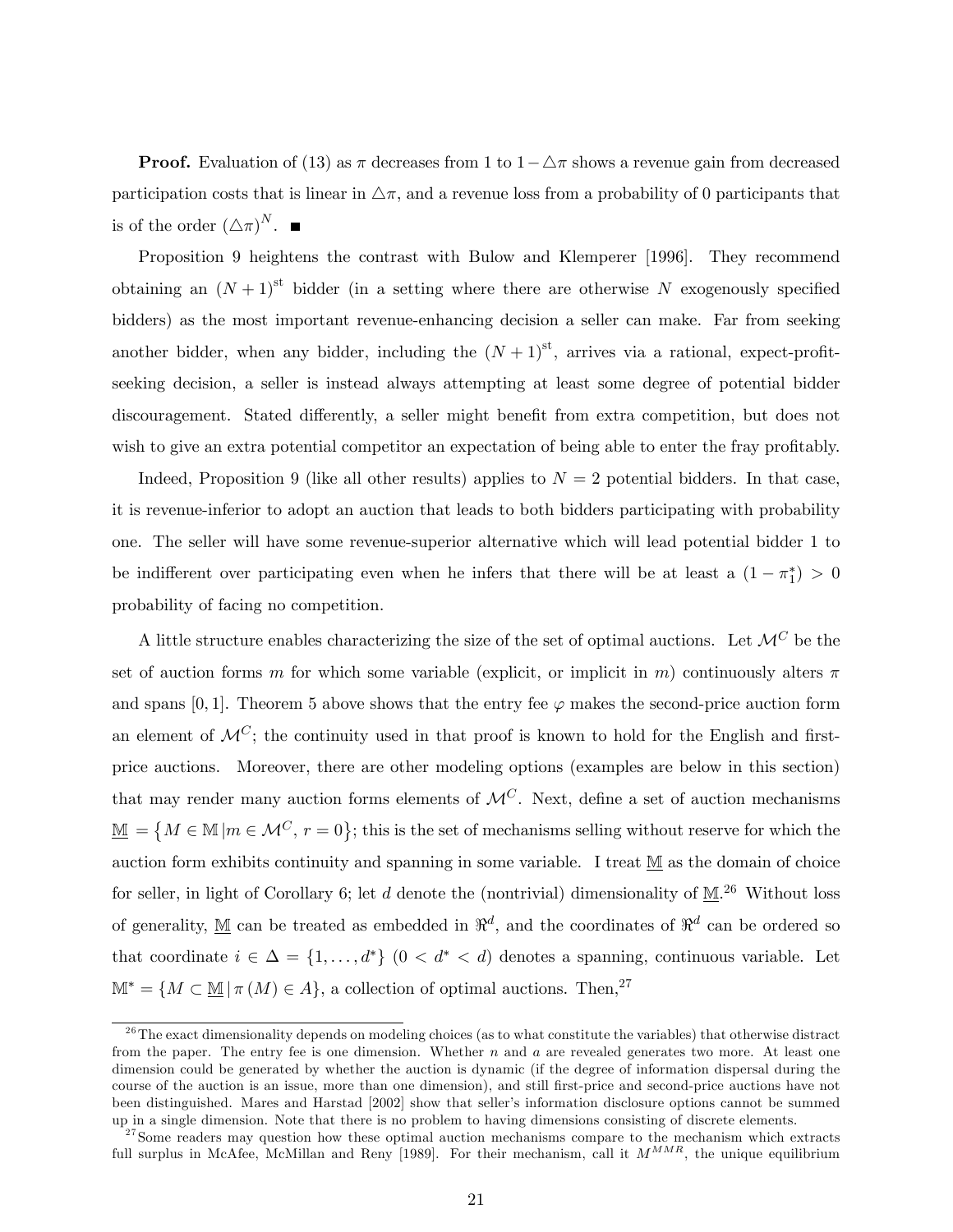**Theorem 10** Any auction in  $M$  can be converted into an optimal auction in  $M^*$  merely by adjusting any one parameter in  $\Delta$ .

**Proof.** Select an arbitrary  $\pi^* \in A$ , and an arbitrary  $M_0 \in (\underline{\mathbb{M}}\backslash \mathbb{M}^*)$ , so  $\pi(M_0) \notin A$ . Select an arbitrary coordinate  $i \in \Delta$ . Construct  $\widehat{M} \in M$  by changing  $M_0$  solely in coordinate i, as follows. Take an arbitrary  $\pi^* \in A$ ; if  $\pi(M_0) < \pi^*$ , set  $\pi(M) = 1$  (by  $\varphi = -c - b$ , for example), else if  $\pi(M_0) > \pi^*$ , set  $\pi(M) = 0$  (by  $\varphi = E[V]$ ). By spanning, this is always possible. As in Theorem 5, continuity implies the existence of a value for this  $i^{\text{th}}$  coordinate yielding  $M^* \in M^*$ , with  $M^*$ differing from  $M_0$  only in this  $i^{\text{th}}$  coordinate.

# **Corollary 11**  $M^*$  contains a subset of dimension  $d-1$  spanning  $M^{28}$ .

Thus, prior optimal-auction characterizations depend critically on the implicit assumption that a seller has a captive audience: there will be exactly  $n$  bidders no matter how the seller changes auction rules to extract more surplus. When the number of bidders responds endogenously to the profitability of competing, the content of optimal common-value auctions is merely this: choose any auction form, commit to sell without reserve, and adjust any continuous parameter to avoid overly encouraging or overly discouraging bidder participation.

Figure 2 may help to visualize Theorem 10. It simplifies by imagining that  $M$  has three dimensions:  $\varphi$  on the vertical axis, plus one dimension in which M can take on one of three discrete values (e.g., English, second-price, or Örst-price auction form, for a seller we imagine to be constrained to those three choices), and one dimension in which a variable can be chosen over an interval, but may not necessarily span the range of  $\pi$ . The set  $M$  is then the union of three rectangles in parallel vertical planes, outlined in Figure 2 by dashed lines. The set of optimal auctions  $\mathbb{M}^*$  is represented by a collection of curves shown lying in the three rectangles. In this illustration, the space of auctions

continuation is  $\pi\left(M^{MMR}\right) = 0$ , hence  $R\left(M^{MMR}\right) = 0$ . To arrive at a sensible comparison, consider mechanisms  $M_{\varphi}^{MMR}$  with negative entry fees appended. Setting  $\varphi < -c-b$  necessarily generates a revenue-inferior auction; the reverse inequality suffers the same  $R\left(M_{\varphi}^{MMR}\right) = 0$  problem as  $M^{MMR}$ . So consider  $\varphi = -c-b$ : f  $\pi \in [0,1]$  is an equilibrium continuation. Selecting  $\pi \in (\pi_1^*, 1]$  yields excessive incurrence of participation costs with no compensation; selecting  $\pi \in [0, \pi_1^*]$  runs into the same problem as a reserve price: there is an excess probability of no sale (happening anytime  $a < 2$ ), with no compensation. So any equilibrium selection  $\pi$  is revenue-inferior to the second-price auction  $\overline{M}_{\varphi}$  of Theorem 5 that attains the same  $\pi$ , hence suboptimal. If a mechanism similar to Crémer and McLean [1985], [1988] were to apply to a common-value auction, it would suffer the same problems. So would the mechanism of McAfee and Reny [1992], which also depends on using information fees, ruled out here (cf. footnote 24).

<sup>&</sup>lt;sup>28</sup>To see that a set of dimension  $d-1$  has been obtained, construct the projection mapping  $proj_{\varphi}: \Re^d \to \Re^{d-1}$  by deleting the 1<sup>st</sup> component from any d-vector  $M \in \mathcal{M}$ . Then the proof of Theorem 10 has shown for every  $M \in \mathcal{M}$  an element  $M_M^* \in M^*$  such that  $proj_{\varphi}(M) = proj_{\varphi}(M_M^*)$ . Note that  $M^*$  is typically a strict superset of the set thus obtained.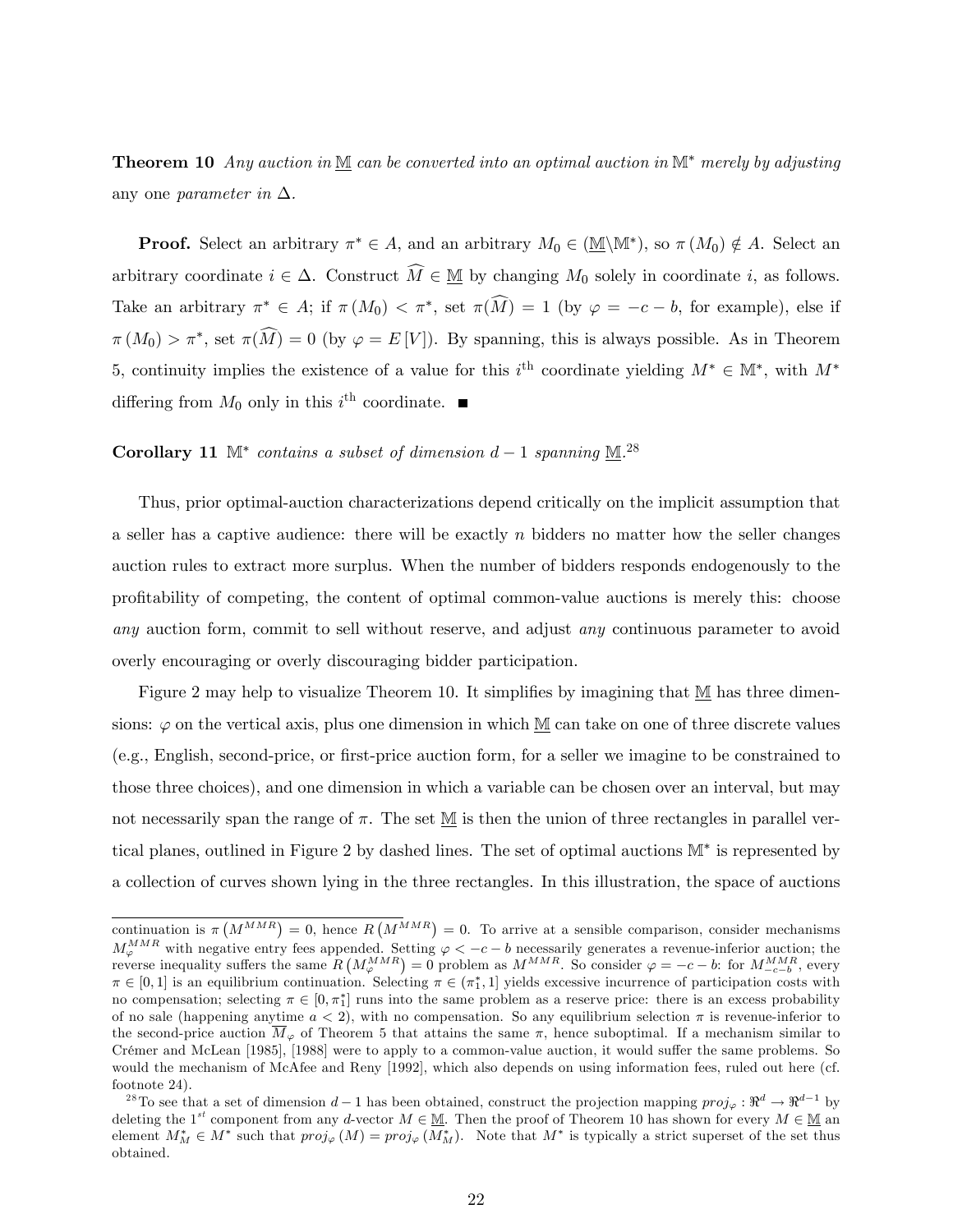

Figure 2: The Set of Optimal Auctions

with a 0 reserve price is 3-dimensional, and the set of optimal auctions (the union of the curves shown) a 2-dimensional subset. The optimal auctions  $\mathbb{M}^*$  span  $\underline{\mathbb{M}}$  in that, from any point in one of the three rectangles, it is possible to reach one of the curves by moving only vertically, that is, by adjusting only the entry fee. (To be consistent with the Theorem, the curves must, collectively, contain continuous paths from the left to the right edges of all rectangles.)

A variety of surplus-extracting devices might exhibit sufficient continuity to apply this logic. For example, suppose seller observes  $X_{N+1}$  (which is affiliated with asset value V), and consider mechanisms  $M_y^1$ , all first-price auctions with  $\varphi = \varphi_0$  (arbitrary),  $r = 0$ , and with seller making a public announcement of  $Z_y = X_{N+1} + y\zeta$ , where  $\zeta$  is an independent standard normal (white noise), and  $y$  a scalar parameter of the noisiness of this public announcement. Then (by Theorem 17 in Milgrom and Weber [1982] and Proposition 6.[*iii*] above),  $\pi (M_y^1)$  is nondecreasing in y; assume (naturally) that it is continuous. Suppose  $\pi (M_0^1) < \pi_0^* < \pi (M_Y^1)$  for sufficiently large Y. That is, full and honest public announcement of seller's information is overly extractive of surplus, but not a public announcement where the signal-to-noise ratio is very small (this is, in essence, a scanning supposition). Then the argument of Theorem 10 can be applied to derive the existence of a  $y^*$  such that  $M_{y^*}^1$  is an optimal auction.<sup>29</sup>

 $^{29}$ A similar example: some sellers categorize assets being sold, so each asset in a category has an appraisal in a given range (e.g.,  $$30K-$40K$ ). For any auction form with the property that a broad enough range is insufficiently extractive and an exact announcement of the appraisal overly extractive, there exists a range width yielding an optimal auction. Thus, from an arbitrary auction form, only the range width of this categorization need be altered to obtain optimality.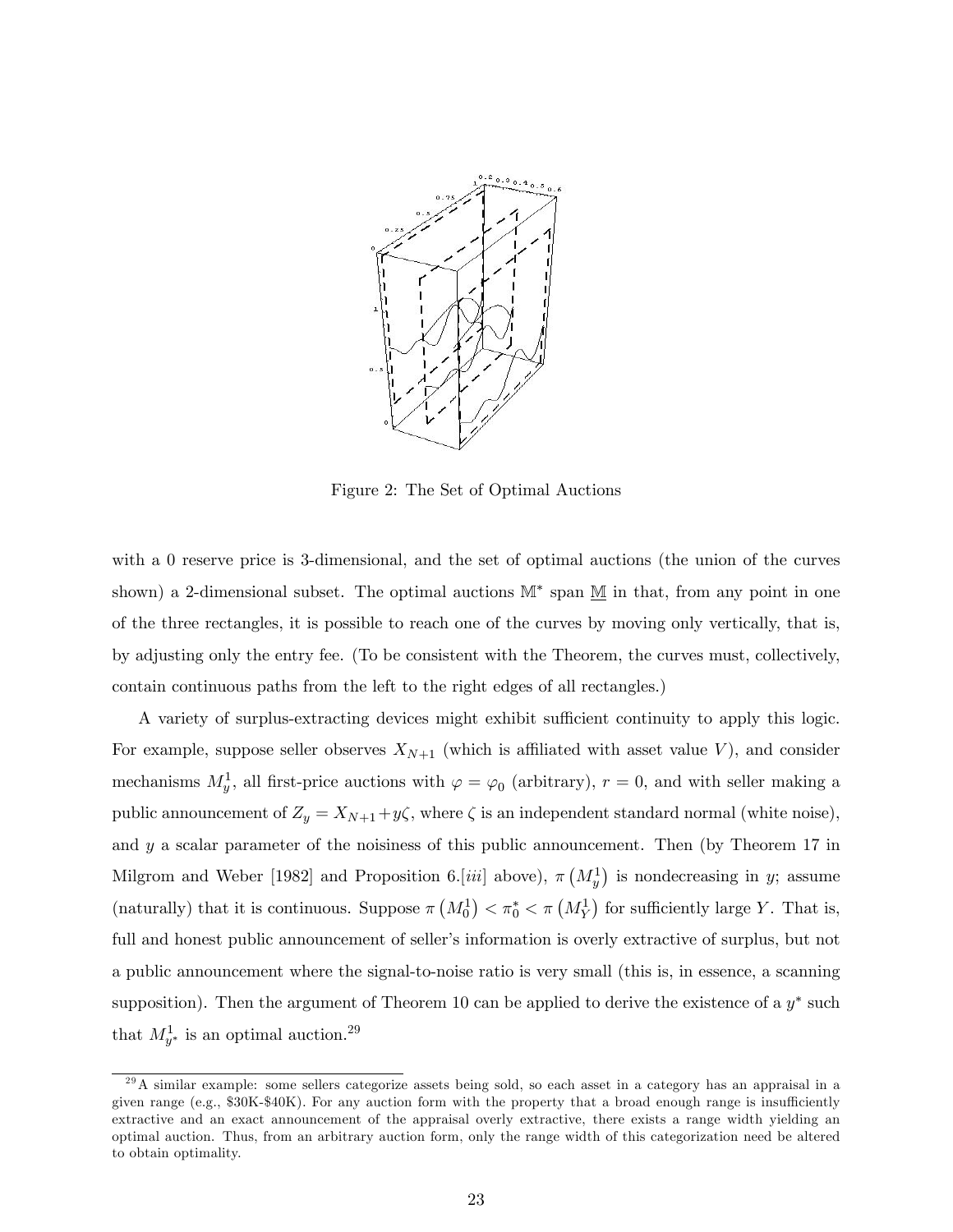In a world where a wide variety of auction mechanisms are employed by experienced and apparently successful auctioneers and frequent auction sellers or bid-taking procurers, Theorem 10 has the comforting conclusion that the variety is not *per se* unambiguous evidence that some of these sellers and auctioneers must be choosing suboptimally. If some aspect of a particular situation falling outside the model creates a preference for one auction form over another, nothing in the model surmounts that preference, so long as some variable remains sufficiently adjustable.

How do revenue comparisons across auction choices fare? To formulate a partial answer, note that the parameters of the model are  $P = {\mathfrak{B}, c, b, N}$ , the underlying probability measure, the levels of participation and bid-preparation costs, and the number of potential bidders. For simplicity, assume that  $\mathfrak{B}$  can be specified by a real vector in  $\mathfrak{R}^{D-2}_+$ . Then  $P \in \mathfrak{P} \subset \mathfrak{R}^D_+ \times I$ , where  $I = \{2, 3, ..., N^U\}$ , with  $N^U < \infty$  an arbitrary upper bound on possible values of N, allows  $\mathfrak{P}$  to represent the economic environments to which the model might be applied.

**Corollary 12** In the special case where  $R(\pi)$  is concave, every revenue comparison of two auction mechanisms with zero reserve prices for an exogenous number of bidders is extended with endogenous participation to a half-space of  $\mathfrak{B}$  and is reversed in another half-space.

**Proof.** Any such revenue comparison takes the form  $\mathcal{R}(M_s, n) \geq \mathcal{R}(M_i, n)$   $\forall n \in \mathbb{N}$ , for some superior mechanism  $M_s$  and inferior mechanism  $M_i$ <sup>30</sup> Any  $P \in \mathfrak{P}$  determines a mapping  $\pi_P(M)$  on M, specified by (7). By Proposition 7, each  $(M_s, M_i)$  comparison can, for any given P, be represented in  $\mathfrak{P} \times [0,1]$  by a vector  $g_P$  pointing from  $(P, \pi_P [M_i])$  to  $(P, \pi_P [M_s])$ , where  $\pi_P(M_s) < \pi_P(M_i)$ . Of course,  $\pi_0^*$  and  $\pi_1^*$  depend on P as well, but for any P, the collection  $\{gp, (P, \pi_0^*[P]), (P, \pi_1^*[P])\}$  are collinear in  $\mathfrak{P}\times[0,1]$ . By definition,  $\pi_0^*[P] \leq \pi_1^*[P]\forall P \in \mathfrak{P}$ . The direction of  $g_P$  implies that a sufficient condition for  $R(M_s) \ge R(M_i)$ , that is, for extending the revenue comparison to endogenous participation, is  $\pi_P (M_s) \geq \pi_1^*[P]$ . Correspondingly, a sufficient condition for  $R(M_s) \leq R(M_i)$ , that is, for reversing the revenue comparison with endogenous participation, is  $\pi_P (M_i) \leq \pi_0^* [P].^{31}$ 

As mentioned at the beginning of this section, concavity is not likely to hold in this general a model. However, most revenue comparisons in the literature<sup>32</sup> presume  $b = 0$ , and treat only the

 $30$  Examples would include: second-price versus first-price auctions in Milgrom and Weber [1982], alternating recognition versus second-price auctions in Harstad and Rothkopf [2000], cases of private revelation of seller's appraisal versus public announcement of seller's appraisal in Mares and Harstad [2002].

<sup>&</sup>lt;sup>31</sup>If concavity of  $R(\pi)$  is not strict,  $A = [\pi_0^*, \pi_1^*]$  and  $\pi_0^*$  and  $\pi_1^*$  may be distinct. If so, these two half-spaces may not contain all possible parameters.

 $32$  These include all comparisons in Milgrom and Weber [1982] that do not involve a reserve price.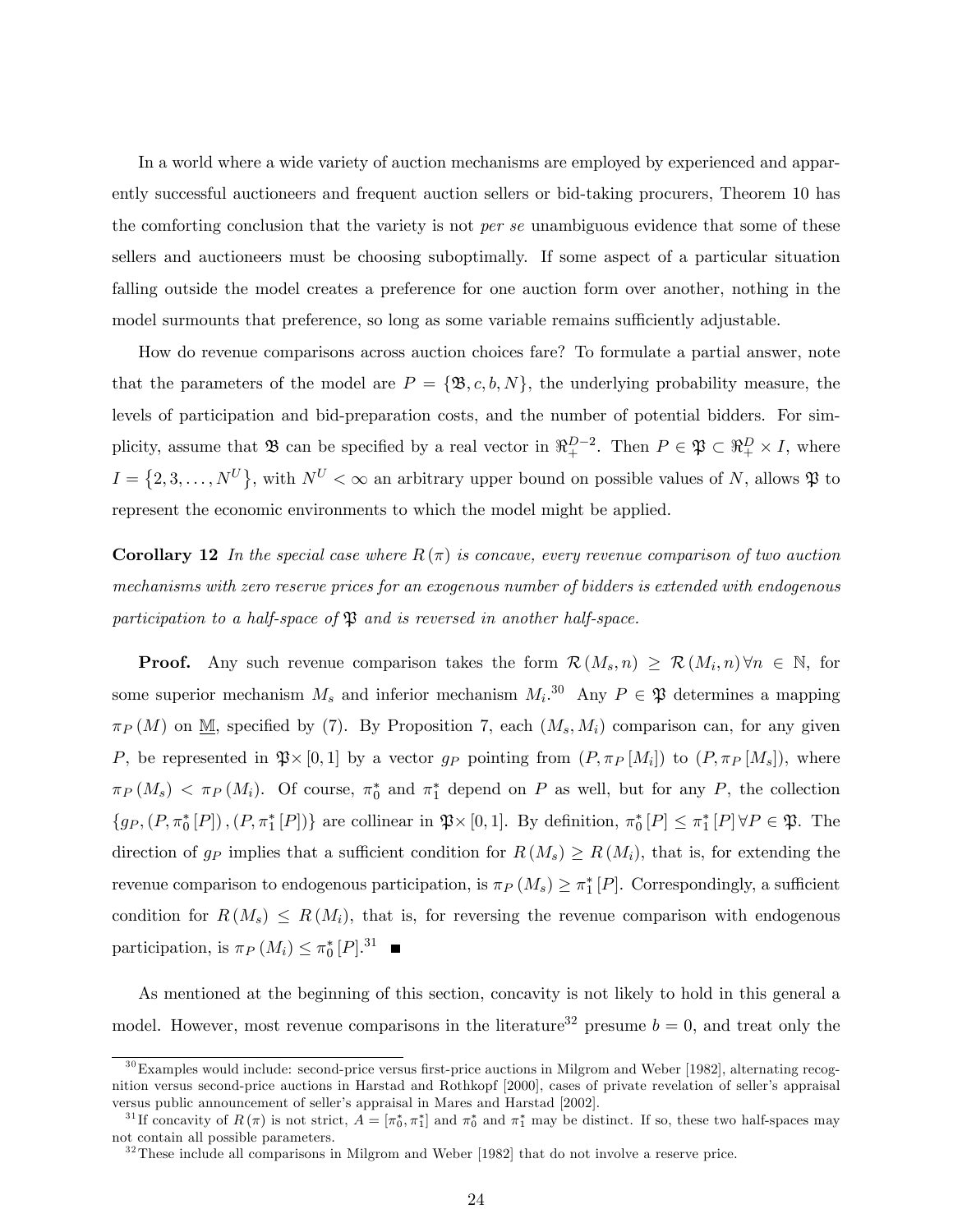case  $r = \varphi = 0$ ; for these assumptions, it is straightforward, though cumbersome, to show that the points of comparison can lie on a concave  $R(\pi)$ .

The sharpness of these results stems partly from the exactness attained via a mixed-strategy participation decision arrived at simultaneously by ex-ante symmetric (and thus not yet privately informed) potential bidders. Appendix A finds the bulk of these results attainable, if granted a sufficiently useful equilibrium selection, when potential bidders sequentially decide whether to participate. The intuition is this: if behavior once participating is symmetric, and one potential bidder who is indifferent over whether to participate does take part, then that one participant's indifference drives revenue whether his participation decision was made simultaneously or sequentially.

## 8 Concluding Remarks on Generality

The contrast is striking: Many papers calculate an "optimal auction," having innocuously (or at least without comment) assumed there are  $n$  bidders. When this number remains fixed as the role of being a bidder is made far less profitable, these authors are in essence assuming irrational behavior, for most situations where they would have us apply their results. Those results typically find a particular auction form to be optimal, and it typically revolves around strategically setting a reserve price which has a significant chance of preventing a sale.

When bidders are also rational in deciding whether to bid, and the number of bidders is explicitly recognized as an endogenous variable, these results are completely overturned: the only aspect of an auction design that, per se, characterizes it as suboptimal is a nontrivial reserve price. Selling without reserve is the full content of optimal auctions when participation is endogenous.

As contemplated in auction theory, a nontrivial reserve price is almost never seen in practice (Cassady [1967]). The contemplated reserve price is a credible binding commitment that, if no bid exceeds it, the asset will not now and never in the future be available to the potential bidders. In some situations, such a commitment may stretch credibility, but in many, I suspect a tool so impacting yet so blunt is not used because it would pointlessly introduce inefficiency. What is common, and in the industry usually called a reserve price, is a price below which the current auction will end without a sale, but the same asset will be put up for sale again later (often, there may be negotiations between the seller and the high bidder to buy between the final bid and the reserve price). Such a policy, of course, limits potential inefficiencies to a wholly lower order of magnitude; introducing it would bring complications of dynamic negotiations into the model, which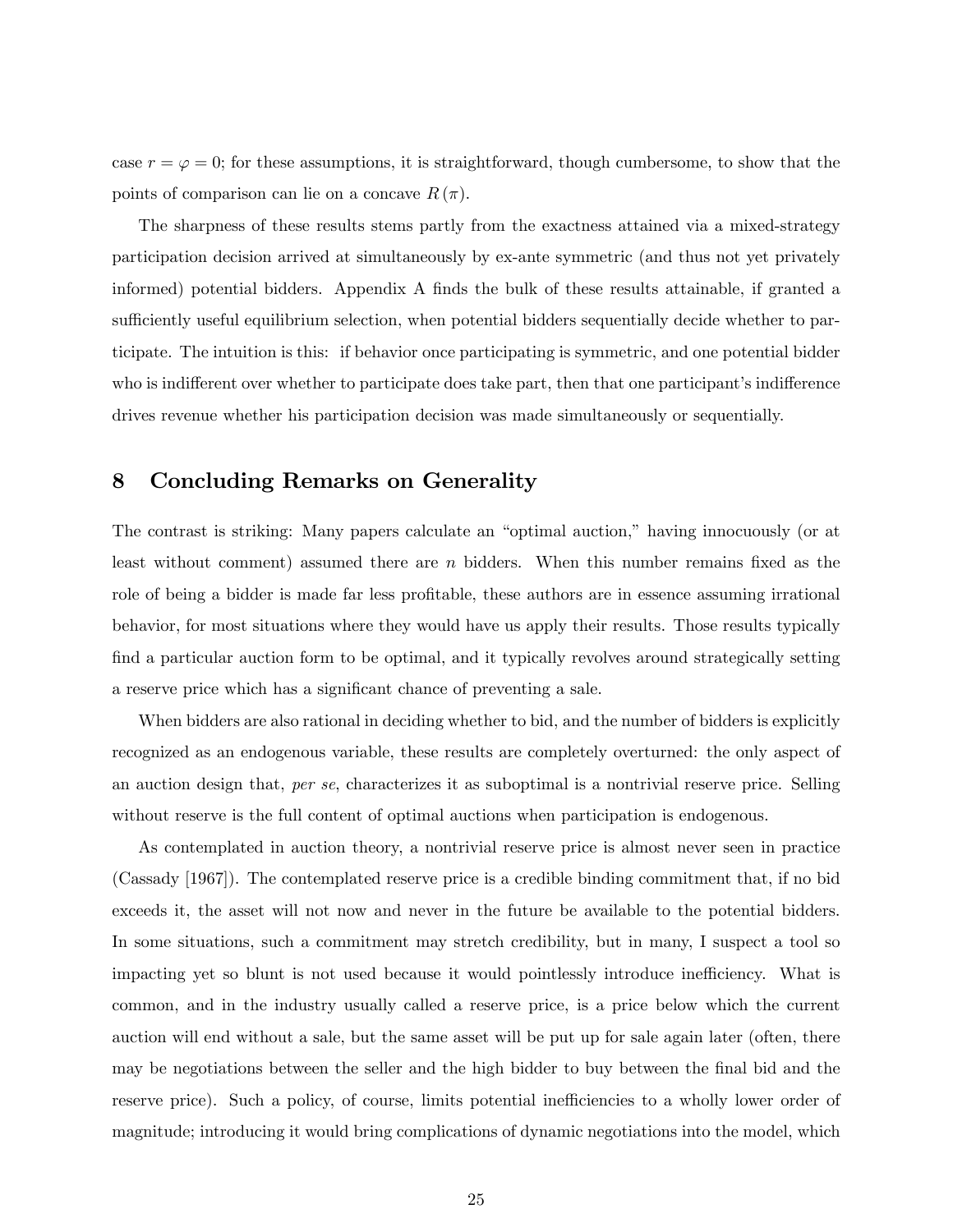I have avoided.

The principal result of this paper is that while selling without reserve, the set of optimal auctions is large, consisting of single-parameter adjustments of all auctions. While the demonstration has hopefully been as straightforward as possible, it is clear that the characterizations allow several natural extensions:

- The results have been demonstrated for common-value auctions, wherein inefficiencies can only take the form of a failure to sell. However, complications introduced by adding privatevalue aspects to yield affiliated-value auctions change little. In particular, a seller has the same preferences across auction forms as a social planner, and the set of optimal auctions continues to be as large and dense as above. Arguments in favor of a nontrivial reserve price remain elusive, though a fully general characterization as strong as revenue-inferiority cannot quite be reached. Details are provided in Appendix C.
- The oft-seen formulation of an auction problem as an abstract mechanism design problem contemplates payments to or from losing bidders. Such payments are easily incorporated here, although Theorems 5 and 7 render them pointless.
- The bid-preparation cost above was exogenous, and independent of the form of the auction. If strategic issues were to make it more costly to prepare a bid in a first-price auction than in a second-price or an English auction (due to some variant on incentive compatibility), a more complicated twist on the tools provided here would be needed.<sup>33</sup>
- The assumption of a single asset for sale does not seem critical to the qualitative results. However, the ease with which extension to the modal multiple-unit auction model (where each bidder can acquire but one asset) arises in Milgrom [1981] and Pesendorfer and Swinkels

 $33$  Engelbrecht-Wiggans [2001] argues that the strategic simplicity of English auctions, in some simple settings, yields lower bid-preparation costs than first-price sealed-bid auctions, and so English auctions might attract more bidders and attain higher expected revenue. He demonstrates the possibility in a simple example with independent, uniformly distributed private values and infinitely many potential bidders. Unfortunately, the notion of strategic simplicity does not admit nearly as facile a sensible definition when going beyond such a simple setting. In particular, it may be that an English auction becomes far less simple strategically when a significant entry fee is prepended. (Engelbrecht-Wiggans does not write as if he is comfortable with the notion that an English auction necessarily remains strategically simpler once common-value elements enter the model.) Since in the equilibrium above, aggregate expected bid-preparation costs fall on the seller (Theorem 3), this by itself gives an incentive to favor devices which extract surplus while facing bidders with lower bid-preparation costs. For a given  $\pi$ , the mechanisms with lower bid-preparation costs yield higher revenue. For there to be a sufficiently large set of such lower-bid-preparation-cost mechanisms to span continuously the range of participation probabilities, and thus render all higher-bid-preparation-cost mechanisms inferior, is likely to depend on some controversial assumptions about strategic simplicity.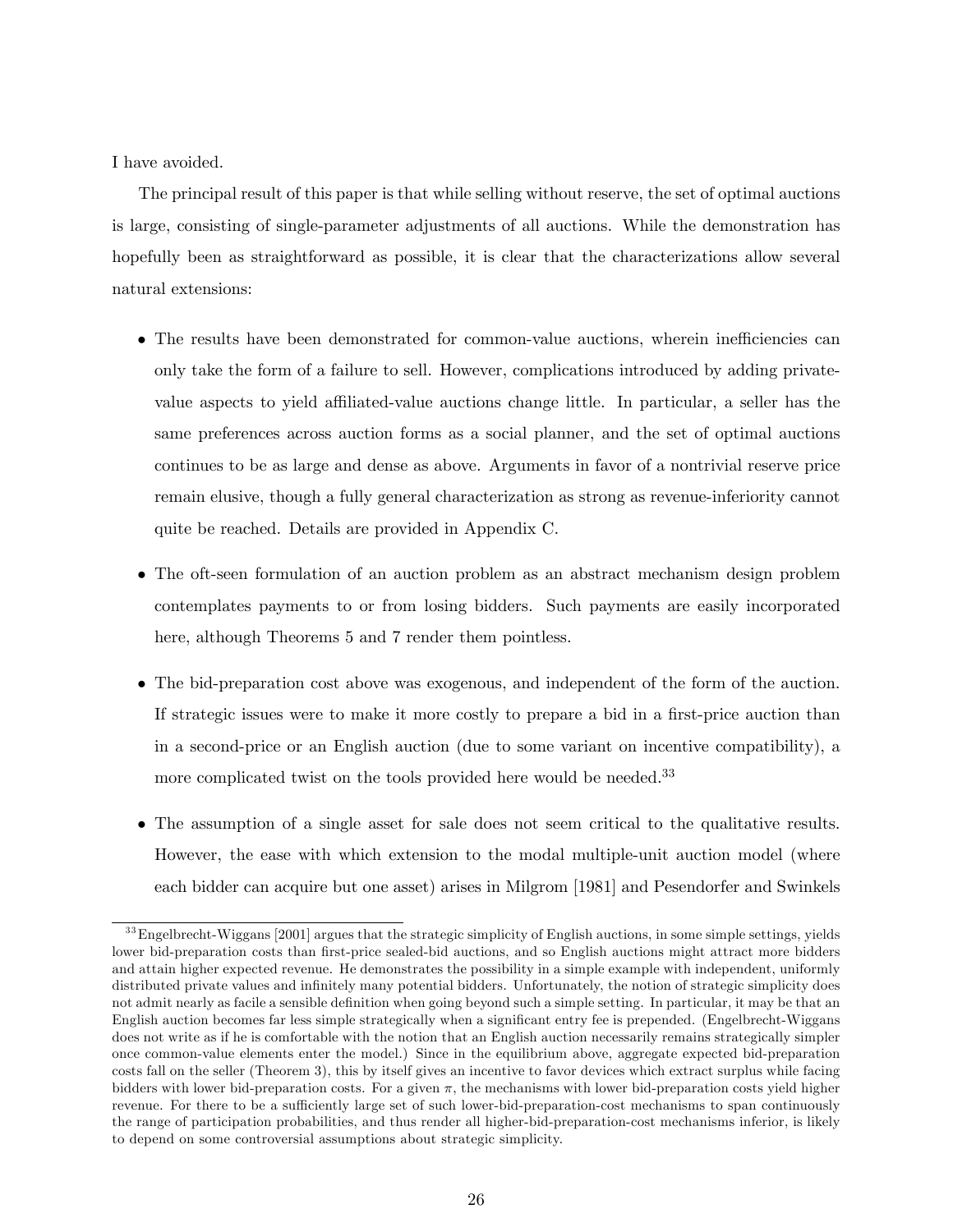[1997] would be somewhat misleading. If k identical assets are sold, the probabilities of  $0, \ldots, k-1$  actual bidders would significantly clutter up the expected revenue formula.

 The model has been designed so that adding other sellers who are auctioning related assets is virtually automatic. (No problems are created if one seller's auction exhibits a participation cost of c, while a possibly more distant seller has a cost  $c' > c$ .

A nontrivial dynamic structure would, however, introduce concerns not yet addressed. Among them, both sellers and potential bidders may have incentives to invest in building reputations. Nonetheless, a stride in this direction is made here: if an analysis of such reputational issues is to be applicable to markets where a subset of firms in an industry appear as bidders, reputational investments need to be viewed in terms of their discounted expected profitability when responses of other players include an endogenous decision as to whether and when to play.

This model assumes rational behavior consistent with a symmetric equilibrium. Asymmetric equilibria at the bidding stage are certainly not going to be unique, so it is unclear how to prepend an entry stage, without a unique expected profitability calculation. Asymmetric participation decisions are presumably rife for signaling a preferred asymmetric equilibrium. A "symmetric sequential" entry model which then assumed symmetric behavior following sequential entry decisions can be built; it yields similar but less sharp results. An outline is provided in Appendix A.

Laboratory evidence suggests the winner's curse is not easily overcome in common-value auctions (Kagel, Levin and Harstad [1995]); however, it is far from clear how to model participation decisions of potential bidders who will not follow up by bidding rationally. Nor can I envision how to model usefully the participation decision of a potential bidder who will himself behave rationally, but who cannot predict even the number of irrationally-behaving rivals who will participate.

## 9 Appendix A: An Alternative Sequential-Entry Model

Consider the following "symmetric sequential" participation model. First, the seller announces M, as above. An exogenous randomization assigns to the N potential bidders a relabeling of their indices, with a potential bidder's realization that he is number  $i$  in this relabeling his own private information, and all reorderings equally likely. Then potential bidders are in order given the opportunity to participate (at cost c, as above). As soon as a potential bidder declines to participate (an action that may be the result of a mixed strategy), no other potential bidder is given the opportunity.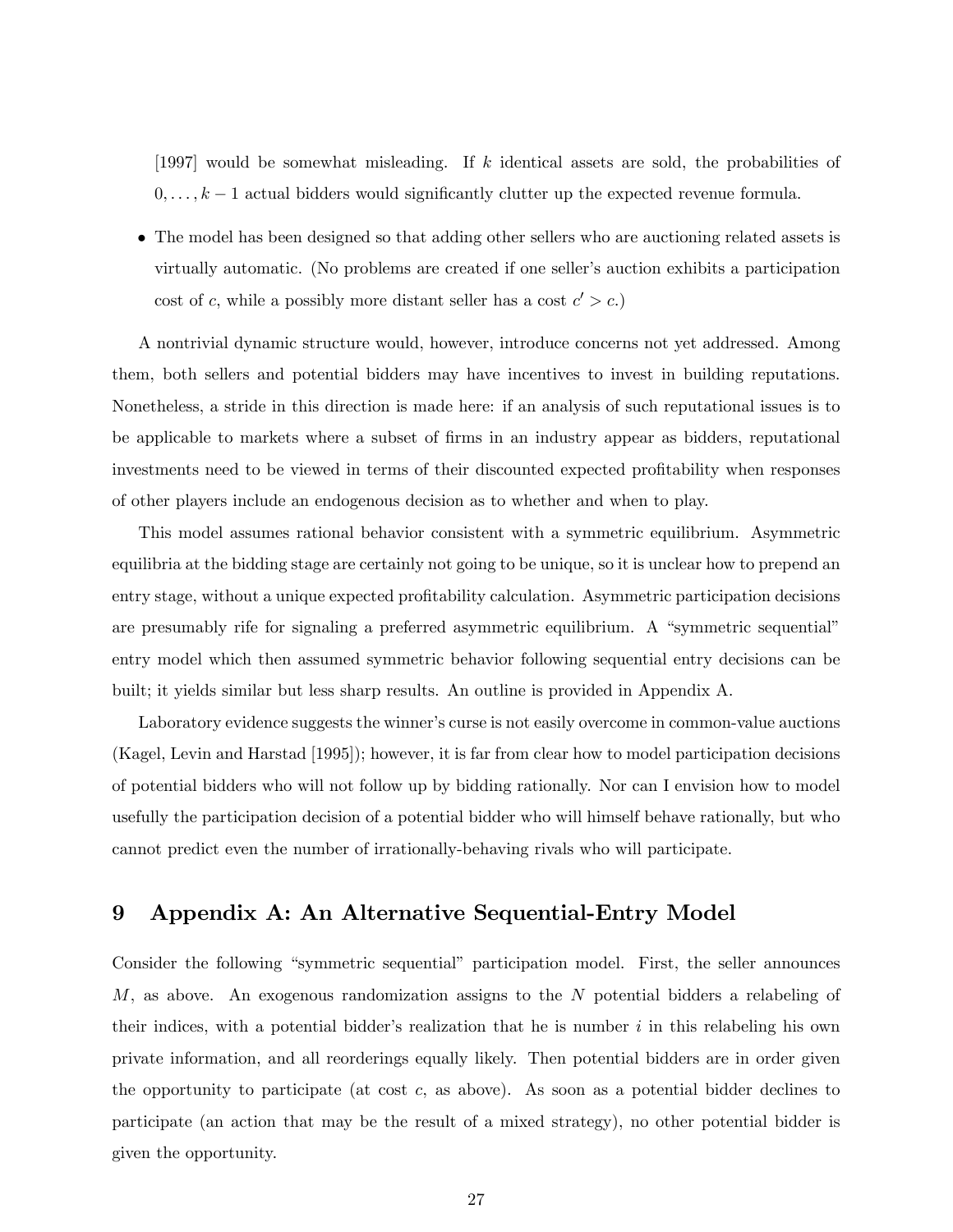As a potential bidder knows the step in this order in which he makes his decision, he knows how many potential bidders have already chosen to participate. As a participant's stage in the order does not get revealed, an opportunity to signal a favorite asymmetric equilibrium via becoming participant 1, for example, is unavailable. After participation decisions have been made, one of the participants knows privately that he is the marginal participant, but none knows the order in which rivals became participants.<sup>34</sup> For symmetric behavior to be possible, the private information of the last participant, as to the equilibrium number of participants, must become public; denote this number  $n_e(M)$ . Hence only mechanisms in  $\mathbb{M}^K$  above can be considered.

The ex-ante probabilities of a participant becoming an actual bidder, and of participants  $1, \ldots, a$  becoming the actual bidders (unconditional and conditional), are exactly the same as  $\alpha^{K}[M,n_{e}(M)], \mu^{K}[M,a,n_{e}(M)],$  and  $\lambda^{K}[M,a,n_{e}(M)]$  above, and  $s(\cdot)$  is unchanged from (4) except that it no longer can depend on  $\pi$ . Lack of dependence on  $\pi$  is also the only change in  $p(\cdot)$  above, so the expected profitability of being the  $n_e(M)$ <sup>th</sup> participant is still (6) above. Hence,  $n_e(M)$  is determined by the equilibrium participation constraint

$$
w\left[M, n_e\left(M\right)\right] \ge 0 > w\left[M, n_e\left(M\right) + 1\right].\tag{14}
$$

For equality in (14), participation by  $n_e(M) - 1$  potential bidders with probability 1 and by the  $n_e (M)$ <sup>th</sup> potential bidder with probability  $\pi \in [0, 1]$  are equilibria for all values of  $\pi$ . Selection of the  $\pi = 1$  equilibrium can be based on it being the unique element of this set which is the limit of equilibria for mechanisms differing from  $M$  by having infinitesimally smaller entry fees. Of course, virtually as strong a selection argument can be made for the  $\pi = 0$  equilibrium, as the unique limit of equilibria for mechanisms differing from  $M$  by having infinitesimally larger entry fees. However, usual problems with limits of open sets prevent existence of optimal auctions if the  $\pi = 0$  equilibrium is selected. I will just consider the self-servingness of the  $\pi = 1$  selection be a weakness of the alternative model, and proceed with it.

Revenue is now  $R(M) = \mathcal{R}[M, n_e(M)]$ , from (8). Define

$$
\delta(M, n) = \begin{cases} 1, & n = n_e(M), \\ 0, & \text{otherwise.} \end{cases}
$$

 $34$ It is solely for this reason that the model builds a counterfactual where a potential bidder's sequence order is his own private infomation.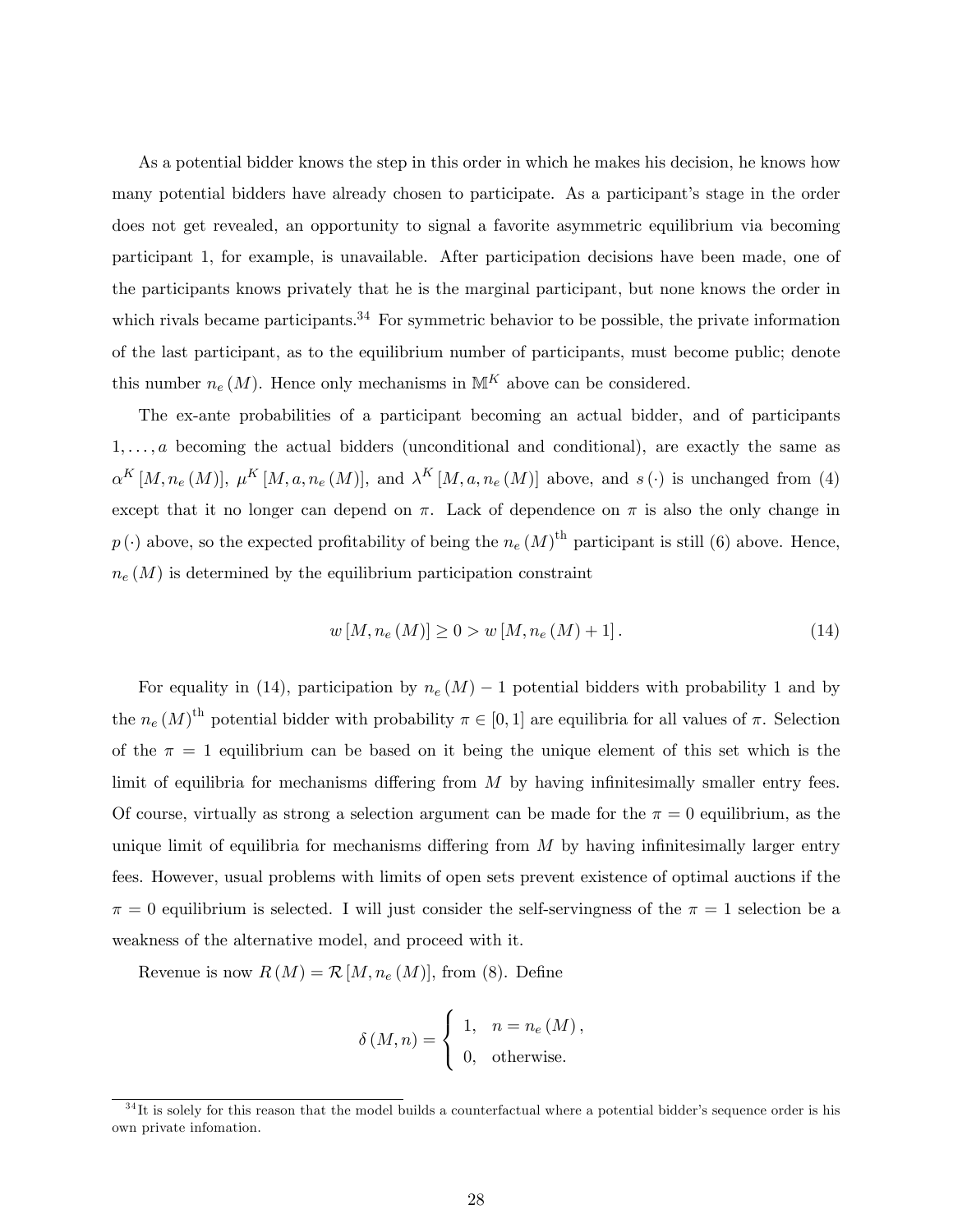This substitutes for the binomial coefficients  $\beta(\cdot)$  in the formulas for expected value transferred and the expected number of actual bidders:

$$
\overline{V}(M) = \sum_{n} \sum_{a} s(M, a, n) E[V] \binom{n}{a} \mu^{K}(M, a, n) \delta(M, n),
$$

$$
\overline{a}(M) = \sum_{n} \left\{ \sum_{a} a \binom{n}{a} \mu^{K}(M, a, n) \right\} \delta(M, n).
$$

Then expected revenue satisfies

$$
R(M) \le \overline{V}(M) - b\overline{a}(M) - cn_e(M), \qquad (15)
$$

with equality for and only for the selected equilibria attaining equality in  $(14)$ ; let  $\mathbb{M}^=$  be the subset of  $M^K$  consisting of those mechanisms M for which equality in (14) and (15) can be attained. Note that  $(M^K\backslash M^{\equiv})$  contains an open and dense subset of  $M^K$ . Define  $M_{\|n\|} = \{M \in M^K | n_e(M) = n\},\$ for  $n = 1, ..., N$ , and  $\mathbb{M}^Z = \{ M \in \mathbb{M}^K | r = 0 \}.$ 

The following results can be obtained for such a model. [i].  $\{M_0, M_1\} \subset \mathbb{M}^-$  and  $n_e(M_0)$  =  $n_e(M_1)$  implies  $R(M_0) = R(M_1)$ . This corresponds to a comparative static of the simultaneous entry model.

[ii]. Suppose a mechanism  $M_0 \in \mathbb{M}^-$  with  $n_e(M_0) = n_0$  participants in equilibrium. Then there exists  $M_1 \in [\mathbb{M}_{\|n_0\|} \cap \mathbb{M}^= \cap \mathbb{M}^Z]$  (i.e.,  $M_1$  does not use a positive reserve price). This  $M_1$ is revenue-maximal in the set  $\mathbb{M}_{\|n_0\|}$ ; revenue comparisons across auction forms for an exogenous number of bidders apply within  $\mathbb{M}_{\|n_0\|}$ , and surplus-extracting devices are substitutes within  $\mathbb{M}_{\|n_0\|}$ , with the exception that nontrivial reserve prices are revenue-inferior.

[iii]. Suppose there exist  $M_0 \in \mathbb{M}^=$ ,  $M_1 \in \mathbb{M}^K$  such that  $1 \leq n_e(M_0) < n_e(M_1) \leq N$ , and  $R(M_1) > R(M_0)$ . Then there exists  $n^* > n_e(M_0)$  such that  $[a] \mathbb{M}^* = [\mathbb{M}_{\|n^*\|} \cap \mathbb{M}^{\pm} \cap \mathbb{M}^{\mathbb{Z}}] \neq \emptyset$ (these are all zero-reserve-price auctions attaining equality in  $(14)$  for  $n^*$  participants), and [b] every auction in  $\mathbb{M}^*$  is an optimal auction. Moreover, for an arbitrary auction form  $m'$  for which expected profitability is continuous in the entry fee  $\varphi$ , if there exists  $M' = (m', \varphi', 0)$  such that  $n_e(M') < n^*$ , then there exists  $\varphi^*$  such that  $(m', \varphi^*, 0) \in M^*$ . In this sense, an arbitrary auction can be made optimal by the change of a single parameter, attaining a quite similar characterization to the principal result of the simultaneous entry model.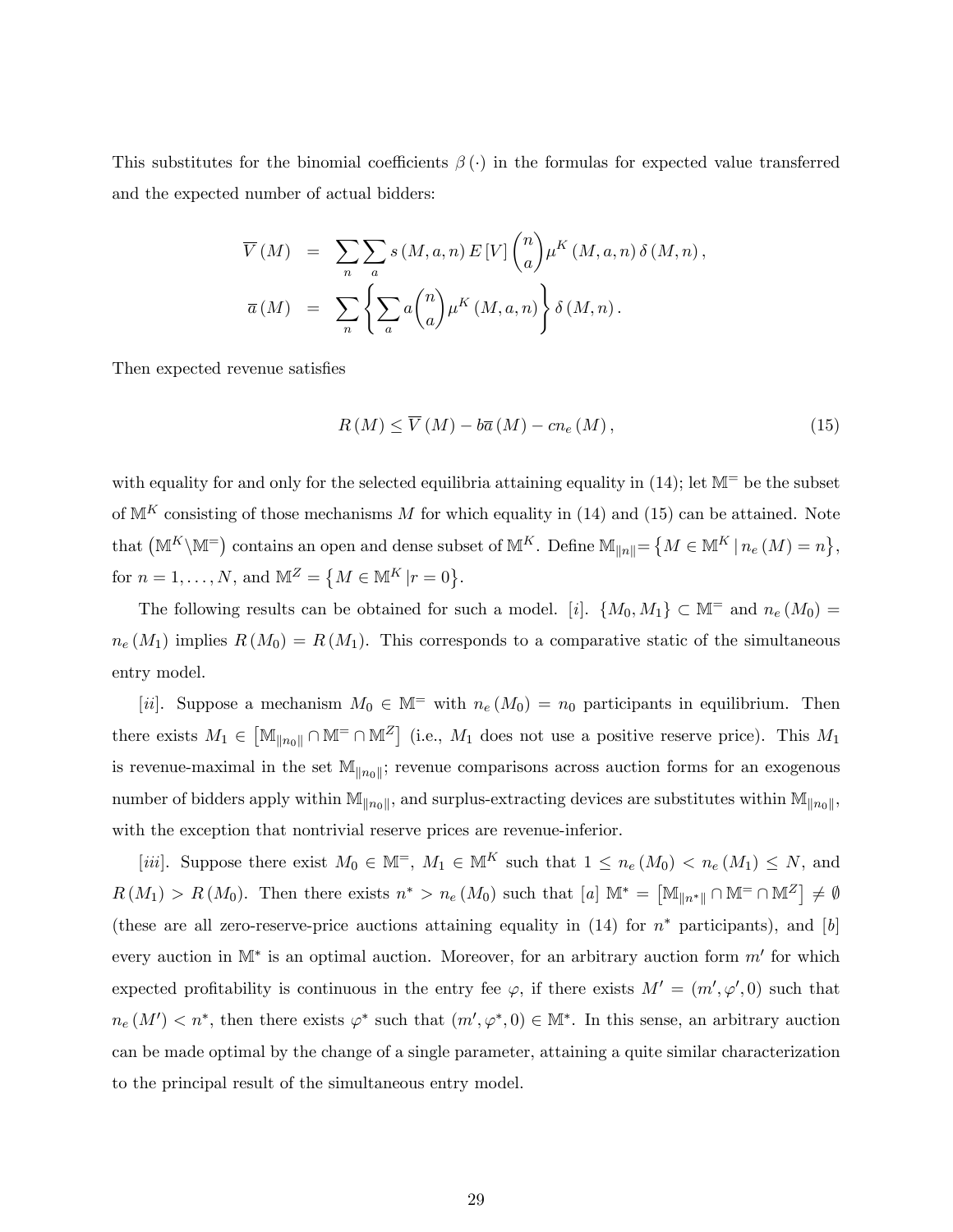

Figure 3: The Sequential Participation Model

[iv]. Let  $M_0, M_1 \in \mathbb{M}^K$  be such that  $n_e(M_0) < n_e(M_1)$ . Suppose

$$
\sum_{a} \left\{ s \left[M_0, a, n_e\left(M_0\right)\right] \binom{n_e\left(M_0\right)}{a} \mu_a \left[M, \pi, n_e\left(M_0\right)\right] \right\} \n\geq \sum_{a} \left\{ s \left[M_1, a, n_e\left(M_1\right)\right] \binom{n_e\left(M_1\right)}{a} \mu_a \left[M, \pi, n_e\left(M_1\right)\right] \right\},
$$

that is, suppose a sale is at least as likely ex ante under  $M_0$  as under  $M_1$ . Then  $R(M_0) > R(M_1)$ , a sense in which the bidder-discouragement áavor of the simultaneous entry model extends to this model. Note that the sale-probability supposition is critical to result  $(iv)$ . (Proofs of these results correspond closely to methods used in the main text and Appendix B.)

Figure 3 illustrates these results, for auctions that use a 0 reserve price. The entry fee  $\varphi$  is shown horizontally, expected revenue  $R$  vertically. The solid curve illustrates one type of auction, the dotted curve a second type which extracts less surplus for a given number of bidders. For concreteness, we may call the solid curve English auction revenue, and the dotted curve firstprice auction revenue. The vertical line segments on each correspond to values of  $\varphi$  for which the specified auction mechanism lies in  $M^=$ . In particular, each point in a vertical line segment is revenue associated with one of the multiple equilibria: the lower endpoint is associated with the marginal participant selecting to enter with probability 0, the upper endpoint associated with probability 1.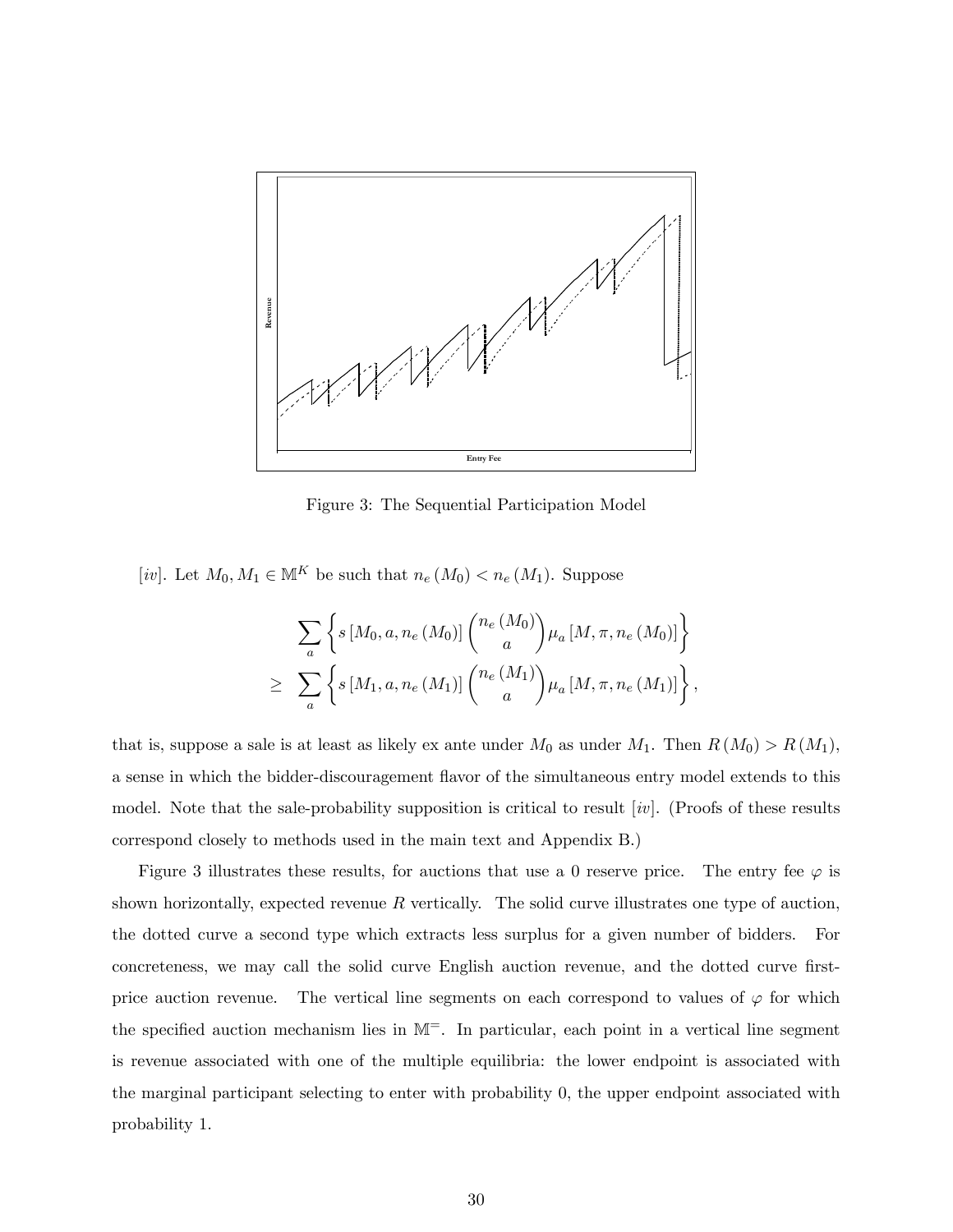The rightmost vertical segments are where one participant in an English (solid vertical segment) and in a first-price (dotted) auction is enough to make a second potential bidder indifferent over participating. Along the sloped segment of each curve to the left of its rightmost vertical segment, the second potential bidder strictly prefers to participate, while staying out is the third potential bidder's strict preference. Then each curve reaches another vertical segment where the third potential bidder's indifference yields multiple equilibria, followed further left by a sloped segment along which there are three participants.

Each pair of vertical segments corresponding to the multiple equilibria where the  $i<sup>th</sup>$  potential bidder is indifferent over participating peak at exactly the same height. This is a result of equality in (14) and (15). A curve like those shown could be drawn for any auction form; for example, the curve for a second-price auction would have vertical segments that lie between the paired vertical segments shown. The vertical segments shown for the English auction would be shifted to the left if seller's information were publicly disclosed. All such curves for auction forms with 0 reserve prices would reach identical heights at the peaks of vertical segments.

The case illustrated will have as an optimal auction (given the self-serving equilibrium selection mentioned above) any auction without a reserve price where the entry fee is set so that the second potential bidder is indifferent over participating. Any auction form which is sufficiently extractive to strictly discourage the second potential bidder via a high enough entry fee will have an entry fee which makes that auction form (with  $r = 0$ ) optimal.

In the general affiliated-values setting (Appendix C), it is possible that the rightmost pair of vertical line segments in Figure 4 do not attain the height of the pair to the left of them. If so, then optimal auctions are those where potential bidder  $i^*$  is indifferent over participating, for some  $i^* > 2$  (surely still a small number).

Consider, for an arbitrary auction form  $m$ , beginning with  $n_0$  participants in equilibrium, impacts of increasing  $\varphi$ . Increasing from small enough  $\varphi$ , revenue is monotonically increasing, and w, the expected profitability of participating (the l.h.s. of  $(14)$ ), is monotonically decreasing, while s, the probability of a sale (here, with  $r = 0$ , the probability that  $a > 0$ ), holds nearly constant. As  $\varphi$  continues to increase, past some level s starts to decrease nonnegligibly. There will be some threshold  $\hat{\varphi}$  at which revenue from  $n_0$  participants hits a local maximum and starts to decrease. Figure 4 is drawn assuming potential bidder  $n_0$  is driven down to indifference over participating before  $\varphi$  reaches  $\widehat{\varphi}$ .

I know of no assumption on the primitives of the model guaranteeing this will always be the case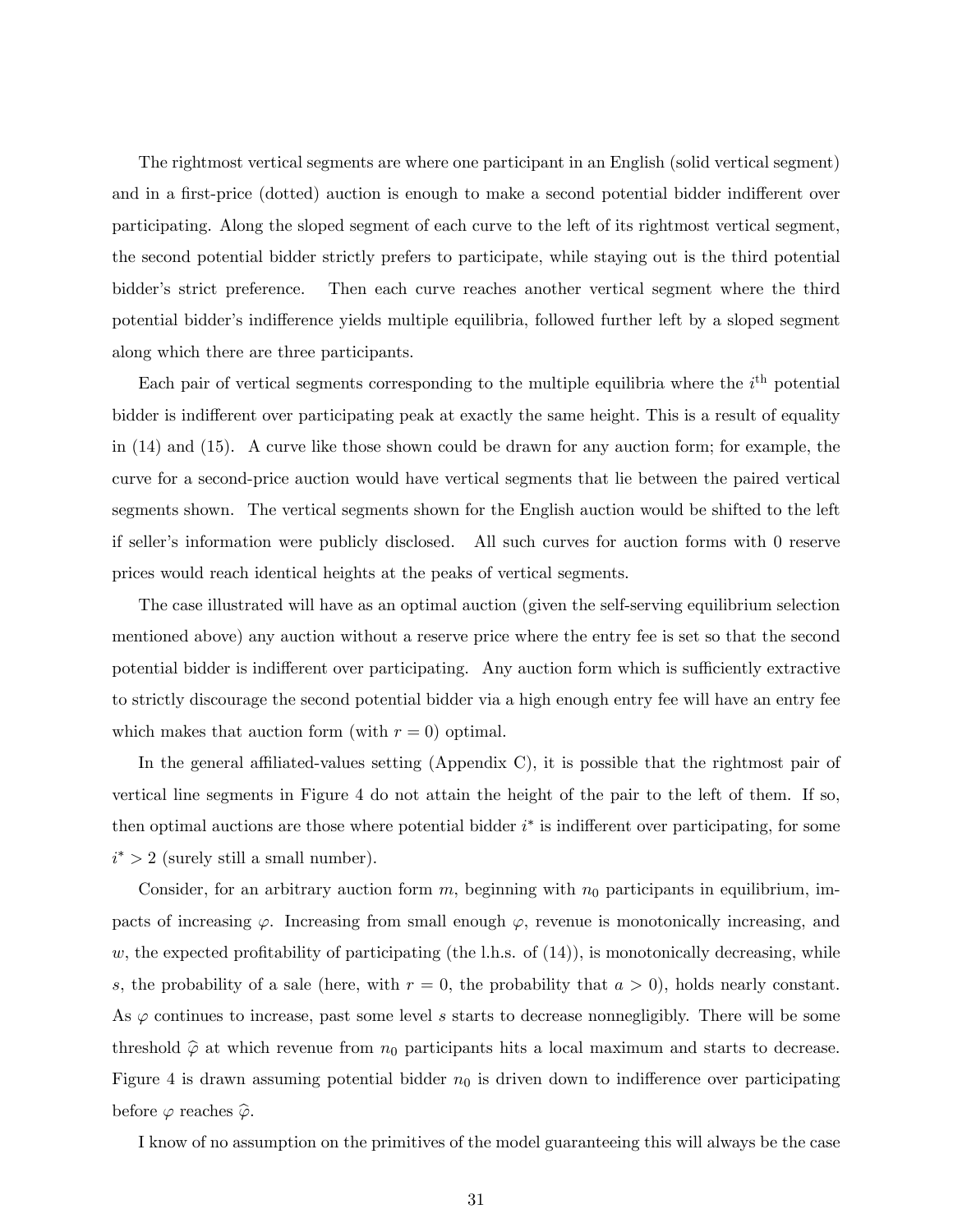(this is why the results above in this appendix are stated with such speciÖc conditions). In general, little is known about the behavior of auction mechanisms above  $\hat{\varphi}$ . Revenue need not be monotonic in  $\varphi$  above  $\widehat{\varphi}$ , nor need w be monotonic. It is the case that, for  $(m, \varphi', 0) \in \mathbb{M}^=$ , revenue approaches from below as  $\varphi$  approaches  $\varphi'$  from below. Also,  $(m, \varphi, 0) \in \mathbb{M}_{\|n_0\|} \Rightarrow \exists \varphi' | (m, \varphi', 0) \in \mathbb{M}^= \cap \mathbb{M}_{\|n_0\|}$ . However,  $\varphi' > \widehat{\varphi}$  will mean multiple local maxima of revenue in  $\varphi$  for given m, across the set of  $\varphi$ for which an equilibrium with  $n_0$  participants is selectable. In the presence of such multiple local maxima, I know of no argument from primitives that implies the global maximum revenue must lie in M=. Should it not, in essence the theory of auctions with an exogenous number of bidders applies.

Several seminar attendees have insistently pursued the following assertion: a seller who (somehow) had a choice between selling via an auction following the "sequential symmetric" entry of this Appendix and via an auction following the "simultaneous symmetric" entry in the main text above would always prefer the former. I first provide a counterexample, and then discuss why the assertion appears to be so appealing.

Example: Let there be  $N = 2$  potential bidders; denote  $\overline{M} = (\overline{m}, 0, 0)$ , a second-price auction. Fix  $\mathfrak{B}$ ; then  $E[V]$  and  $\mathcal{R}(\overline{M},2)$ Then choosing participation cost  $c =$  $[E[V] - \mathcal{R}(\overline{M},2)]/2$  and bid preparation cost  $b=0$  yields an environment for which  $\overline{M}$  is an optimal auction in the sequential entry model, if the equilibrium is selected in which the second potential bidder is indifferent over participating but participates with probability 1. The expected revenue attained is  $\mathcal{R}(\overline{M}, 2)$ . In the simultaneous entry model,  $\pi(\overline{M}) = 1$  and  $R(\overline{M}) = \mathcal{R}(\overline{M}, 2)$ . However, by Proposition 9, an increase in  $\varphi$  from 0 to  $d\varphi$  increases revenue, to a level unattainable in the sequential entry model.

The assertion pays attention to an obvious difficulty in the main model, the probability  $(1 - \pi)^N$ that no potential bidder participates, and thus no gains from trade occur. It neglects a more subtle advantage: for optimal mechanisms, the probability that a participant faces a smaller-than-average number of rival participants is far larger than  $(1 - \pi)^N$ . In the example, a potential bidder making a sequential participation decision knows for sure that he faces one rival bidder, and is indifferent over participating when  $\varphi = 0$ ; an entry fee of  $d\varphi > 0$  will lead to his nonparticipation and a plunge in revenue (to  $d\varphi$ ). However, a potential bidder making a simultaneous participation decision will face one rival bidder with probability  $\pi^*$  slightly less than 1. If he faces one rival bidder, his net expected profitability is  $-d\varphi$ . Countering this loss is the  $(1 - \pi^*)$  probability that he faces no opposition and obtains the asset for a price of  $d\varphi$ . The seller gains because the resource costs have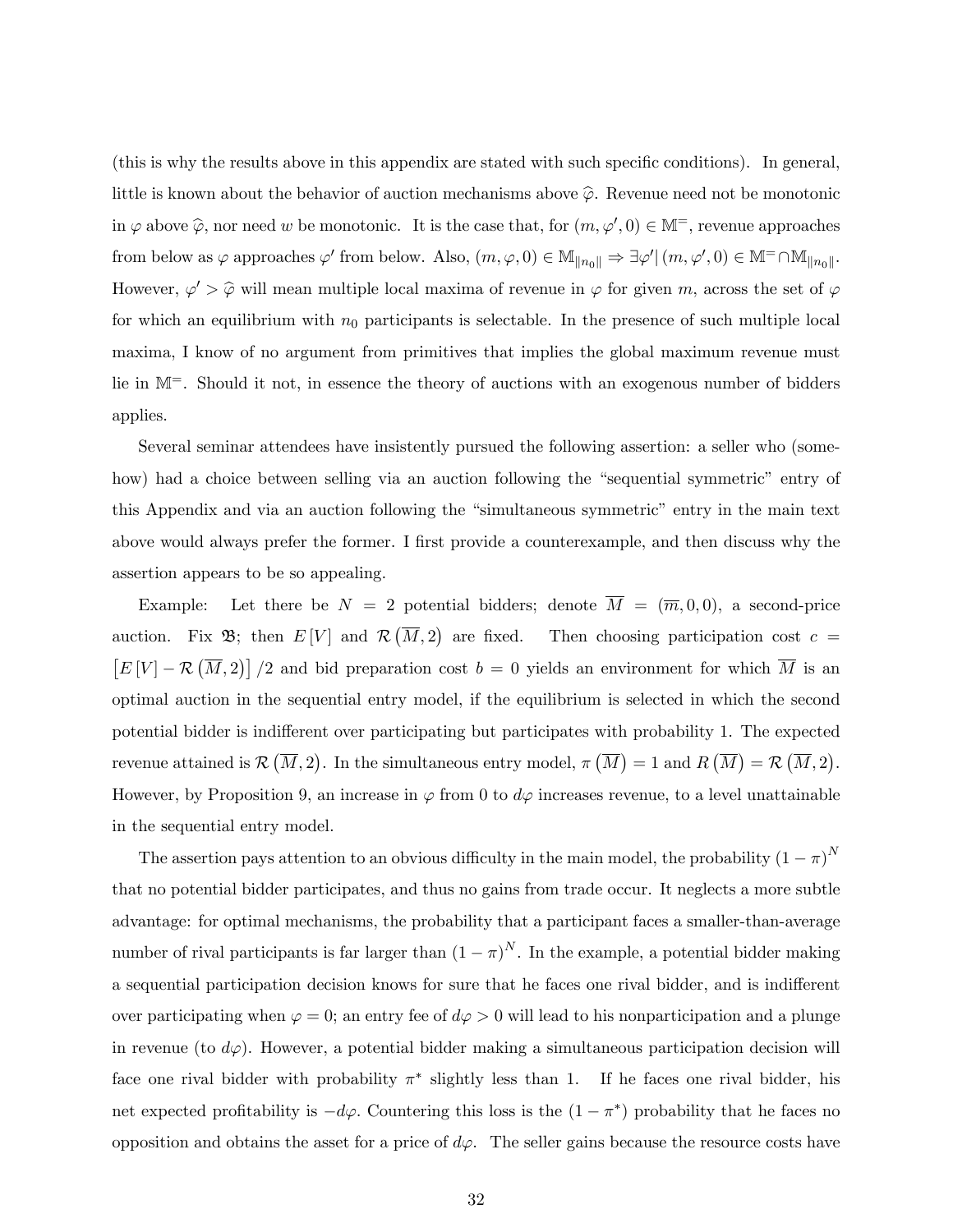been reduced from  $2c$  to  $2\pi^*c$ , and in each case there is a participant who is indifferent.

For those auction forms where the relationship between a bidder's expected profitability and an exogenously specified number of bidders is known, this relationship is strictly convex. Hence, a seller can sometimes attain a sizable  $\pi$ , even though the mechanism is strongly surplus-extractive, because a bidder is weighing in the chances of being the only participant or one of very few participants. With "sequential symmetric" entry, an optimal auction never faces a participant with fewer than  $n_e(M) - 1$  rival participants. On average, the seller may be able to gain from this difference.

## 10 Appendix B: Proofs

**Proof of Theorem 3**: For the proof, shorten  $\pi(M)$  to  $\pi$ ,  $\alpha(M,\pi,n)$  to  $\alpha$ ,  $\mu_a(M,\pi,n)$  to  $\mu_a$ ,  $\lambda_a(M,\pi,n)$  to  $\lambda_a$ , and continue to use  $\beta_n$  for  $\beta(n,N,\pi)$ ,  $\beta_{n-1}$  for  $\beta(n-1,N-1,\pi)$ . Begin by adding 0 in useful forms at two locations in (9):

$$
R(M)
$$
  
=  $\sum_{n} \left\{ \sum_{a} (s_r E \{E[p(\cdot)|V] - V - ab + V + ab\} + a\varphi) {n \choose a} \mu_a - cn + cn \right\} \beta_n$   
=  $\sum_{n} \left\{ s_r E[V] - b \sum_{a} a {n \choose a} \mu_a (M, \pi, n) - cn \right\} \beta_n$   
+  $\sum_{n} \left\{ \sum_{a} (s_r E \{E[p(\cdot)|V] - V\} + a[\varphi + b]) {n \choose a} \mu_a + cn \right\} \beta_n$   
=  $\sum_{n} \left\{ s_r E[V] - b \sum_{a} a {n \choose a} \mu_a (M, \pi, n) - cn \right\} \beta_n$   
+  $\sum_{n} \left\{ \sum_{a} (s_r E \{E[p(\cdot)|V] - V\} + a[\varphi + b]) \frac{n}{a} {n-1 \choose a-1} \lambda_a \alpha + cn \right\} \beta_n$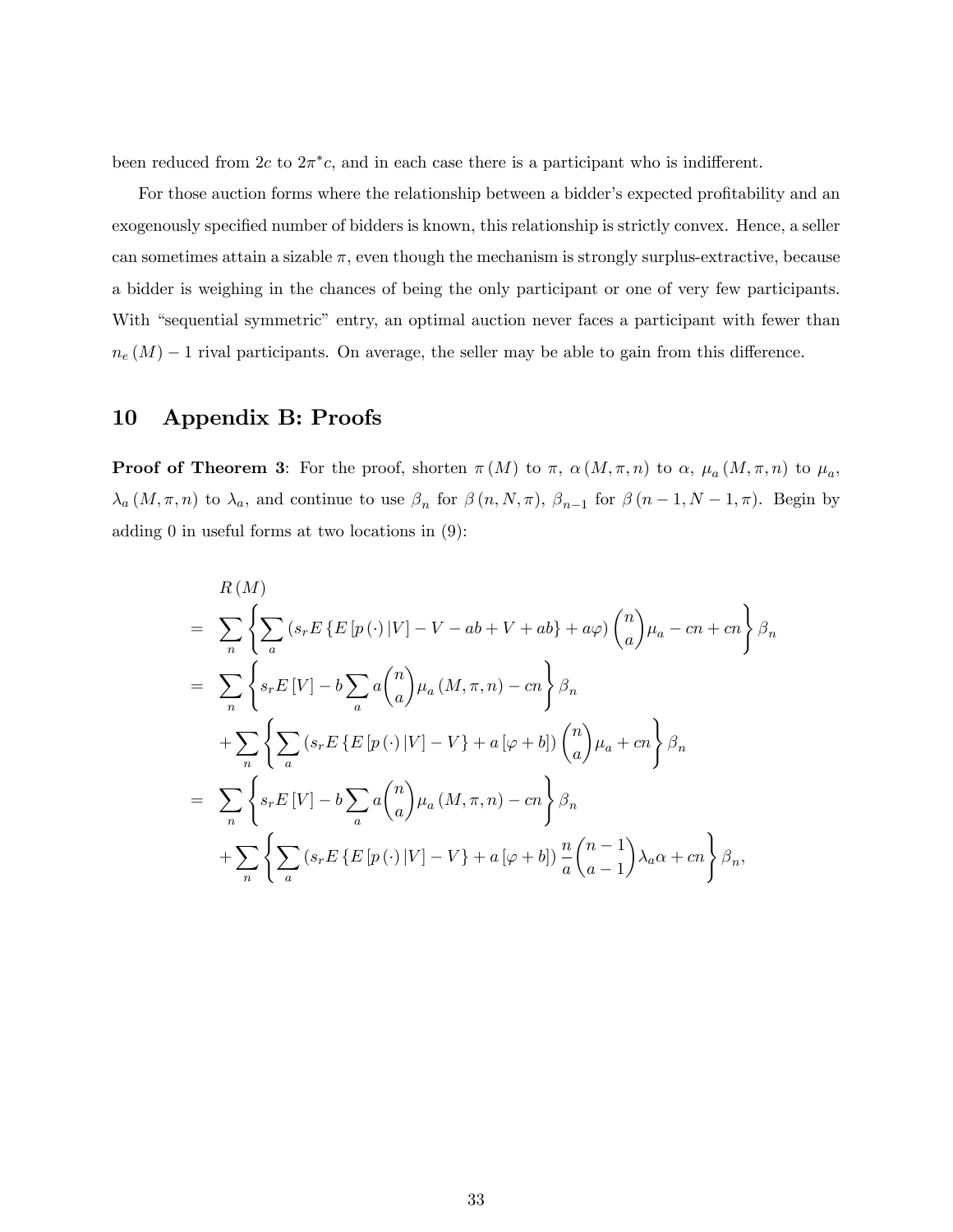where the last equality uses the Bayes' formulas  $[(2)$  or  $(3)]$ .

$$
R(M)
$$
  
=  $\sum_{n} \left\{ s_r E[V] - b \sum_{a} a{n \choose a} \mu_a (M, \pi, n) - cn \right\} \beta_n$   
+  $\sum_{n} \left\{ \sum_{a} (s_r E\{E[p(\cdot)|V] - V\} + [\varphi + b]) {n-1 \choose a-1} \lambda_a \alpha + c \right\} n \beta_n \frac{\sum_{i} i \beta(i, N, \pi)}{\sum_{i} i \beta(i, N, \pi)}$   
=  $\overline{V}(M) - b\overline{a}(M) - c\overline{n}(M)$   
+  $\left[ \sum_{n} \left\{ \alpha \sum_{a} (s_r E\{E[p(\cdot)|V] - V\} + [\varphi + b]) {n-1 \choose a-1} \lambda_a + c \right\} \beta_{n-1} \right] N\pi,$ 

where the first equality sorts n out of  $\sum_a$  and multiplies by 1 in a useful form, and the final equality simplifies the numerator and combines the denominator with  $n\beta_n$ . The term in large [.] is 0 by  $(7).$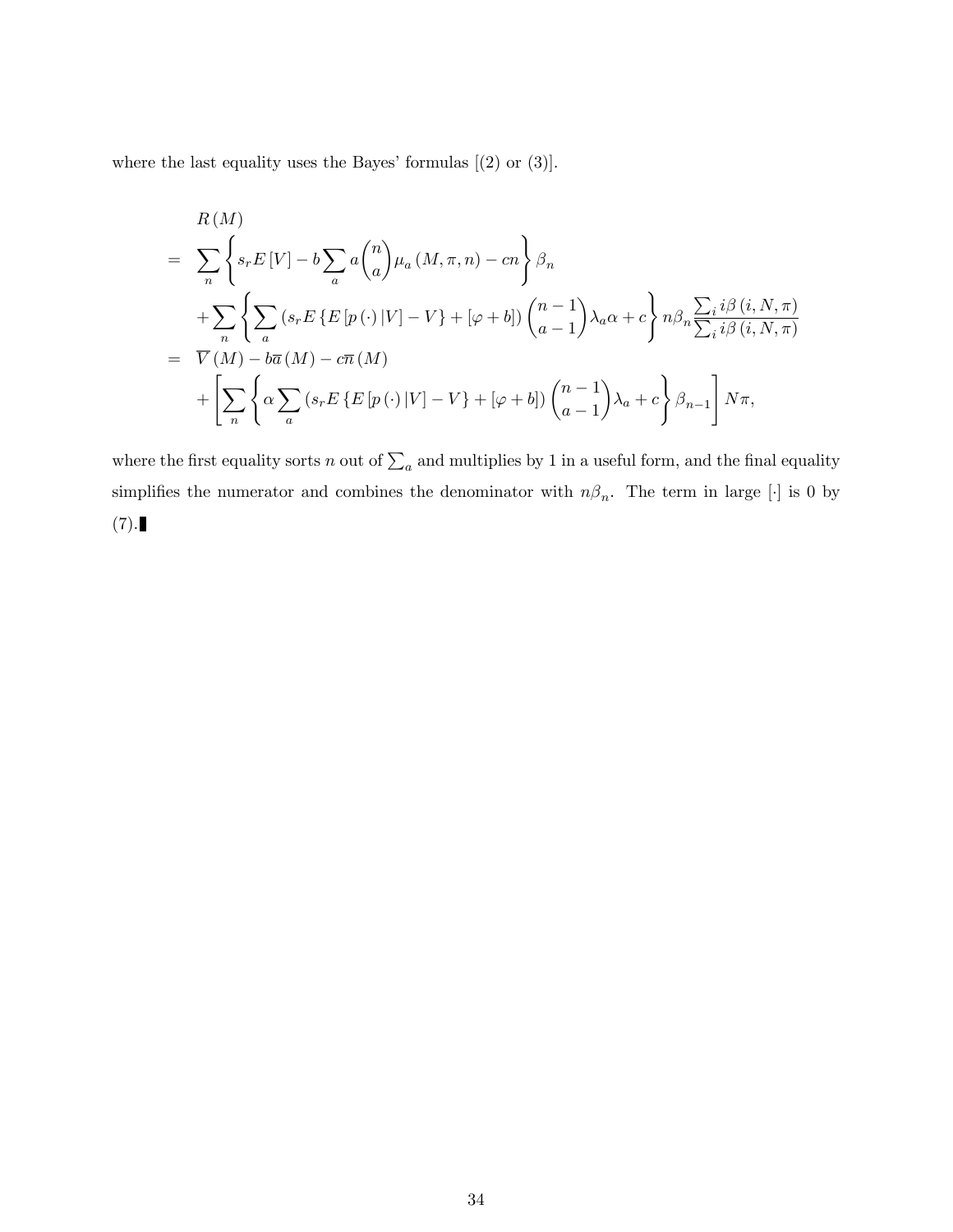**Proof of Proposition 7:** [i]: The same  $\pi$  implies that (r.h.s.) of (7) attains the same value. Now reversing the substitutions used in the proof of Theorem 3 demonstrates revenue equality. [ii]:  $\{\pi(M) = \pi(M')\} \Rightarrow \{\overline{n}(M) = \overline{n}(M')\},$  so [ii] follows from [i]. [iii]: The proof for the equality has already been shown. Suppose  $\mathcal{R}(M,n) > \mathcal{R}(M',n)$   $\forall n \in \mathbb{N}$ . Shorten  $\pi(M')$  to  $\pi'$ . From (9),  $\forall n \in \mathbb{N},$ 

$$
\sum_{a} \left( E \left\{ E \left[ p \left( M, \cdot \right) | V \right] \right\} + a \left[ \varphi + b \right] \right) {n \choose a} \mu_a \left( M, \pi \left( M \right), n \right)
$$
  
> 
$$
\sum_{a} \left( E \left\{ E \left[ p \left( M', \cdot \right) | V \right] \right\} + a \left[ \varphi' + b \right] \right) {n \choose a} \mu_a \left( M', \pi', n \right)
$$

implies, using Bayes' formula as in the previous proof:

$$
\sum_{n} \beta_{n-1} \left\{ \alpha \left( M', \pi', n \right) \sum_{a} \left[ \frac{1}{a} E \left\{ V - E \left[ p \left( M', \cdot \right) | V \right] \right\} - \varphi' - b \right] \binom{n-1}{a-1} \lambda_a \left( M', \pi', n \right) \right\} > c,
$$

implying  $\pi(M) < \pi(M')$ . The reverse inequality is identical.

## 11 Appendix C: Affiliated Values

This Appendix extends almost all results to the general affiliated-values case (Milgrom and Weber [1982]). For this case, let V as used above be the underlying asset value, with asset value to a particular participant observing signal  $X_i$  a continuous function  $t(V, X_i)$ , increasing in both variables (common across participants, in that  $t$  does not have a subscript). Define

$$
T(M,\pi,n,\varphi,v) = \begin{cases} \int_{\Xi^K(M,n,\varphi)} G^K(M,n,\varphi,x,v) t(v,x) d\mathfrak{B}_1(x|v), & M \in \mathbb{M}^K, \\ \int_{\Xi^U(M,\pi,\varphi)} G^U(M,\pi,\varphi,x,v) t(v,x) d\mathfrak{B}_1(x|v), & M \in \mathbb{M}^U, \end{cases}
$$
(16)

where  $G^K(M, n, \varphi, x, v)$  [resp.,  $G^U(M, \pi, \varphi, x, v)$ ] is the probability of becoming the winning bidder for a potential bidder who will participate in auction  $M$ , when there are  $n-1$  other participants [when  $N-1$  other potential bidders participate with probability  $\pi$ ], the entry fee is  $\varphi$ , he will observe signal x, and underlying asset value is v. Then  $T(M,\pi,n,\varphi,v)$  is the expected asset value to a potential bidder who will participate, conditional on his winning in the circumstances specified by its arguments.

Assumption A.2 above needs to be adjusted to specify that the expectation of  $T(\cdot)$  exceeds  $c + b$  yet remains finite. Let  $p(\cdot)$  now denote the price in an affiliated-values auction, for the same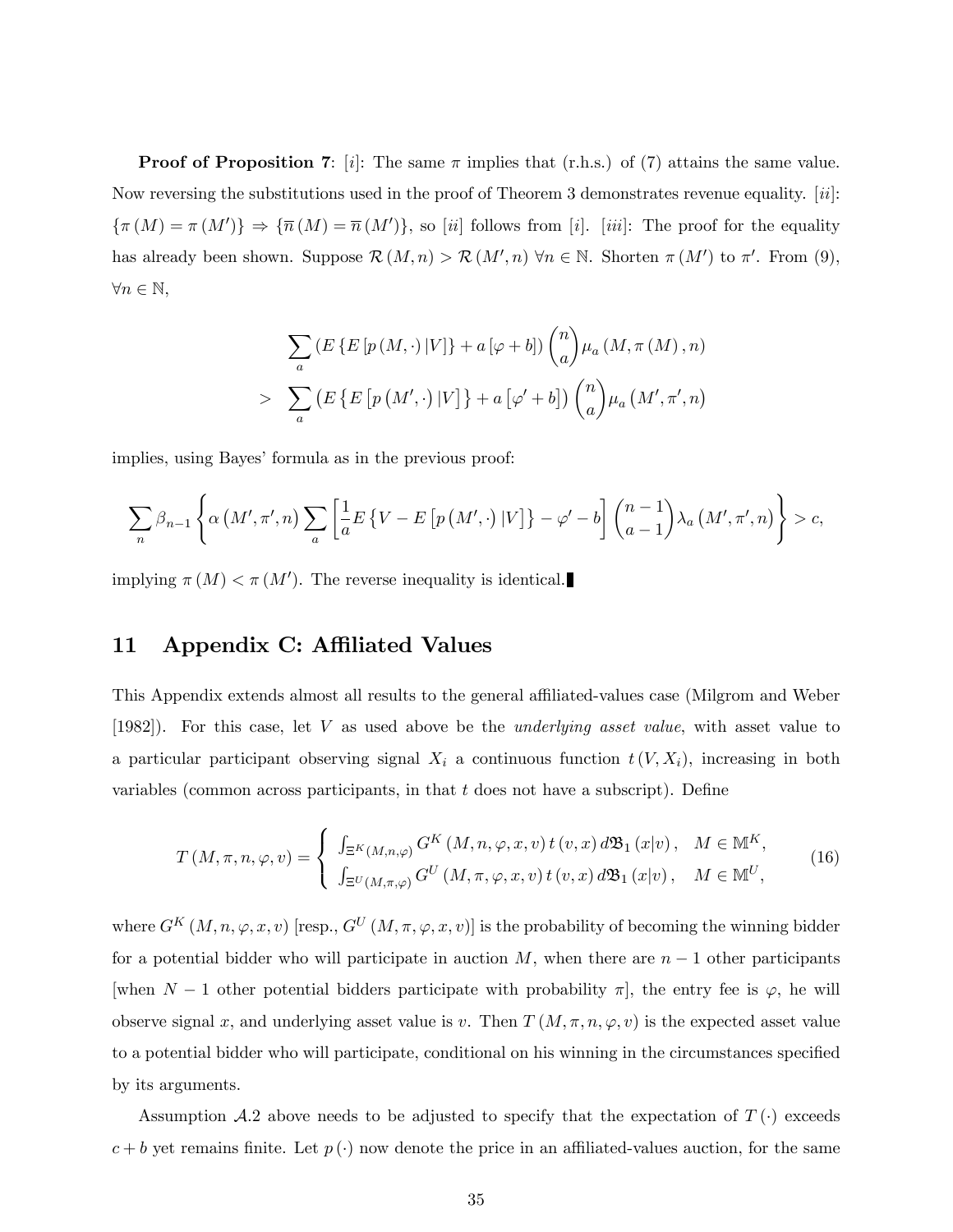arguments. The ex-ante expected payoff for a potential bidder who will be one of  $n$  participants and  $\alpha$  actual bidders  $(5)$  above] becomes

$$
\frac{s\left(M,\alpha,a,\pi,n\right)}{a}E\left\{E\left[T\left(M,\pi,n,\varphi,\cdot\right)-p\left(M,\alpha,a,\pi,n,\cdot\right)|V\right]\right\}-\varphi-b-c.
$$

The revenue formulation is unchanged.

For the affiliated-values case, expected value transferred becomes

$$
\overline{V}(M) = \sum_{n} \sum_{a} s_{r} E\left\{T\left[M, \pi\left(M\right), n, \varphi, V\right]\right\} \binom{n}{a} \mu_{a}\left(M, \pi, n\right) \beta_{n}.
$$
\n(17)

Proof of Corresponding Theorem 3: As before, begin by adding 0 in useful forms at two locations in (9):

$$
R(M)
$$
  
= 
$$
\sum_{n} \left\{ \sum_{a} (s_r E\{E[p(\cdot) - T(\cdot) - ab + T(\cdot) + ab|V]\} + a\varphi) {n \choose a} \mu_a - cn + cn \right\} \beta_n
$$
  
= 
$$
\sum_{n} \sum_{a} \left\{ s_r \sigma_a E[T(\cdot)] - ab - cn \right\} \mu_a \beta_n
$$
  
+ 
$$
\sum_{n} \left\{ \sum_{a} (s_r E\{E[p(\cdot) - T(\cdot)|V]\} + a[\varphi + b]) {n \choose a} \mu_a + cn \right\} \beta_n
$$
  
= 
$$
\overline{V}(M) - b\overline{a}(M) - c\overline{n}(M)
$$
  
+ 
$$
\left[ \sum_{n} \left\{ \alpha \sum_{a} \left( \frac{s_r}{a} E\{E[p(\cdot) - T(\cdot)|V]\} + \varphi + b \right) {n-1 \choose a-1} \lambda_a + c \right\} \beta_{n-1} \right] N\pi,
$$

by the same substitutions as in the previous proof. The term in large  $\lceil \cdot \rceil$  is 0 by an equilibrium participation equation corresponding to  $(7)$  for the affiliated-values case.

Corollary 4 and Theorem 5 can be extended to the affiliated-values case by identical proofs. A corresponding proof of Corollary 6, the inferiority of a nontrivial reserve price, now depends on the existence of a screening level. It is unknown whether a screening level in affiliated-values auctions (where the private-values element is not degenerate) may be internally consistent (the impossibility result of Landsberger and Tsirelson [2002] no longer applies). It is also unknown whether some quite different method of proof could establish Corollary 6 without relying on a screening level. The intuition underlying Corollary 6 seems not to depend on the absence of private-values elements. Note that no screening-level assumption is needed or used to extend all other results to general affiliated values.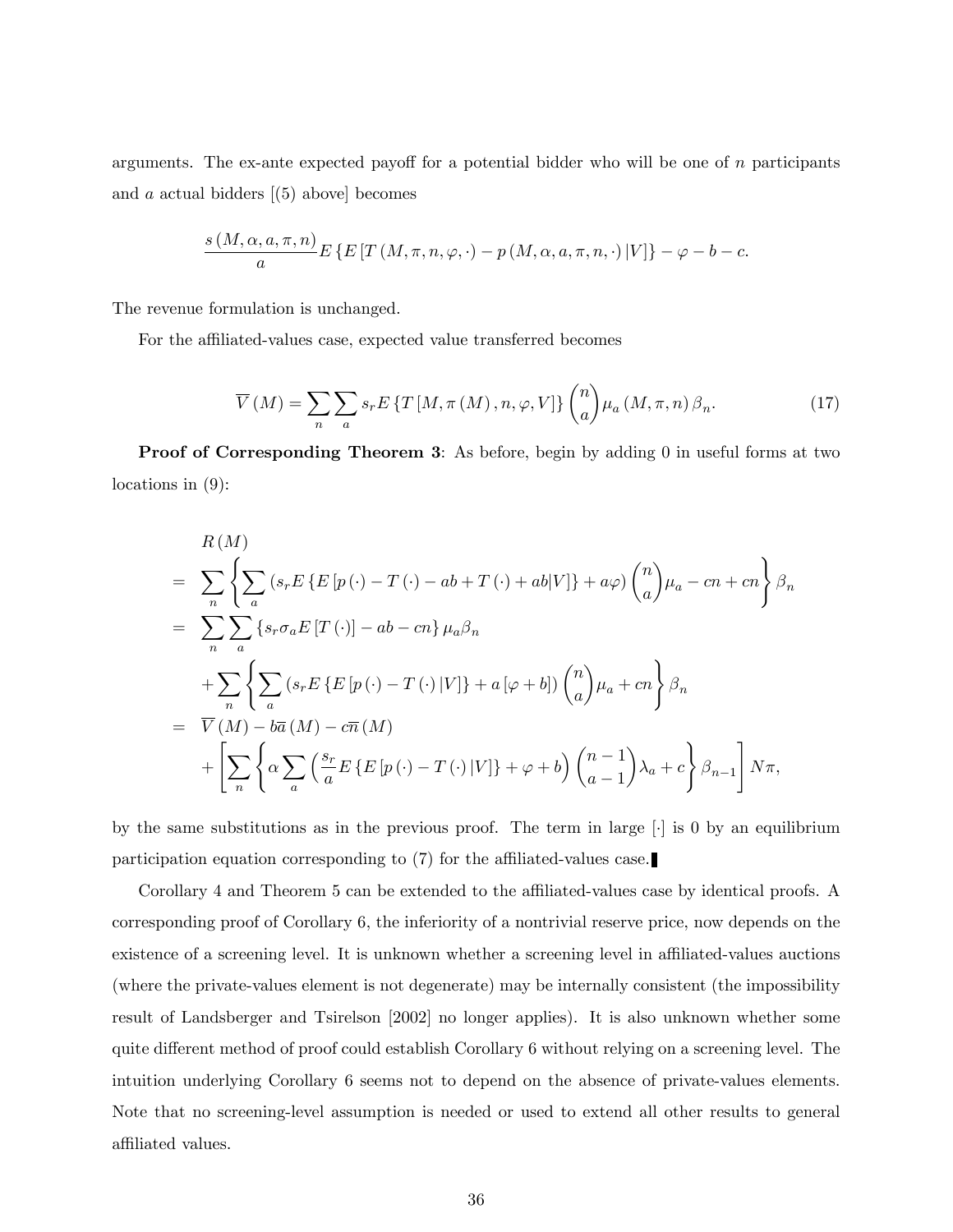The last equation above in the proof for the Corresponding Theorem 3 can be used to extend Proposition 7, the comparative statics, to the affiliated-values case. Corollary 8 remains trivial. The claims of Proposition 9 (that  $\pi = 1$  is always suboptimal), Theorem 10 (an arbitrary auction can be made optimal by altering any one continuous, spanning variable), and Corollaries 11 (a  $(d-1)$ -dimensional subset of optimal auctions) and 12 (that, given concavity of  $R(\pi)$ , antecedent revenue comparisons are extended, and are reversed, each in a half-space of environments) can be extended via identical proofs.

Finally, notice that the extension of Proposition 9 and Theorem 10 has made Corollary 4 (efficiency of revenue maximization with endogenous bidders) a much more powerful result. In this Appendix, inefficiency can result from either a failure to sell or the sale to a bidder other than the highest-valuing participant (possibly because that participant decides not to pay the entry fee). Here, optimal auctions often accept a positive probability of selling to a bidder other than the highest-valuing participant. Nonetheless, the seller and a social planner evaluate these possibilities identically.

## 12 References

## References

- [1] Sushil Bikhchandani and John G. Riley [1991], "Equilibria in Open Common Value Auctions," Journal of Economic Theory, 53, 101-130.
- [2] Jeremy I. Bulow and Paul D. Klemperer [1996], "Auctions versus Negotiations," American Economic Review, 86, 180-94.
- [3] Ralph R. Cassady, Jr. [1967], Auctions and Auctioneering, University of California Press.
- [4] Indranil Chakraborty and Georgia Kosmopoulou [2001], "Auctions with Endogenous Entry," Economics Letters, 72, 195-200.
- [5] Jacques CrÈmer and Richard McLean [1985], Optimal Selling Strategies under Uncertainty for a Discriminating Monopolist when Demands are Interdependent, Econometrica, 53, 354-61.
- [6] Jacques Crémer and Richard McLean [1988], Full Extraction of the Surplus in Bayesian and Dominant Strategy Auctions, Econometrica, 56, 1247-57.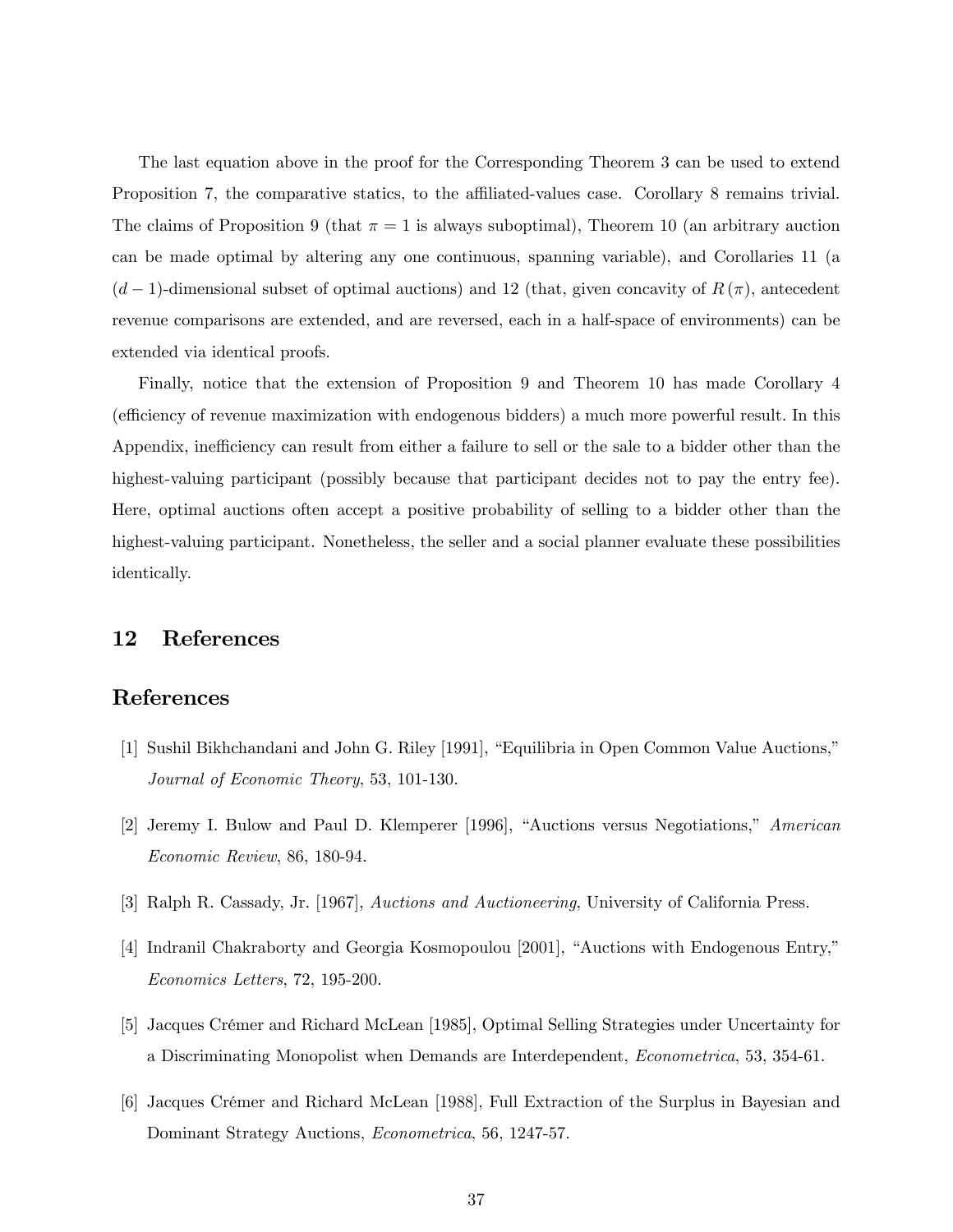- [7] Richard Engelbrecht-Wiggans [2001], "The Effect of Entry and Information Costs on Oral versus Sealed-Bid Auctions," Economics Letters, 70, 195-202.
- [8] Kenneth R. French and Robert E. McCormick [1984], "Sealed Bids, Sunk Costs, and the Process of Competition," Journal of Business, 57, 417-41.
- [9] Ronald M. Harstad [1990], "Alternative Common-Value Auction Procedures: Revenue Comparisons with Free Entry," Journal of Political Economy, 98, 421-429.
- [10] Ronald M. Harstad and Robert F. Bordley [1986], "Lottery Qualification Auctions," pp. 157-83 in: M. R. Baye (ed.), Advances in Applied Micro-Economics, Volume 6, Auctions, JAI Press, Greenwich, Ct.
- [11] Ronald M. Harstad, John H. Kagel and Dan Levin [1990], "Equilibrium Bid Functions for Auctions with an Uncertain Number of Bidders," Economics Letters, 33, 35-40.
- [12] Ronald M. Harstad and Michael H. Rothkopf [2000], "An Alternating Recognition Model of English Auctions," Management Science, 46, 1-18.
- [13] Donald B. Hausch and Lode Li [1990], "A Common Value Auction Model with Endogenous Entry and Information Acquisition," Economic Theory, 3, 315-34.
- [14] John H. Kagel, Dan Levin and Ronald M. Harstad [1995], "Comparative Static Effects of Number of Bidders and Public Information on Behavior in Second-Price Common-Value Auctions," International Journal of Game Theory, 24, 297-319.
- [15] J. F. C. Kingman [1980], "Uses of Exchangeability," The Annals of Probability, 6, 183-97.
- [16] Paul Klemperer [2000], "Auction Theory: A Guide to the Literature," in Paul Klemperer (ed.), The Economic Theory of Auctions, Edward Elgar.
- [17] Paul Klemperer [2002], "What Really Matters in Auction Design," Journal of Economic Perspectives, 16, 169-189.
- [18] Vijay Krishna [2002], Auction Theory, Academic Press.
- [19] Michael Landsberger and Boris Tsirelson [2002], "Correlated Signals Against Monotone Equilibria," working paper, Haifa University.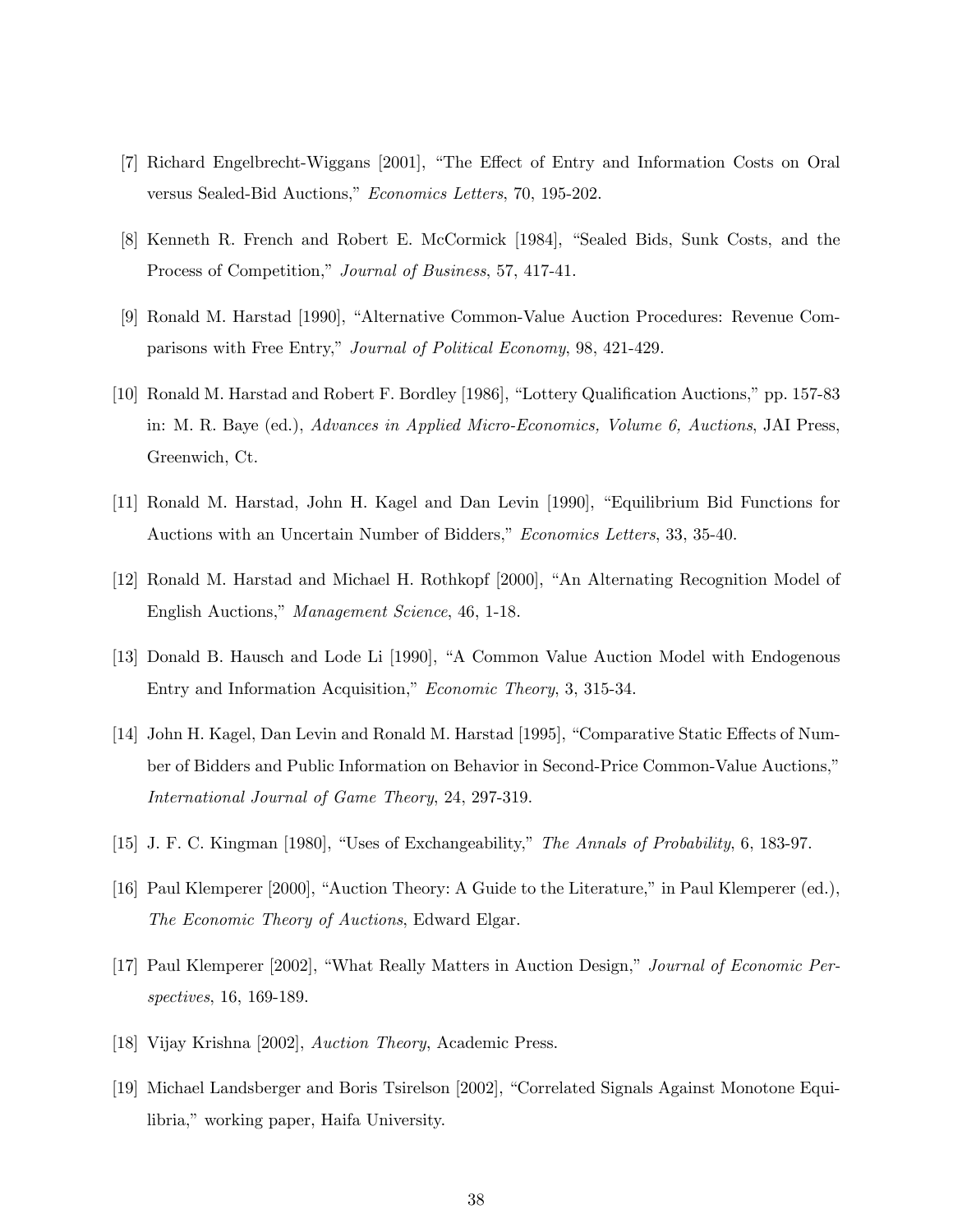- [20] Dan Levin and Ronald M. Harstad [1986], "Symmetric Bidding in Second-Price, Common-Value Auctions," Economics Letters, 20, 315-19.
- [21] Dan Levin and James L. Smith [1994], "Equilibrium in Auctions with Entry," American Economic Review, 84, 585-99.
- [22] Vlad Mares and Ronald M. Harstad [2003], "Private Information Revelation in Common-Value Auctions," Journal of Economic Theory, 109, 264-282.
- [23] Vlad Mares and Ronald M. Harstad [2005], "Ex-Post Full Surplus Extraction, Straightforwardly," Working Paper 05-15, Department of Economics, University of Missouri.
- [24] Eric Maskin and John G. Riley [2000], "Equilibrium in Sealed High-Bid Auctions," Review of Economic Studies, 67, 439-454.
- [25] Steven Matthews [1984], "Information Acquisition in Discriminatory Auctions," in Marcel Boyer and Richard E. Kihlstrom (eds.), Bayesian Models in Economic Theory, North-Holland.
- [26] Steven Matthews [1987], "Comparing Auctions for Risk-Averse Buyers: The Buyer's Point of View," Econometrica 55,633-46.
- [27] R. Preston McAfee and John McMillan [1987a], "Auctions with a Stochastic Number of Bidders," Journal of Economic Theory 43, 1-19.
- [28] R. Preston McAfee and John McMillan [1987b], "Auctions with Entry," *Economics Letters*, 23, 343-47.
- [29] R. Preston McAfee, John McMillan and Philip J. Reny [1989], "Extracting the Surplus in the Common Value Auction," Econometrica 57, 1451-60.
- [30] R. Preston McAfee and Philip J. Reny [1992], "Correlated Information and Mechanism Design,"  $Econometrica$  60, 395-421.
- [31] Paul R. Milgrom [1981], "Rational Expectations, Information, and Competitive Bidding," Econometrica 49, 921-43.
- [32] Paul R. Milgrom and Robert J. Weber [1982], "A Theory of Auctions and Competitive Bidding,"  $Econometrica$  50, 1089-1122.